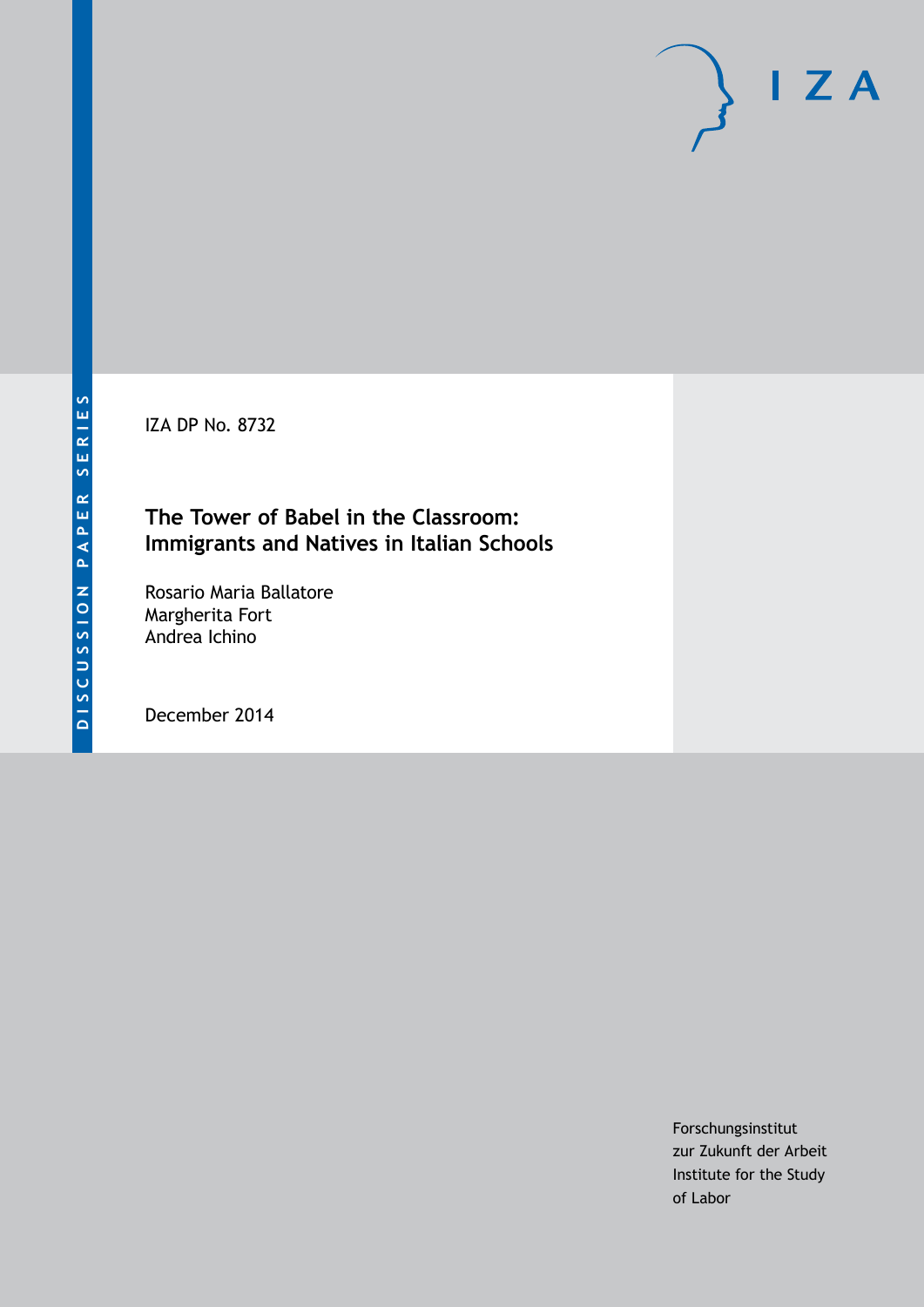# **The Tower of Babel in the Classroom: Immigrants and Natives in Italian Schools**

#### **Rosario Maria Ballatore**

*Bank of Italy*

#### **Margherita Fort**

*University of Bologna, CESifo and IZA*

#### **Andrea Ichino**

*University of Bologna, EUI, CEPR, CESifo and IZA*

Discussion Paper No. 8732 December 2014

IZA

P.O. Box 7240 53072 Bonn **Germany** 

Phone: +49-228-3894-0 Fax: +49-228-3894-180 E-mail: [iza@iza.org](mailto:iza@iza.org)

Any opinions expressed here are those of the author(s) and not those of IZA. Research published in this series may include views on policy, but the institute itself takes no institutional policy positions. The IZA research network is committed to the IZA Guiding Principles of Research Integrity.

<span id="page-1-0"></span>The Institute for the Study of Labor (IZA) in Bonn is a local and virtual international research center and a place of communication between science, politics and business. IZA is an independent nonprofit organization supported by Deutsche Post Foundation. The center is associated with the University of Bonn and offers a stimulating research environment through its international network, workshops and conferences, data service, project support, research visits and doctoral program. IZA engages in (i) original and internationally competitive research in all fields of labor economics, (ii) development of policy concepts, and (iii) dissemination of research results and concepts to the interested public.

IZA Discussion Papers often represent preliminary work and are circulated to encourage discussion. Citation of such a paper should account for its provisional character. A revised version may be available directly from the author.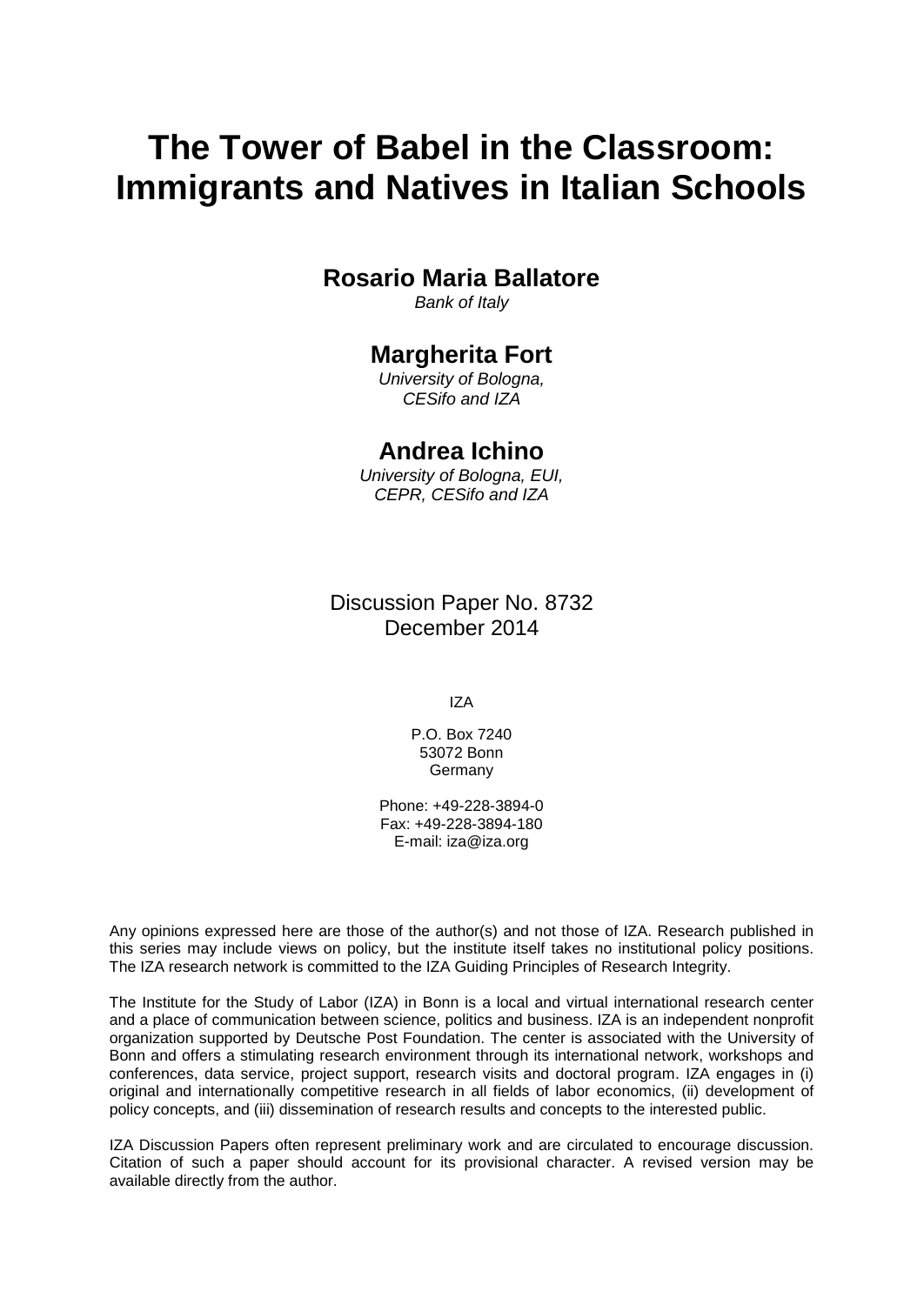IZA Discussion Paper No. 8732 December 2014

### **ABSTRACT**

### **The Tower of Babel in the Classroom: Immigrants and Natives in Italian Schools[\\*](#page-1-0)**

We exploit rules of class formation to identify the causal effect of increasing the *number of immigrants* in a classroom on natives test scores, keeping class size constant (Pure Composition Effect). We explain why this is a relevant policy parameter although it has been neglected so far. We show that the PCE is sizeable and negative at age 7 (-1.6% for language and math) and does not vanish when children grow up to age 10. Conventional estimates are instead smaller because they are confounded by endogenous class size adjustments implemented by principals when confronted with immigrant and native inflows.

JEL Classification: C36, I20, I24, J15

Keywords: education, immigration, integration

Corresponding author:

Andrea Ichino Department of Economics European University Institute Via Piazzola 43 50133 Firenze Italy E-mail: [andrea.ichino@eui.eu](mailto:andrea.ichino@eui.eu)

We would like to thank INVALSI (in particular Paolo Sestito, Piero Cipollone, Patrizia Falzetti and Roberto Ricci) and Gianna Barbieri (Italian Ministry of Education and University, MIUR) for giving us access to the many sources of restricted data that have been used in this paper. We are also grateful to Josh Angrist, Eric Battistin and Daniela Vuri who shared their data with us and gave us crucial suggestions. We received useful comments from seminar participants at the European University Institute, the University of Bologna, the II International Workshop on Applied Economics of Education and the European Economic Association of Labour Economists, the Einaudi Institute for Economics and Finance, the Cage-Warwick Conference in Venice, ISER (University of Essex), CESifo. Finally, we would like to thank Marco Paccagnella, Massimo Pietroni, Enrico Rettore, Lucia Rizzica, Paolo Sestito and Marco Tonello for the time they spent discussing this paper with us. We acknowledge financial support from MIUR- PRIN 2009 project 2009MAATFS 001. The views here expressed are those of the authors and do not necessarily reflect those of the Bank of Italy.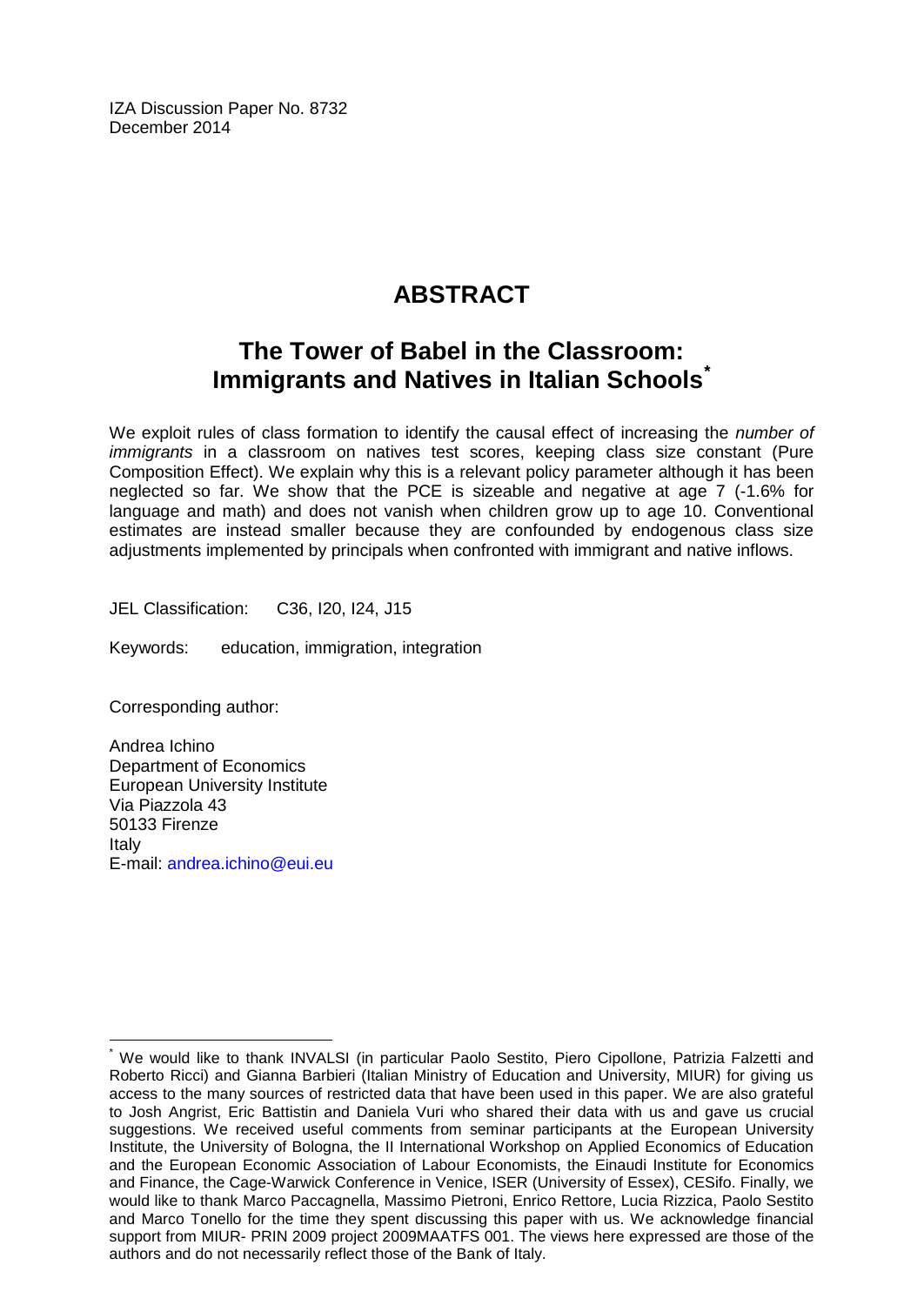### <span id="page-3-0"></span>1 Introduction

The integration of non-native children in schools is a potential problem that many countries are facing under the pressure of anecdotal evidence that generates increasing concerns in the population and among policy makers. There exists a literature going beyond anecdotes, that uses different kinds of exogenous sources of variation to identify and estimate the causal effect of an inflow of immigrants in a classroom, but this literature fails to distinguish between class composition and class size effects.

The first contribution of this paper is to clarify the importance of this distinction: the relevant parameter for policy is the causal effect on school performance of a change in class composition due to immigrant inflows, net of two possible confounding components. First, the endogenous class size changes generated by the reactions of principals to these inflows and, second, the mechanical class size changes associated to these inflows even in the absence of reactions by principals. We call it the Pure Composition Effect (PCE).

The first and most important of these two confounding components originates from principals' expectations that non-native children are more problematic and that smaller classes help the learning process. Independently of whether these expectations are correct, principals will react to an inflow of immigrants by reducing the dimension of classes in their schools, incurring in possibly significant costs for the necessary additional educational inputs. This intuition can be formalised building on [Lazear](#page-22-0) [\(2001\)](#page-22-0) model of the educational production function in which the absolute numbers of students in a class determines class performance, if each student has some positive probability of generating disruption. We extend this model in two ways. First, by allowing for two types of students, natives and immigrants, each with its own probability of disruption. Second, by introducing the possibility that the behaviour of a student generates positive externalities, not only disruption, across or within groups.

In this extended context, class size and class composition are the results of joint decisions of the principal, constrained by the available budget and by the cost of educational inputs. Thus, class composition effects estimated without controlling for endogenous class size changes could be confounded. For example, suppose that a smaller class improves student performance and that the effects of immigrants is zero but principals think it is negative. In this situation, they would reduce class size, when immigrants are expected, wasting valuable resources. At the same time, the econometrician would estimate a positive effect of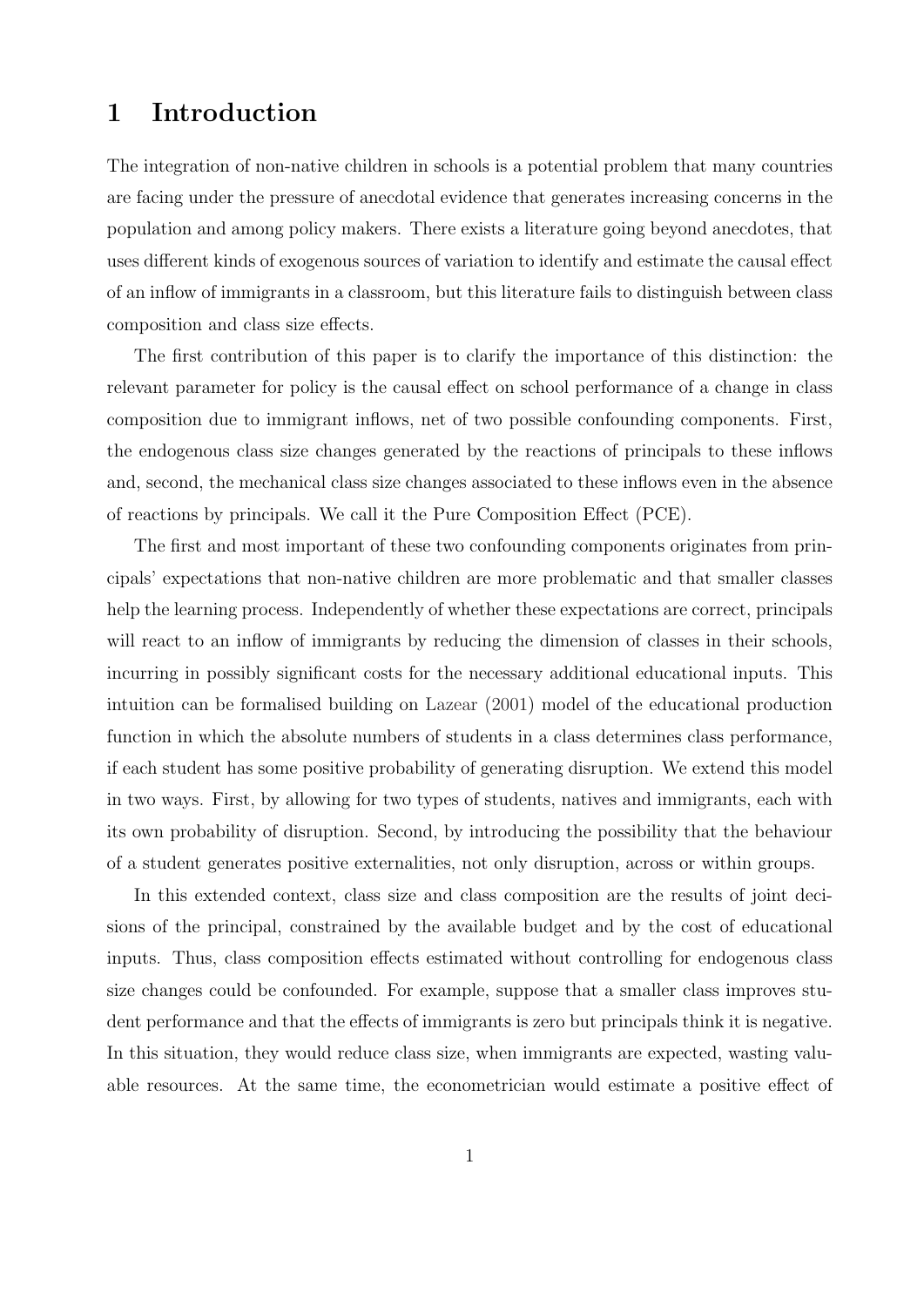an immigrants inflow when in fact it is zero, as the induced class size reduction is the only responsible of the positive estimated effect. A reliable assessment of the composition effect net of principals' reactions affecting class size is therefore a necessary ingredient for a correct design of educational policies dealing with immigrants inflows. However, the importance of controlling for these principals' reactions seems to have been disregarded in the existing literature.

The second contribution of our paper is to fill in this gap by adapting to our contest the empirical strategy designed by [Angrist and Lang](#page-22-1) [\(2004\)](#page-22-1). Their goal is to estimate the effect of an increase in the number of disadvantaged students in schools of affluent districts in the Boston area, induced by the desegregation program run by the Metropolitan Council for Educational Opportunity (Metco). To this end, they exploit the fact that students from disadvantaged neighbourhoods are transferred by Metco to receiving schools on the basis of the available space generated by a rule of class formation like the "Maimonides rule" prevailing in Israel and used by [Angrist and Lavy](#page-22-2) [\(1999\)](#page-22-2) to estimate the causal effect of class size in that context. The analogous rule prevailing in the Boston Area requires principals to cap class size at 25 and to increase the number of classes whenever the enrolment of non-Metco students goes above the 25 thresholds or its multiples.

In the Italian context, students should pre-enrol in a given school during the month of February for the year that starts in the following September and classes are formed according to pre-enrolled students with a similar cap at 25. On this basis, requests for teachers are presented by each school to local educational authorities. Due to higher geographic mobility and lack of information on Italian institutions, immigrants typically do not pre-enrol and are allocated to classes in September when they show up for school. Therefore the preenrolment of natives generates, at each 25-or-multiples threshold, a splitting of classes that at the same time makes room for the admission of "last minute" immigrants. To apply the identification strategy of [Angrist and Lang](#page-22-1) [\(2004\)](#page-22-1), we restrict the empirical analysis to "schools" defined as units in which students can pre-enrol, but that are grouped in educational "institutions" managed by one principal. As we will see, the Italian Ministry of Education instructs principals of these educational institutions to use the information on the predicted size of classes in the schools that they manage, in order to allocate immigrant students where there is more space because of the exogenous interaction of pre-enrolment and rules of class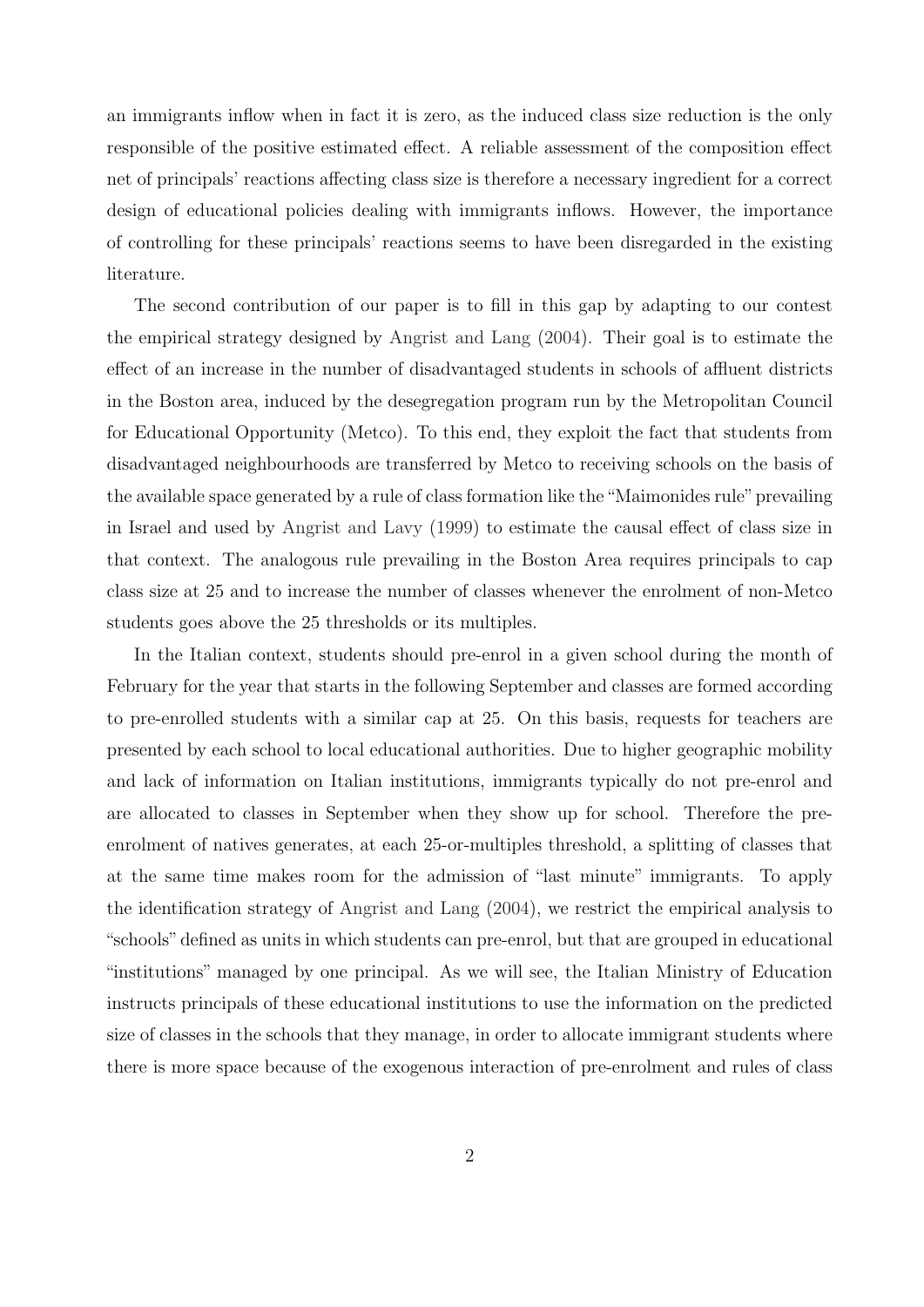formation. The explicit assumption behind these instructions is that the re-allocation would help reducing the disruption that immigrants may cause.

As a result, when the expected class size in a school, based on native pre-enrolment, is large (e.g. in the 23-25 range), principals try to avoid filling the last available places with immigrants and exploit the other schools, in their educational institution, that have a smaller predicted class size, if they exist. These are schools that have a pre-enrolment level significantly below 25 or that, as a result of splitting induced by native pre-enrolment, have a class size in the order of 15-20 students. Therefore the pre-enrolment of natives in conjunction with the rule imposing a cap of 25 students per class, generates an exogenous variation in both the numbers of natives and immigrants, without leaving room for endogenous reactions by principals in terms of class size adjustments. This is what we need to identify and estimate the causal effects on natives test scores of one additional immigrant keeping natives constant and of one additional native keeping immigrants constant. The final step to obtain the PCE consists in taking the difference between these two causal effects in order to remove the mechanical class size consequences associated with adding immigrants or natives to a class, while keeping constant the other component.

We find that the Pure Composition Effect on native performance is negative and statistically significant at age  $7$  (-1.6% for both language and math) and does not vanish when children grow up to age  $10<sup>1</sup>$  $10<sup>1</sup>$  When we use instead a more conventional identification strategy that exploits within-school variation, our estimates of the effects of immigrant inflows on native performance are smaller because they are confounded by the endogenous class size adjustments implemented by principals who fear the disruption caused by such inflows.

The paper is organised as follows. We first present, in Section [2,](#page-6-0) the extension of [Lazear](#page-22-0) [\(2001\)](#page-22-0) model which allows us to clarify the importance of distinguishing between class size and class composition effects. We then review the recent literature in Section [3](#page-9-0) to show that it gives small and imprecise negative estimates of the effect of immigrant inflows because it does not control for the consequences of class size adjustments implemented by principals as a reaction to those inflows. After a description of our data in Section [4,](#page-11-0) we show in Section [5](#page-13-0) that we obtain similar results when we do not control for principals' reactions as well. Therefore, we move in Section [6](#page-14-0) to discuss an alternative approach that allows us to identify

<sup>&</sup>lt;sup>1</sup>In principle, our identification strategy could allow us to identify and estimate the PCE on immigrant performance but, in the data at our disposal, there is effectively not enough information for this purpose and, thus, we focus our empirical analysis entirely on the performance of natives.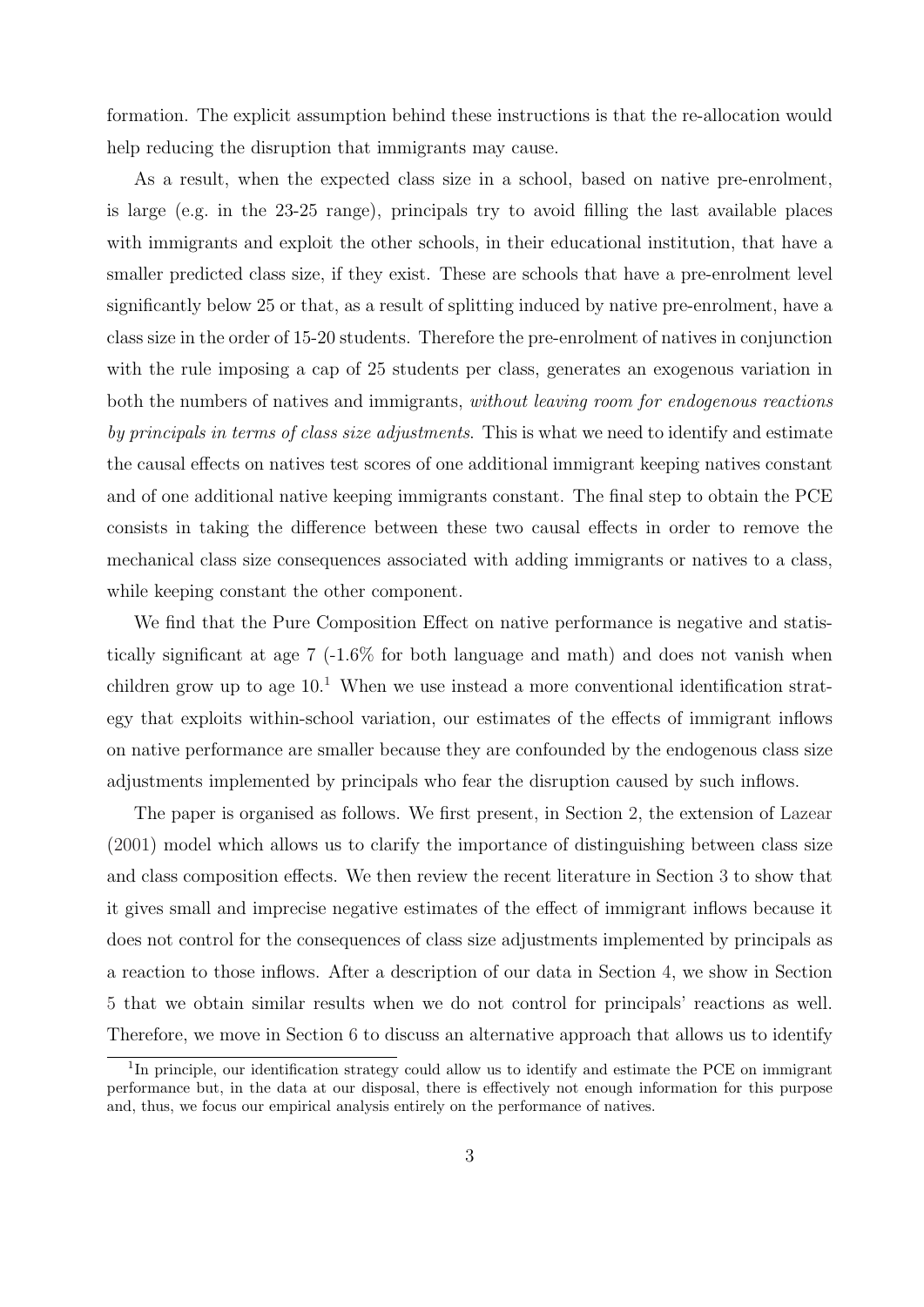and estimate the PCE. Results are presented in Section [7](#page-17-0) where we also show that they are robust to the possibility that test scores are manipulated in some Italian regions. Section [8](#page-20-0) concludes.

# <span id="page-6-0"></span>2 Why class composition and class size are not independent

To understand why the distinction between class size and class composition is important, we start from the model of the educational production function proposed by [Lazear](#page-22-0) [\(2001\)](#page-22-0). The central idea of Lazear's model is that the time devoted by teachers to students in a classroom is a public good. A "private" use of this time (i.e. a student that asks or requires specific attention) creates negative externalities that spill over the entire class, affecting the performance of all the other pupils. Consider a class with C students. If no student asks for specific attention, all students benefit fully and equally from the time of the teacher. Let  $P \in [0,1]$  be the probability that a student *does not require* specific attention by the teacher at the expenses of others. Then, the likelihood that the event of disruption does not occur is a function of the number of students in the class:  $P^C$ . Define  $\overline{V}$  as the maximum performance of a student (measured, for example, by a test) if the teacher could devote full attention to her. The actual performance is a fraction of maximum performance:

$$
V = \bar{V}P^C < \bar{V} \tag{1}
$$

The equation above shows that the performance of students is closely linked with the size of the class C. Even small deviations from  $P = 1$  (i.e. even rare episodes of disruption) can generate large performance losses when class size is large. For example, if  $P = 0.98$  in a class of 25 students,  $V = 0.6\overline{V}$ . Therefore, a 2% individual probability of demanding specific teacher's attention decreases by 40% the potential performance of an average student in the classroom.

We extend the above framework in two directions. First, we generalize the model allowing for the possibility of episodes in which the behaviour of a single student has a positive externality on classmates: for example a student may be asking interesting questions that allow the teacher to clarify points that are unclear to all students. Second, we adapt the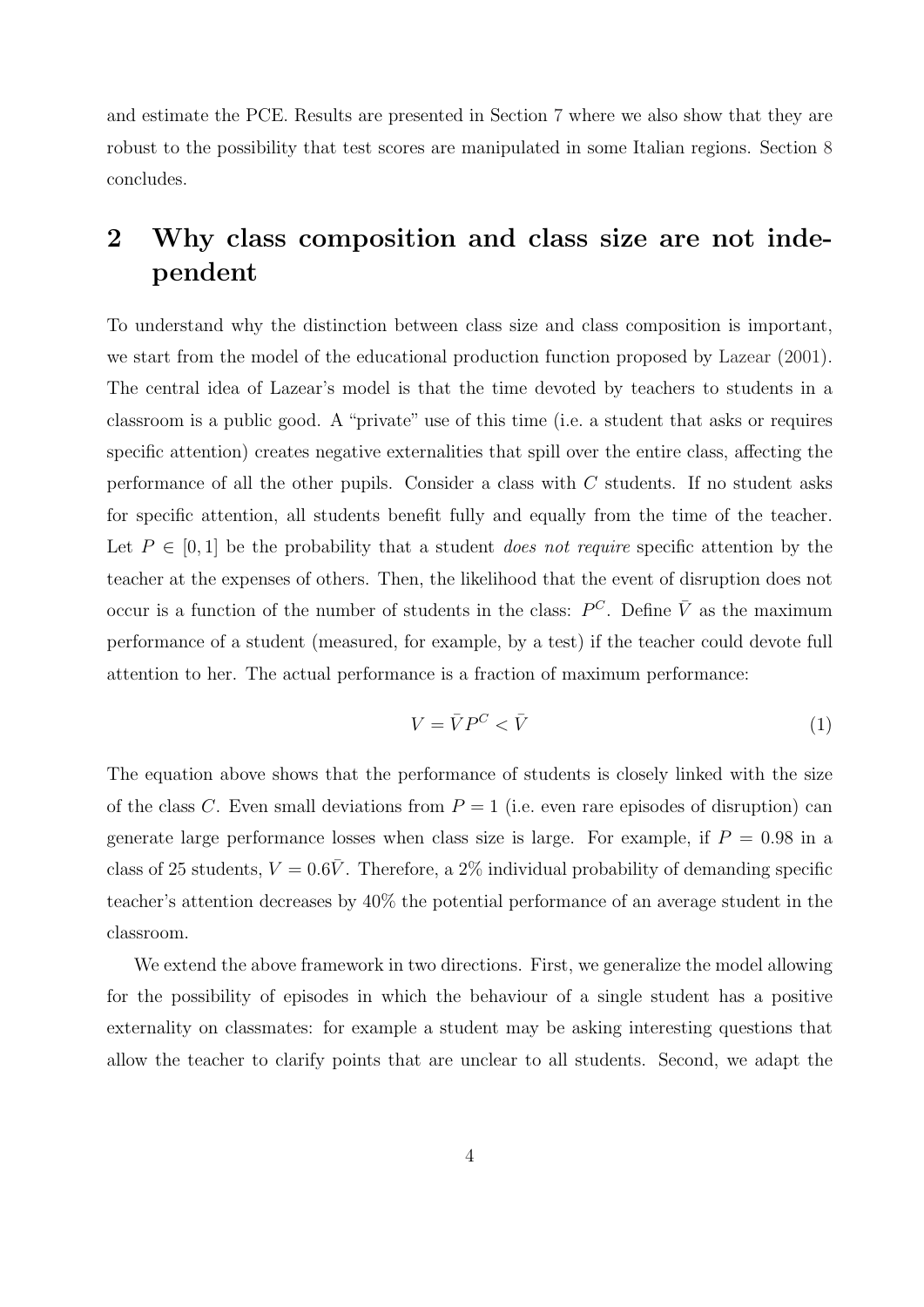framework to the possibility that students are of two types (natives and immigrants) and, thus, class composition, in terms of these two groups, matters for performance.

In order to introduce the first kind of extension, consider the following modified educational production function:

$$
V = \bar{V}P^{\phi C} < \bar{V} \tag{2}
$$

where  $\phi \in \mathbb{R} \setminus \{0\}$ . A negative  $\phi < 0$ , captures the situation of a constructive behaviour of students, so that the effect of class size on performance is reversed and becomes positive. If  $\phi > 0$  we are back in Lazear's world in which behaviour is "mis-behaviour" and class size can only reduce performance. Therefore, under this extension, the effect of class size may change depending on  $\phi$  for given P. In this way we can accommodate the possibility that a larger number of natives might affect positively the performance of immigrants (or viceversa).

Before introducing the possibility of heterogeneous types of students, however, it is important for the purpose of this paper to see how the optimal class size that would be chosen by a principal is affected by the introduction of the parameter  $\phi$  in Lazear's model. The principal solves the problem:

$$
\max_C \Pi = P^{\phi C} - \frac{W}{C}
$$
\n(3)

where W is the wage of a teacher and the rental cost of the capital she uses. The first order condition is:

$$
\phi P^{\phi C} p + \frac{W}{C^2} = 0 \tag{4}
$$

where  $p = Ln(P)$ , which implies that the optimal class size is:

$$
C^* = f(P, W, \phi) \tag{5}
$$

Therefore, optimal class size increases with the good behaviour of students (higher P) and with the cost of providing the educational public good  $(W)$ . As  $\phi$  increases (for example because the quality and usefulness of student's questions in class decreases) the optimal class size is smaller.

It is crucial to note for our purposes, as shown by Lazear, that  $C$  and  $P$  are positively related at the optimum: class size is adapted by principals to the quality of their students given input costs. This relationship hides, in observational data, the negative causal effect of C on V keeping P constant. In other words, without an exogenous variation of class size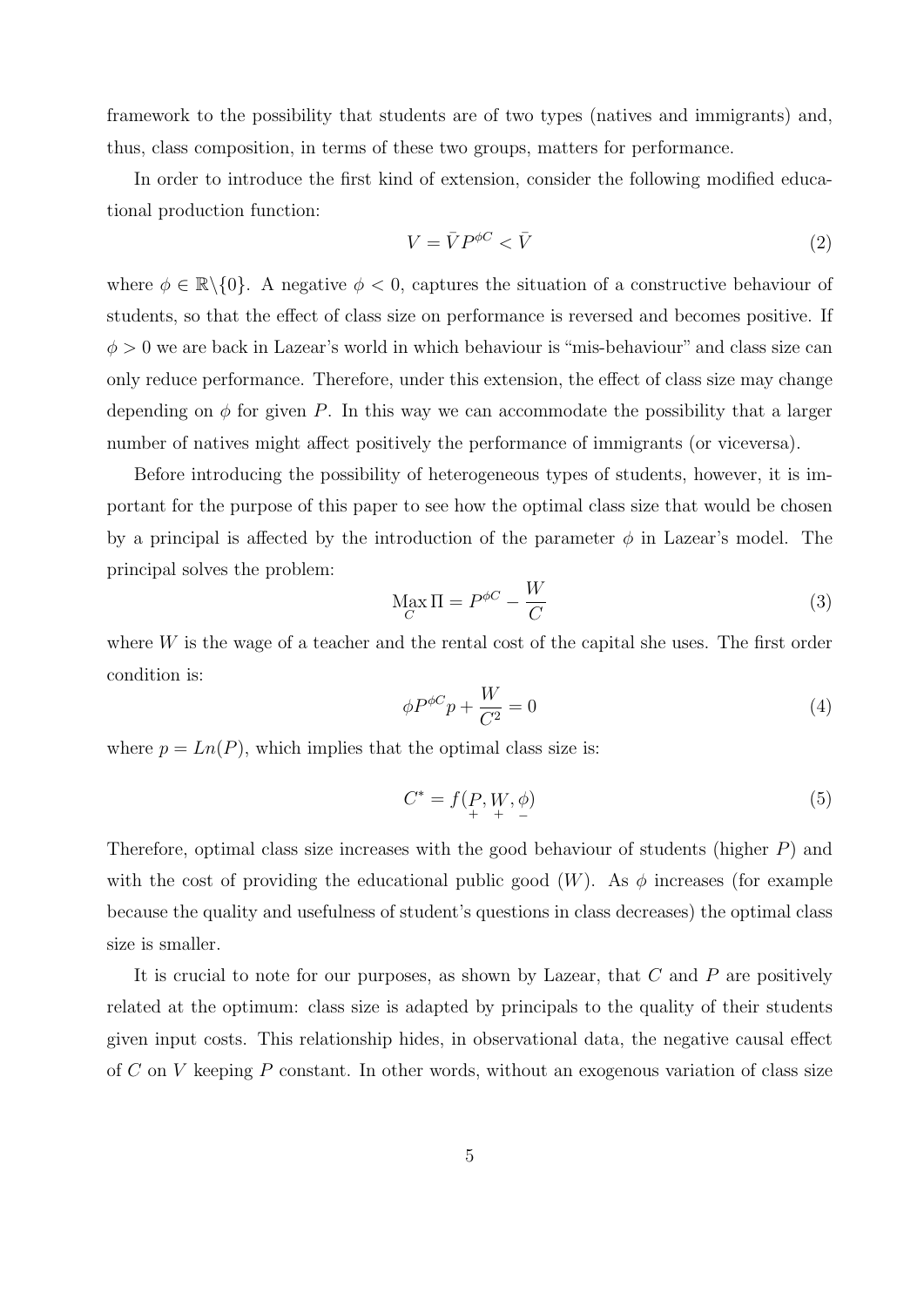$C$ , independent of  $P$ , it is impossible to estimate the causal effect of class size on students' performance (and viceversa).

We now relax the hypothesis of student's homogeneity within a class. Assume that students are divided in two groups with different probabilities of disruption: N natives (with  $P = P_n$  and  $\bar{V} = \bar{V}_n$  and I immigrants (with  $P = P_i$  and  $\bar{V} = \bar{V}_i$ ). The test scores of the average native in a class is:

<span id="page-8-0"></span>
$$
V_n = \bar{V}_n P_n^{\phi_{nn} N} P_i^{\phi_{in} I} \tag{6}
$$

where the parameters  $\phi_{qh} \in \mathbb{R} \setminus \{0\}$ , with  $q, h \in \{n, i\}$ , capture the possibility that teachers' attention asked by a pupil affects differently the performance of natives according to the ethnicity of the pupil.[2](#page--1-0)

Using small letters for logs the performance of a native student can be written as:

$$
v_n = \bar{v}_n + p_n \phi_{nn} N + p_i \phi_{in} I \tag{7}
$$

which implies that the effects of class size when the number of natives (immigrants) is increased exogenously keeping the number of immigrants (natives) constant are, respectively:

$$
\beta = \frac{\partial v_n}{\partial N} = p_n \phi_{nn}
$$
  
\n
$$
\gamma = \frac{\partial v_n}{\partial I} = p_i \phi_{in}
$$
\n(8)

From these parameters, which by definition are not confounded by the endogenous reactions of principals to immigrant and native inflows, we can derive the effect of a pure composition change:

$$
\delta = \left(\frac{dv_n}{dI}\right)_{C=\bar{C}} = \gamma - \beta \tag{9}
$$

which is the PCE: the effect of increasing *exogenously* the number of immigrants keeping class size constant (i.e. reducing at the same time the number of natives).

For instance, typical wisdom posits that immigrants are more in need of specific attention  $(p_i < p_n < 0)$  and that the effects of attention requests are more damaging for natives when they originate from immigrants ( $\phi_{in} \geq \phi_{nn} > 0$ ). In this case, our model would predict that  $\gamma < \beta < 0$  and  $\delta < 0$ . In words, this configuration of parameters implies that the effect

 ${}^{2}$ A similar equation could be defined for the performance of an average immigrant, but (see footnote [1\)](#page-3-0) since the empirical analysis is restricted to the performance of natives, it would be useless to discuss it here.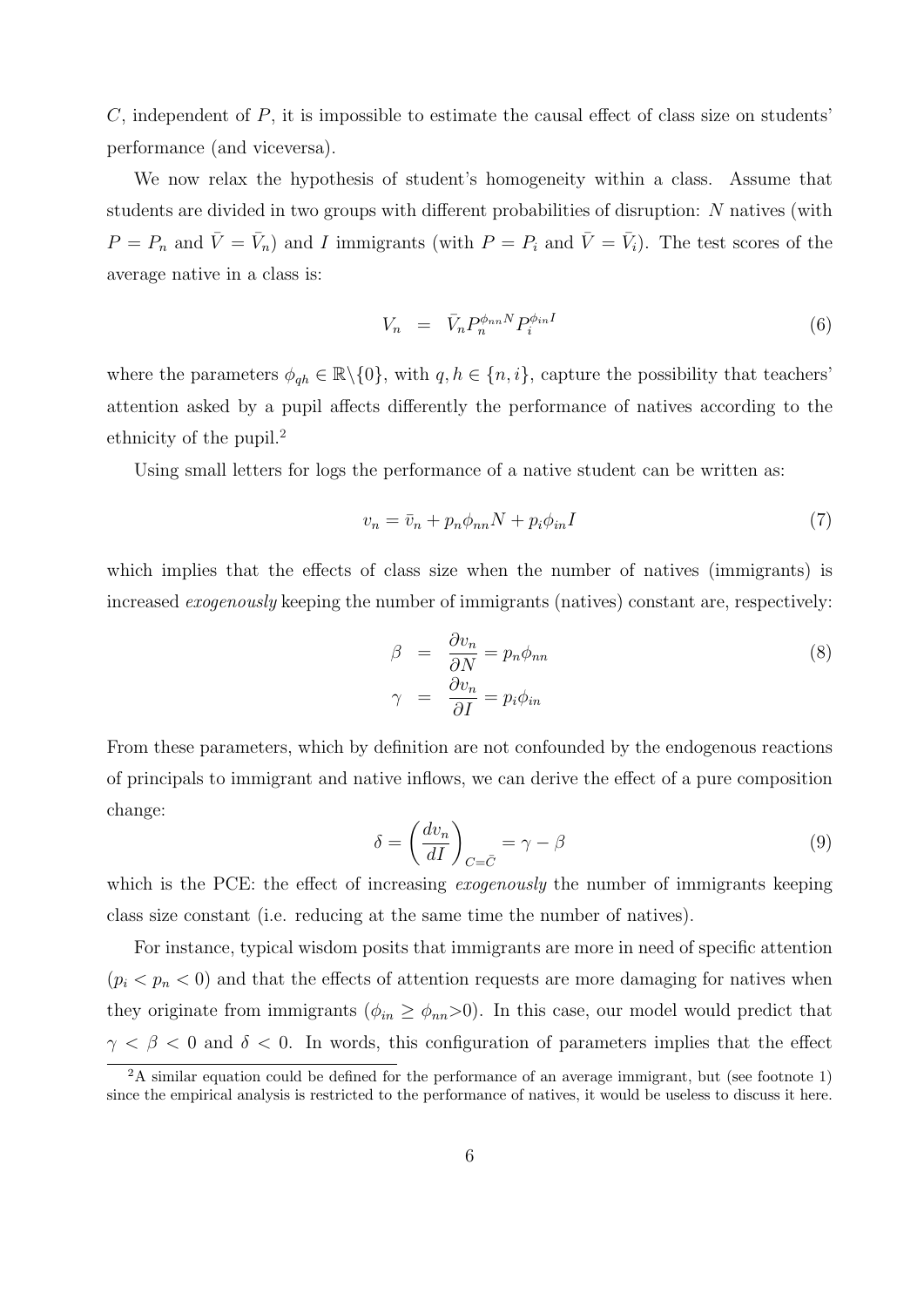of an increase of class size on native performance is negative and stronger when it occurs because of an increase in the number of immigrants and that substituting one native with an immigrant, keeping class size constant, reduces native performance.

Other configurations of the structural parameters, different from the typical wisdom, are plausible as well and only the data can say which is the relevant one. However, the crucial lesson to be taken away from the above extension of [Lazear](#page-22-0) [\(2001\)](#page-22-0) model is that to estimate the Pure Composition Effects, and specifically the two causal effects whose difference gives the PCE, it is necessary to find an identification strategy that controls for the endogenous class size and class composition adjustments that principals may implement when confronted with exogenous inflows of immigrants students in their schools.

#### <span id="page-9-0"></span>3 The literature and the pure composition effect

Different identification strategies have been explored in the literature and here we focus on the most recent contributions. It is important to note, however, that even if many of these contributions are certainly very convincing none of them aims at identifying the PCE.

[Contini](#page-22-3) [\(2011\)](#page-22-3) and [Ohinata and Van Ours](#page-23-0) [\(2011\)](#page-23-0), building on [Ammermuller and Pischke](#page-22-4) [\(2009\)](#page-22-4), address the problem of the endogenous sorting of immigrants between schools by exploiting the variability in the share of immigrant students within schools between classes of a given grade while [Hoxby](#page-22-5) [\(2000\)](#page-22-5), [Bossavie](#page-22-6) [\(2011\)](#page-22-6), [Tonello](#page-23-1) [\(2012\)](#page-23-1) exploit the variability in ethnic composition between adjacent cohorts within the same schools. The first approach rests on the assumption that, once school fixed effects are controlled for, the allocation of immigrants between classes is as good as random. These authors find a zero or weak negative effect of immigrants concentration on average native performance, but also show that this effect becomes larger for immigrants students and for students with low family background. The second approach argues, perhaps more convincingly, that the variability between subsequent cohorts is random when the data are aggregated at the school-cohort level. Results based on this approach suggest a weak negative inter-race peer effect on test scores, while the intra-race and intra-immigrants status peer effect is found to be more clearly negative and stronger.

Using detailed longitudinal data on Texas students, [Hanushek et al.](#page-22-7) [\(2009\)](#page-22-7) try to address the endogeneity in the exposure to black minorities controlling for an array of individual,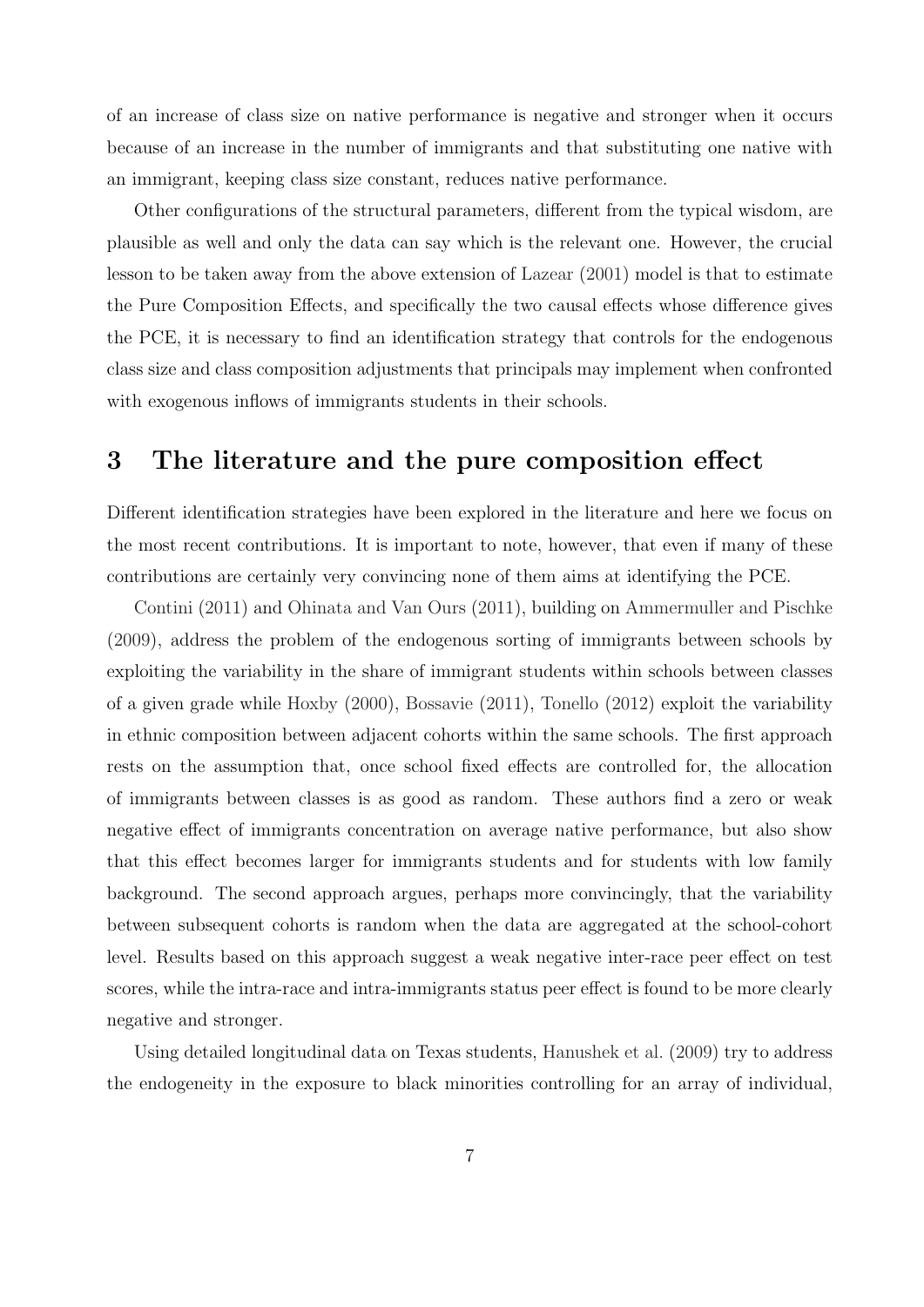school, grade and year fixed effects. They find small negative effects (not significant in some cases) of black concentration on white performance and a sizeable reduction for black schoolmates.

One of the most convincing studies is [Gould et al.](#page-22-8) [\(2009\)](#page-22-8) who use the mass immigration from the Soviet Union that occurred in Israel during the 1990s to identify the long run causal effect of having immigrants as classmates, finding a negative effect of immigration on the probability of passing the high-school matriculation exam. A similar global event is used for identification by [Geay C.](#page-22-9) [\(2013\)](#page-22-9), who focus on the inflow of non native speakers students in English schools induced by the Eastern Enlargement of the EU in 2005 and conclude, in contrast with the Israeli case, that a negative effect can be ruled out.

Negative effects on math performance are instead found by [Jensen and Rasmussen](#page-22-10) [\(2011\)](#page-22-10), who use the immigrants concentration at larger geographical areas as an instrumental variable for the share of immigrants in a school. [Card and Rothstein](#page-22-11) [\(2007\)](#page-22-11) overcome the endogenous sorting of students between schools by aggregating at the city level the relationship between the black/white test score gap and the degree of segregation. City fixed effects, given two ethnicities (black and white) per city, takes care of sorting across cities. They find as well a negative effect of segregation at the school and neighbourhood level on the achievement gap, with the latter being stronger than the former. Along the same line, [Brunello and Rocco](#page-22-12) [\(2011\)](#page-22-12) aggregate the data at the country level and exploit the within country variation over time in the share of immigrants in a school, finding small negative effects. On the contrary [Hunt](#page-22-13) [\(2012\)](#page-22-13), using variation across US states and years as well as instruments constructed on previous settlement patterns of immigrants, reports positive effects (though small) of immigrants' concentration on the probability that natives complete high-school.

Independently of how convincing their identification strategies are, these papers do not aim for the PCE and are not interested in controlling for the possibility that class size is endogenously adjusted by principals as a reaction to changes in class composition. What they aim for is the overall effect of a change in composition, inclusive of all its indirect consequences, among which endogenous re-equilibrating changes in class size. Such an overall effect is certainly an interesting parameter, but, if changes in class size offset the consequences of immigrant inflows, it should not come as a surprise that these studies mostly report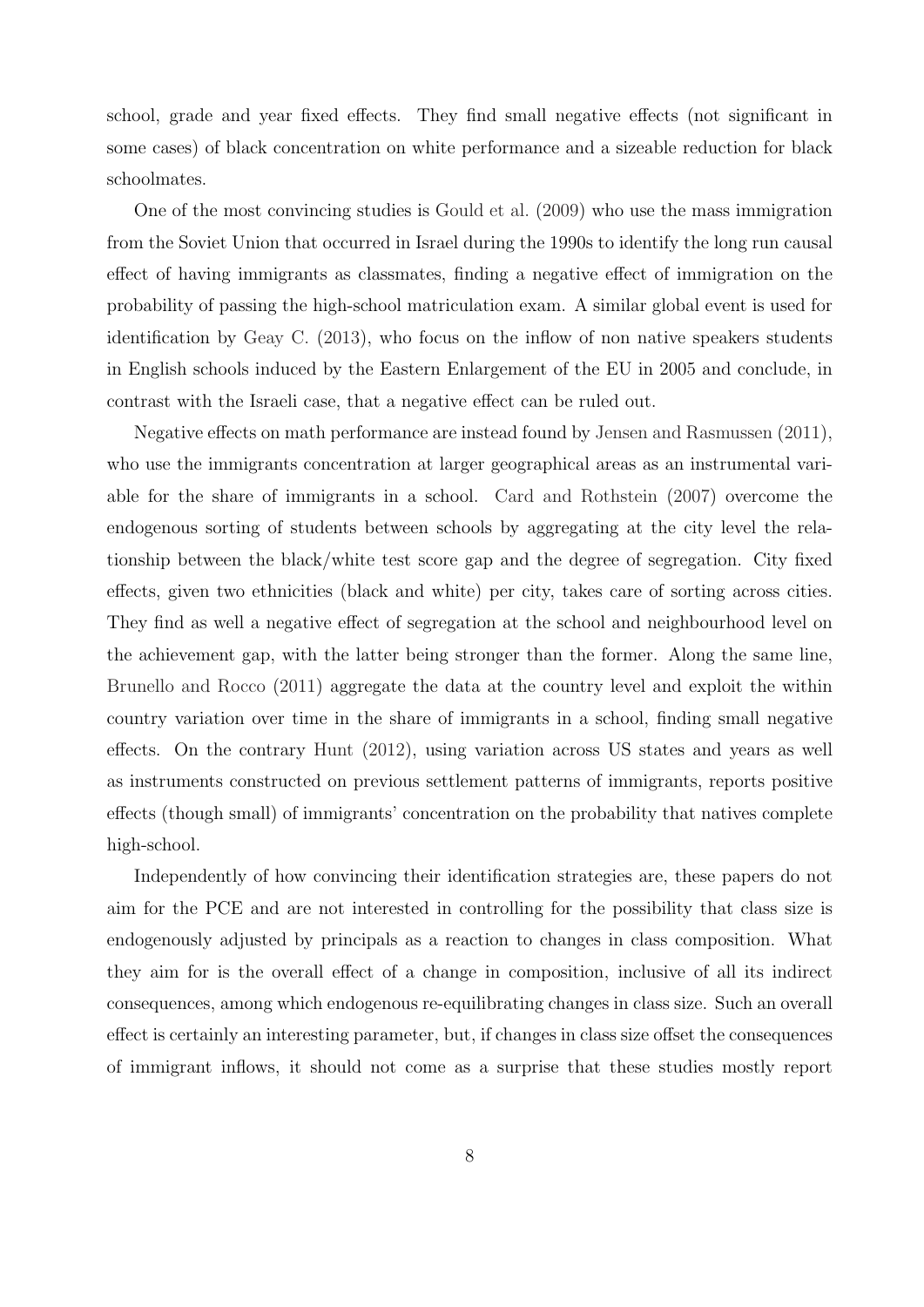estimated "gross" effects of immigrant concentration on native performance that are negative but often small and not significant (actually in some cases even positive).

#### <span id="page-11-0"></span>4 The data

The data on test scores used in this paper are collected by the Italian National Institute for the Evaluation of the Education System (INVALSI). They originate from a standardised testing procedure that assesses both language (Italian) and mathematical skills of pupils in 2nd and 5th grade (primary school). We use the 2009-2010 wave, i.e. the first one in which all schools and students of the selected grades were required to take part in the assessment.<sup>[3](#page--1-0)</sup>

We aggregate the data at the level of a class in a school since the regressors of main interest (class size and class composition) are defined at the class level. The outcomes on which we focus are the average fractions of correct answers in language and math of natives who are not absent on the day of the test in each class. Following international classification criteria (see [PISA,](#page-23-2) [2009\)](#page-23-2), INVALSI considers as natives those students who are born in Italy from Italian parents. Viceversa, students born from non-Italian parents are classified as immigrants regardless of whether they are born in Italy or not.

Note that since language and math tests were held on different days and students could have missed none, one or both tests, regressions for the "language and "math" outcomes are based on slightly different datasets. Descriptive statistics for the first of these two samples are displayed in Table [1,](#page-24-0) while those for the second, which are very similar, can be found in the Appendix Table [A-1.](#page-24-0)

In addition to test scores, the INVALSI dataset contains some individual socio-economic variables collected by school administrations for each student taking the test, among which: gender, previous attendance of nursery or kindergarten, highest educational level achieved by parents and parental occupational status. We aggregate this information at the class level to construct the control variables that we include in our specifications, together with the share of native students in a class for whom each of these variables is missing.

Key variables in our analysis are the numbers of natives and immigrants officially enrolled in each class at the beginning of a school year. This information is not contained in the standard files distributed by INVALSI, but it was kindly provided to us in a separate

<sup>&</sup>lt;sup>3</sup>In previous waves, the participation of individual schools to the test was voluntary. Only a very limited number of schools and of students within schools were sampled on a compulsory basis.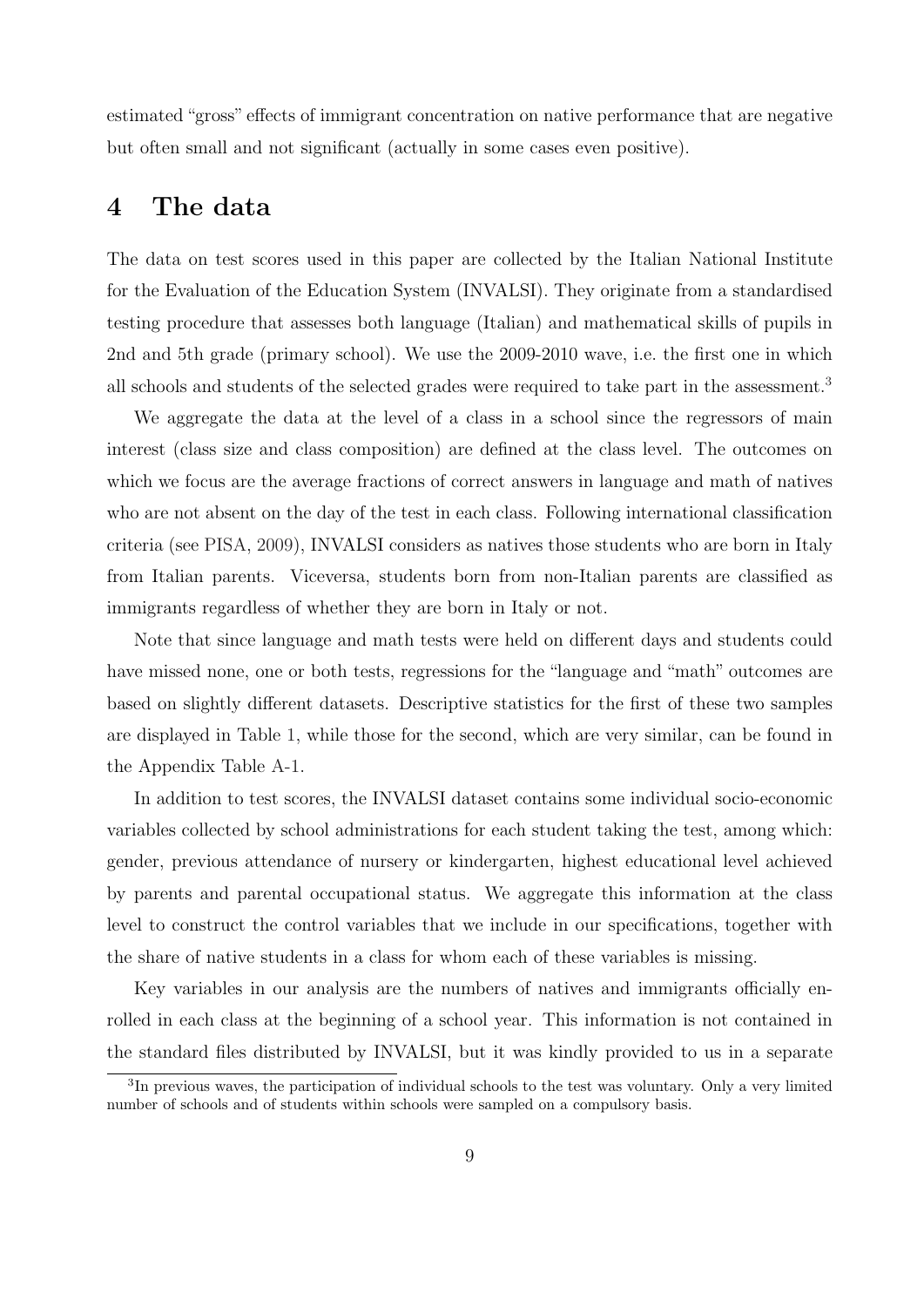additional file. The officially enrolled natives and immigrants in each class are identified according to citizenship, as explained above in this section.

Starting from the universe of the 17,040 Italian schools, we operate the following sample restrictions. First we follow [\(Angrist et al.,](#page-22-14) [2014,](#page-22-14) p.7) in dropping from the analysis the schools in which less than 10 and more than 160 students are enrolled in the 2nd or in the 5th grade: this leaves us with 15,398 schools. We then drop the "stand-alone" schools that are not grouped together with other schools in educational institutions managed by a single principal; as explained below in Section [6,](#page-14-0) our identification strategy cannot apply to "standalone" schools. Of the remaining 12,405 schools, we drop also the 430 schools belonging to institutions in which no immigrant applies to any school for a given grade. Finally, we retain all the schools in which we have at least two classes in the same grade with no missing data on the variables required for the analysis. In the end, our sample is constituted by 12,859 second grade classes and 13,084 fifth grade classes belonging (respectively for the two grades) to 7,387 and 7,[4](#page--1-0)96 schools.<sup>4</sup> These schools belong, again respectively for the two grades, to 2,734 and 2,776 institutions.

The average enrolment of natives per school-grade is 30.41 while for immigrants it is 3.7. As expected, immigrants tend to perform worse than natives in reading and math, but the gap between ethnic groups is more sizeable in language. Natives perform relatively better in Italian than in math and unsurprisingly the opposite happens for immigrants. The gap between natives and immigrants in reading tends to narrow across grades but remains relatively more stable in math. Finally, the dispersion in the score distribution for both Italian and math is lower among natives who are more homogeneous than immigrants. The fact that immigrants test scores are lower on average, has motivated the public opinion concern that immigrant inflows reduce native performance.

<sup>4</sup>Note that schools with both 2nd and 5th grade classes are counted in both these groups and this explains why the sum of 7,387 and 7,496 is larger than the total number of schools in our data. Similarly for the analogous numbers concerning institutions in the next sentence.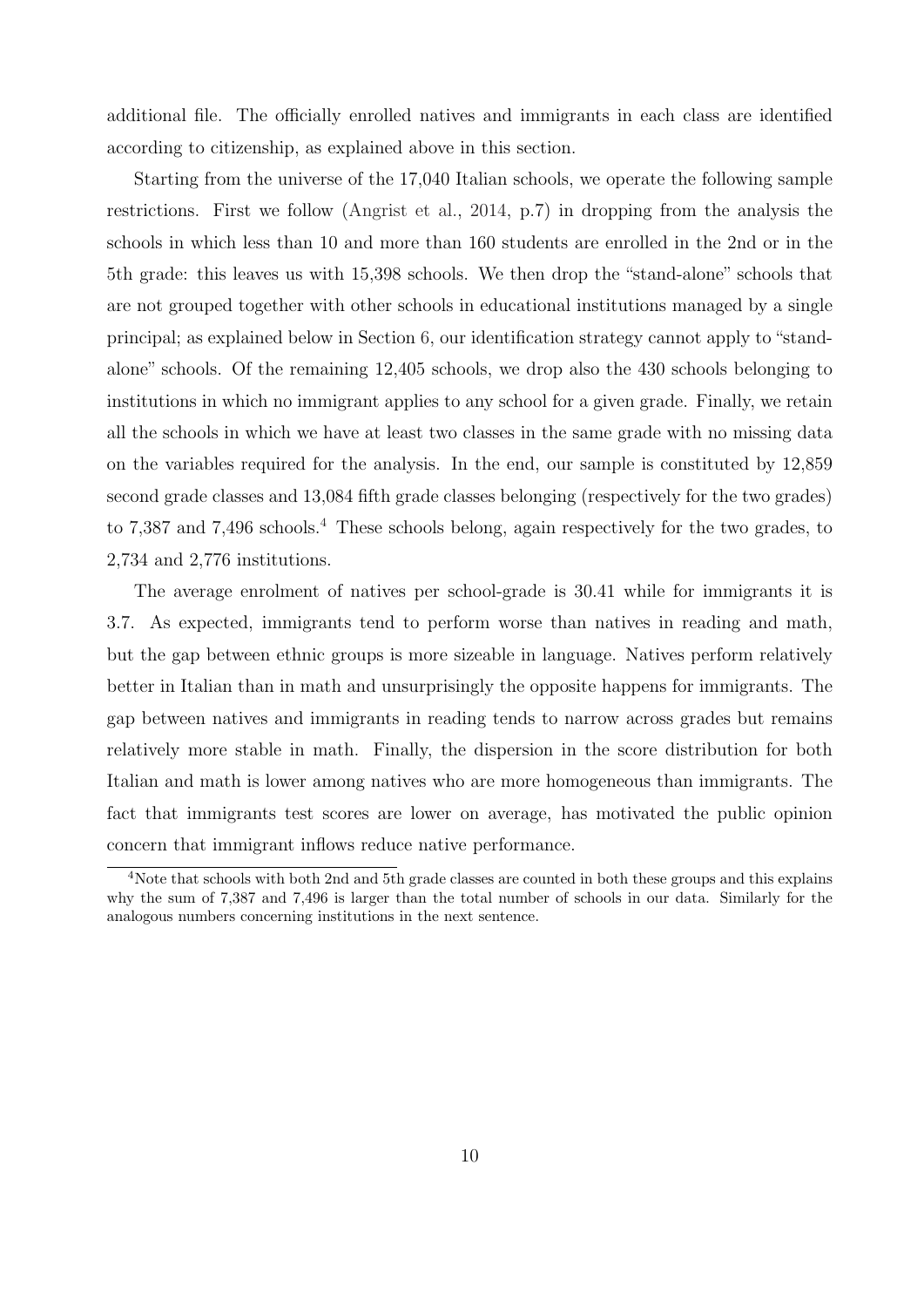# <span id="page-13-0"></span>5 Evidence that does not control for principals' reactions to immigrant inflows

<span id="page-13-1"></span>Equation [\(7\)](#page-8-0) describes the performance of a representative native student as a function of the number of natives and immigrants in her class. An empirical counterpart of this equation is

$$
v_{jskg} = \alpha + \beta N_{jskg} + \gamma I_{jskg} + \mu X_{jskg} + \eta_{sg} + \epsilon_{jskg}
$$
\n
$$
\tag{10}
$$

where  $v_{jskq}$  is the (log) of the average test score of natives in class j belonging to school s of institution k in grade g;  $N_{jskg}$  ( $I_{jskg}$ ) is the number of natives (immigrants) in class j;  $X_{jskg}$  is a set of predetermined control variables defined at the class level<sup>[5](#page--1-0)</sup>, while  $\eta_{sg}$  denotes school×grade fixed effects. The term  $\epsilon_{jskq}$  captures other unobservable determinants of student performance.

Using the data described in Table [1](#page-24-0) and in Section [4,](#page-11-0) we first present results that exploit the within-school-grade variation across classes for identification, as, for example, in [Contini](#page-22-3) [\(2011\)](#page-23-0) and [Ohinata and Van Ours](#page-23-0) (2011). The estimates of  $\beta$ ,  $\gamma$  and  $\delta$  in equations [\(10\)](#page-13-1) based on this source of variation are reported in Table [2](#page-25-0) for the language and math test scores of natives, pooling together the second and the fifth grades as well as separately by grade.

Note that this identification strategy cannot control for the possibility that principals, as suggested by [Lazear](#page-22-0) [\(2001\)](#page-22-0), adjust class size when they observe inflows of natives and immigrants that change class composition. Specifically, we expect the estimates of both  $\beta$ and  $\gamma$  to be confounded by potentially different factors that depend on principals beliefs about the disruption caused by more natives or immigrants in a class. For this reason, the implied estimate of  $\delta = \gamma - \beta$ , which in the table appears to be about -0.5%, is inconsistent for the PCE. If immigrants are expected to disrupt more than natives, principals will react more to immigrants than to natives in terms of endogenous class size adjustments, and  $\gamma$ should be underestimated more than  $\beta$ . In this scenario the estimate of  $\delta$  is lower than the true PCE.

<sup>5</sup>Specifically, the shares of mothers and fathers that have attended at most a lower secondary school, the shares of employed mothers and fathers, the share of pupils that attended kindergarten (and/or nursery) and the share of males in the class. All the specifications include also the shares of students that report missing values in each of these variables.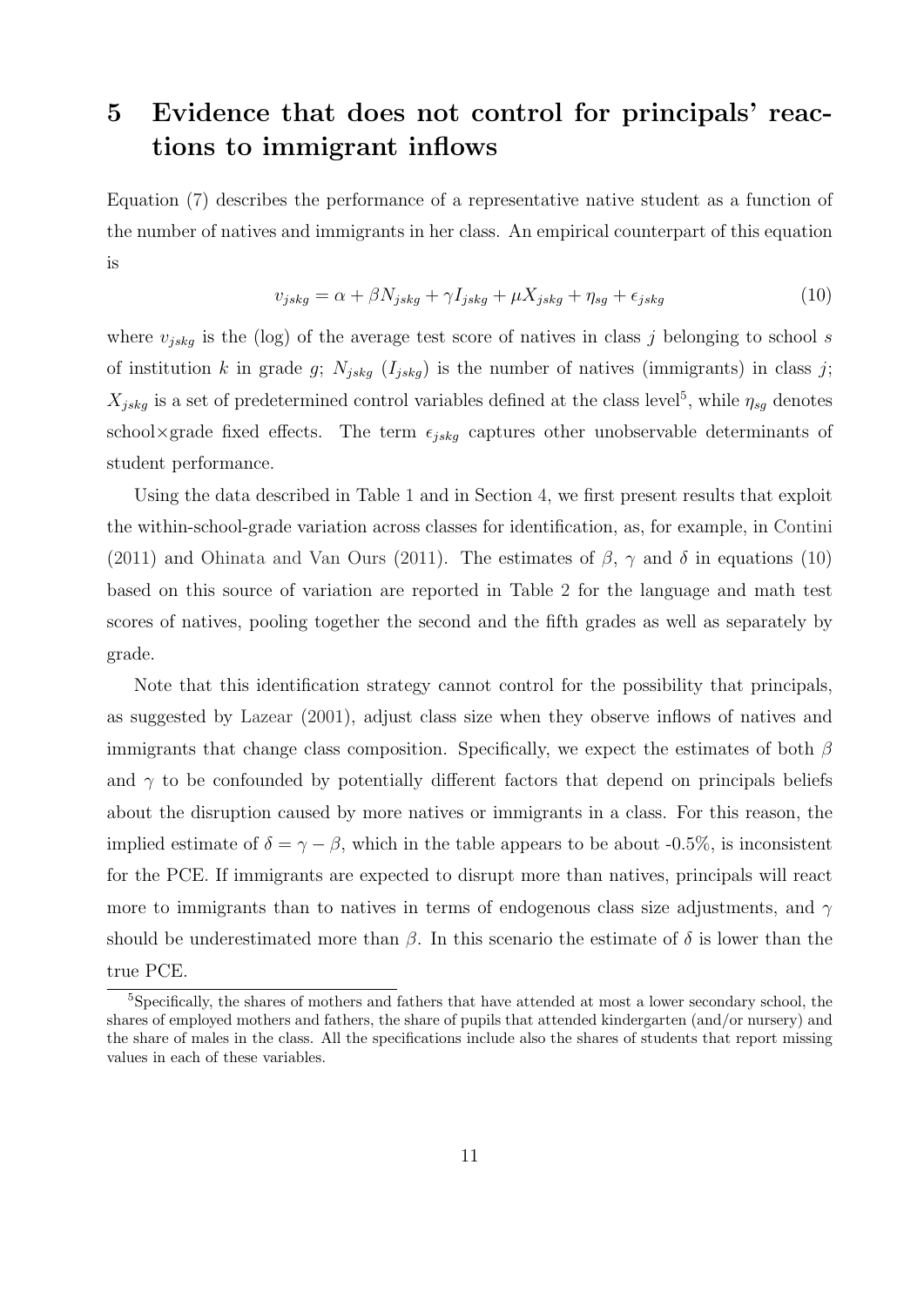In the next section we turn to an identification strategy that addresses this problem, suggesting that when endogenous class size adjustments due to principals' reactions are controlled for, the estimate of  $\gamma$ , and thus of  $\delta$ , is significantly more negative.

# <span id="page-14-0"></span>6 Space for immigrants and an alternative identification strategy for the PCE

Although they do not focus on the effects of immigrants in a classroom, [Angrist and Lang](#page-22-1) [\(2004\)](#page-22-1) study a similar problem with an identification strategy that we can adapt to the Italian case in order to obtain a more convincing estimate of the PCE. They are interested in identifying the effect of an increase in the number of disadvantaged students that are offered the possibility to attend better schools in the Boston area, within the de-segregation program known as Metropolitan Council for Educational Opportunity (Metco). In the receiving schools, classes are formed according to a "Maimonides-type rule" [\(Angrist and Lavy,](#page-22-2) [1999\)](#page-22-2) such that principals are required to cap class size at 25 students per class, splitting classes whenever enrolment of "Non-Metco" students goes above the 25 threshold or its multiples. As a result of this rule, the enrolment of "Non-Metco" students generates, at each threshold, an exogenous source of variation for both the number of "Non-Metco" students in a class and the remaining available space to admit"Metco" students. These students are in fact admitted only in those classes in which, as a result of the rule of class formation in combination with the enrolment of"Non-Metco" students, class size is small enough to generate sufficient space.

In Italy, the interaction between a similar rule of class formation and the enrolment of natives offers in the same way a source of exogenous variation in the number of natives and immigrants in a class, that can be used to construct the instruments that we need.

In the month of February of each year Italian families are invited to pre-enrol their children, for the following academic year, in the schools near where they live.<sup>[6](#page--1-0)</sup> On the basis of this pre-enrolment information, principals decide the number of classes being constrained by a "Maimoinides-type rule" like the one prevailing in the schools of the Boston area: also in Italy, no class should have more than 25 students (and less than 10), with a 10% margin of flexibility around these thresholds. This margin is used, if necessary, when total effective enrolment becomes known in September, at the beginning of the academic year.

<sup>&</sup>lt;sup>6</sup>The official rules for class formation in Italy are contained the DL n.  $331/1998$  and the DPR n.  $81/2009$ of the Ministry of Education and Research.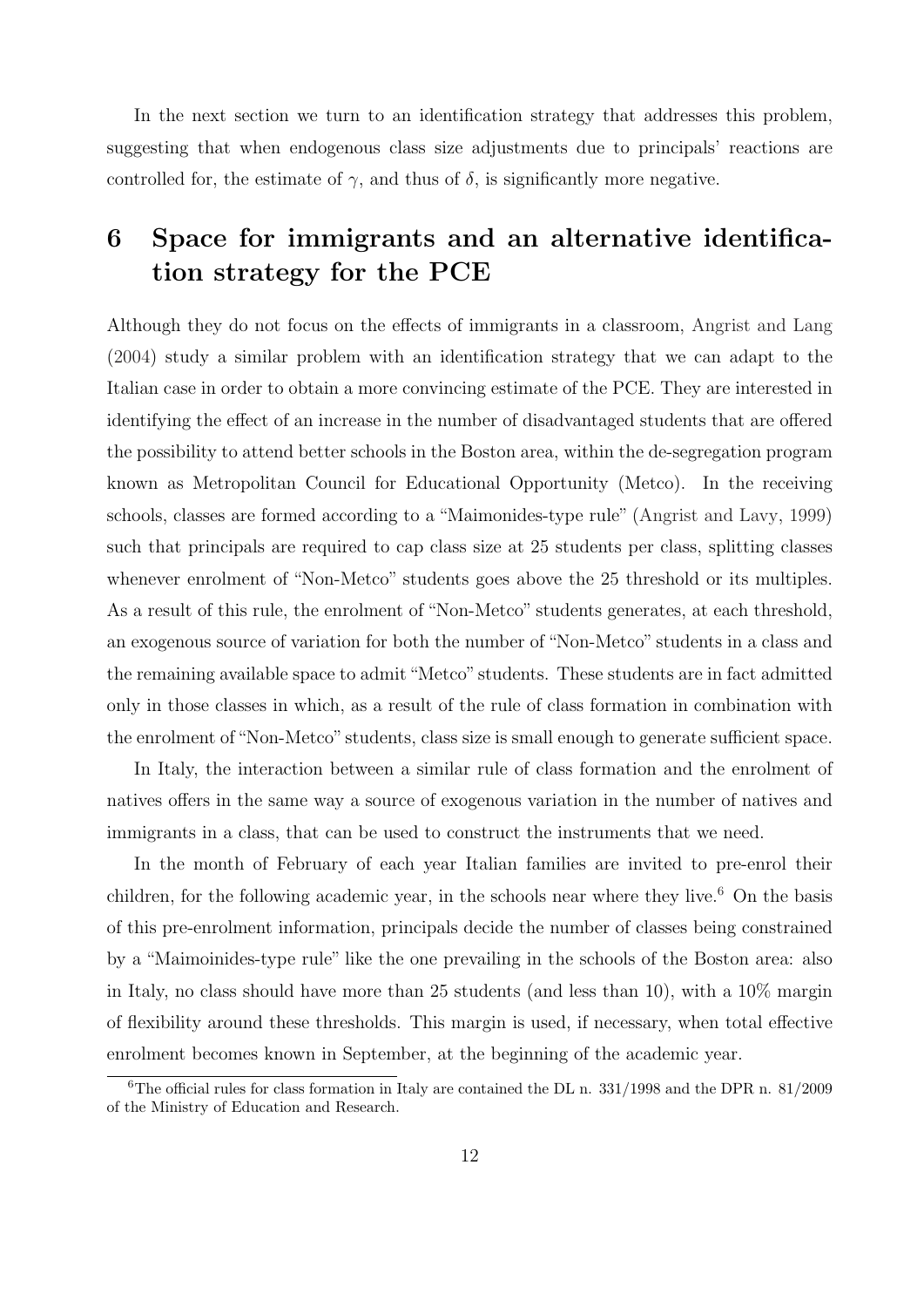Ideally we would like to observe, for each school, the number of pre-enrolled students in February, which is effectively the indicator on which classes are formed by principals, but information on this variable is not available. Nevertheless, native enrolment is a good proxy of February pre-enrolment because foreign parents are less likely to pre-enrol their children, given their higher geographic mobility and limited information on Italian institu-tional requirements. For example, according to the Ministry<sup>[7](#page--1-0)</sup>, in the school year  $2013-2014$ approximately 35000 students enrolled later than February, corresponding to approximately  $6\%$  of total enrolment. Of these late enrolled students, almost  $29\%$  are immigrants, while the fraction of non-Italian students out of total enrolment is less than 13% in our data (see Table [1\)](#page-24-0).

As a result of this process of class formation, the theoretical number of natives in a generic class of grade g in school s, that we denote as  $C_{sg}^N$ , is determined by native enrolment  $N_{sg}$  in that school and grade according to the following "Maimonides-type" rule:

<span id="page-15-1"></span><span id="page-15-0"></span>
$$
C_{sg}^N = \frac{N_{sg}}{\text{Int}\left(\frac{N_{sg}-1}{25}\right)+1} \tag{11}
$$

Figure [1](#page-26-0) shows that the effective number of natives in a class tracks fairly closely the theoret-ical number of natives as predicted by equation (11).<sup>[8](#page--1-0)</sup> The dashed line represents  $C_{sg}^N$ , while the dotted line describes the number of natives effectively observed in a class for each level of native enrolment  $N_{sq}$ . At the thresholds corresponding to 25 enrolled natives (or multiples), both the dashed and the dotted lines decrease sharply and gradually increase with native enrolment immediately after, generating discontinuities in the relationship between native enrolment and the number of natives in a class that we can exploit for identification.

At the same time, the interaction between the rules of class formation and native enrolment generates also an exogenous source of variation for the number of immigrants in a class. Because of late enrolment in September, in which immigrants are over-represented, principals are forced to adapt the final number of students in at least some classes. These late adjustments in September typically cannot concern the number of classes in a school-grade (no more time for such changes) but can affect the number of students in those classes in which,

<sup>7</sup>We are grateful to Dr. Gianna Barbieri who gave us this aggregate information that concerns the enrolment in the first year of primary school.

<sup>8</sup> In this figure, which is based on the language sample described in Table [1,](#page-24-0) grades 2 and 5 are pooled together. The Appendix Figure [A-1](#page-26-0) shows the same evidence separately for grades 2 and 5.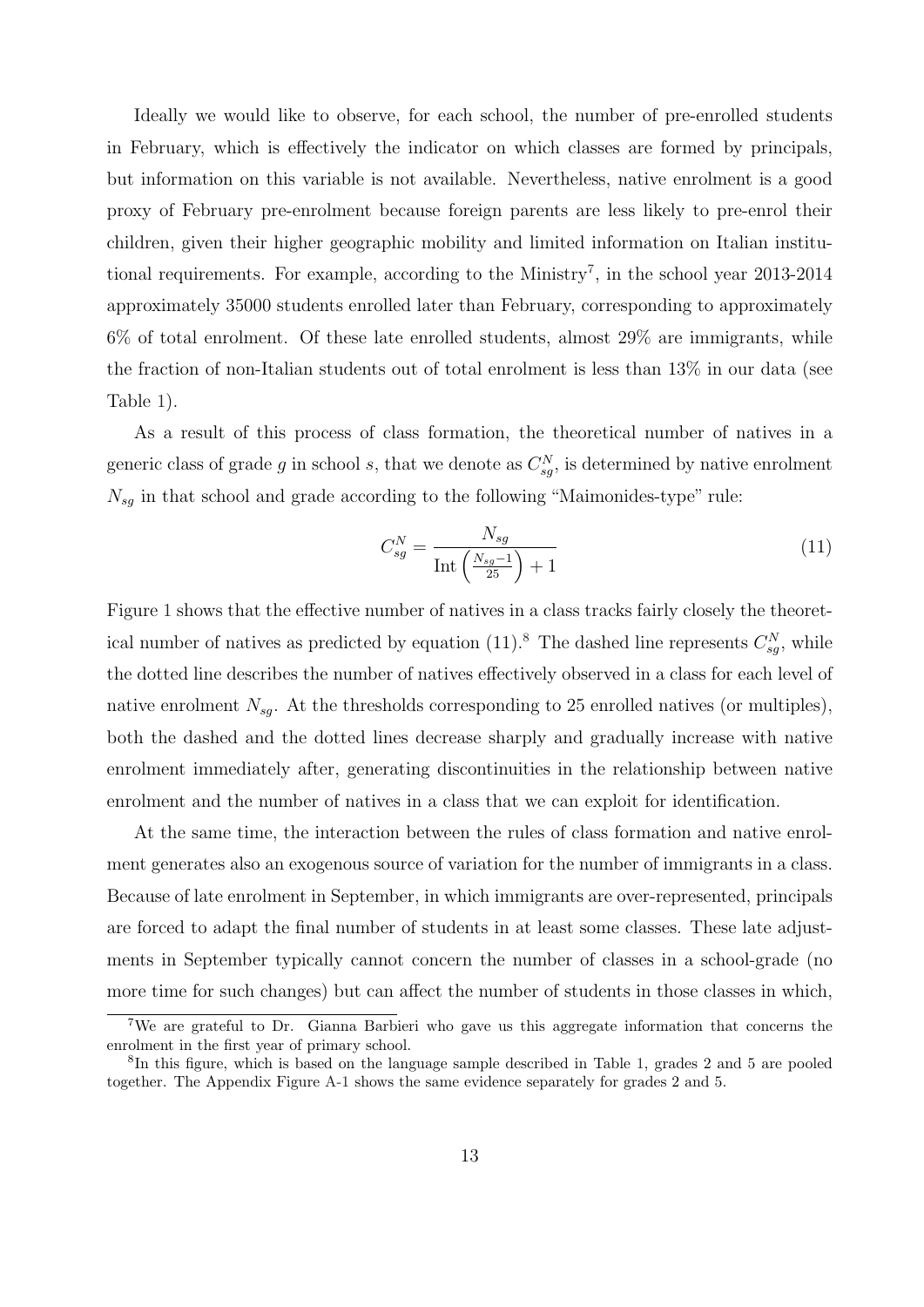because of how they have been formed in February, there is room for more students. For example, in a school-grade in which 30 students pre-enrol in February, two classes are formed with 15 students. In each of these classes the space for admitting late enrolled students in September amounts to 10 slots. In a school-grade in which 25 students enrol in February, instead, only one class is formed with no space for late enrolled students in September. Or in a school-grade with 23 enrolled students in February, only one class is formed as well and space for only two late students is available in September.

The availability of this space is crucially relevant for the determination of the number of immigrants in Italian classes. Principals are instructed by the Ministry to direct foreign students towards schools where, because of how classes are formed in February, the predicted number of natives per class makes enough space for immigrants to reduce any disruption (whether correctly anticipated or not). For example, the "Circolare ministeriale" Number 4, comma 10.2, of January 15, 2009, says (our translation): "In order to avoid the problems and inconvenience deriving from the presence of students of foreign citizenship, principals are invited to form networks of schools in which a rational territorial distribution of these students can be achieved. [...] In areas where institutions grouping multiple schools under the same principal are already present, the enrolment of foreign students must be handled in a controlled way so that their allocation across schools is less disruptive."

Figure [2](#page-27-0) shows how, because of the rules of class formation, the theoretically available and the actually used space for immigrants are a non linear function of native enrolment. The dashed line describes the available space for immigrants that is approximated by the maximum number of students in a class minus the predicted number of natives as defined by equation [\(11\)](#page-15-0). For example, as shown in the left panel of Figure [2,](#page-27-0) if 10 natives enrol before February in a school, there will be one class in which the available space for immigrants, who might enrol later, is 15 units. If native enrolment increases up to 25, the available space for immigrants declines down to zero. When native enrolment goes above the 25 threshold, there will be two classes in which the available space for immigrants is high again (starting from approximately 12-13 units), and from this levels it goes once more down to zero if native enrolment grows to 50. This pattern replicates similarly over the entire range of native enrolment.

The solid line describes instead the space actually used for immigrants in a class as a function of native enrolment. More precisely, this is the average number of immigrants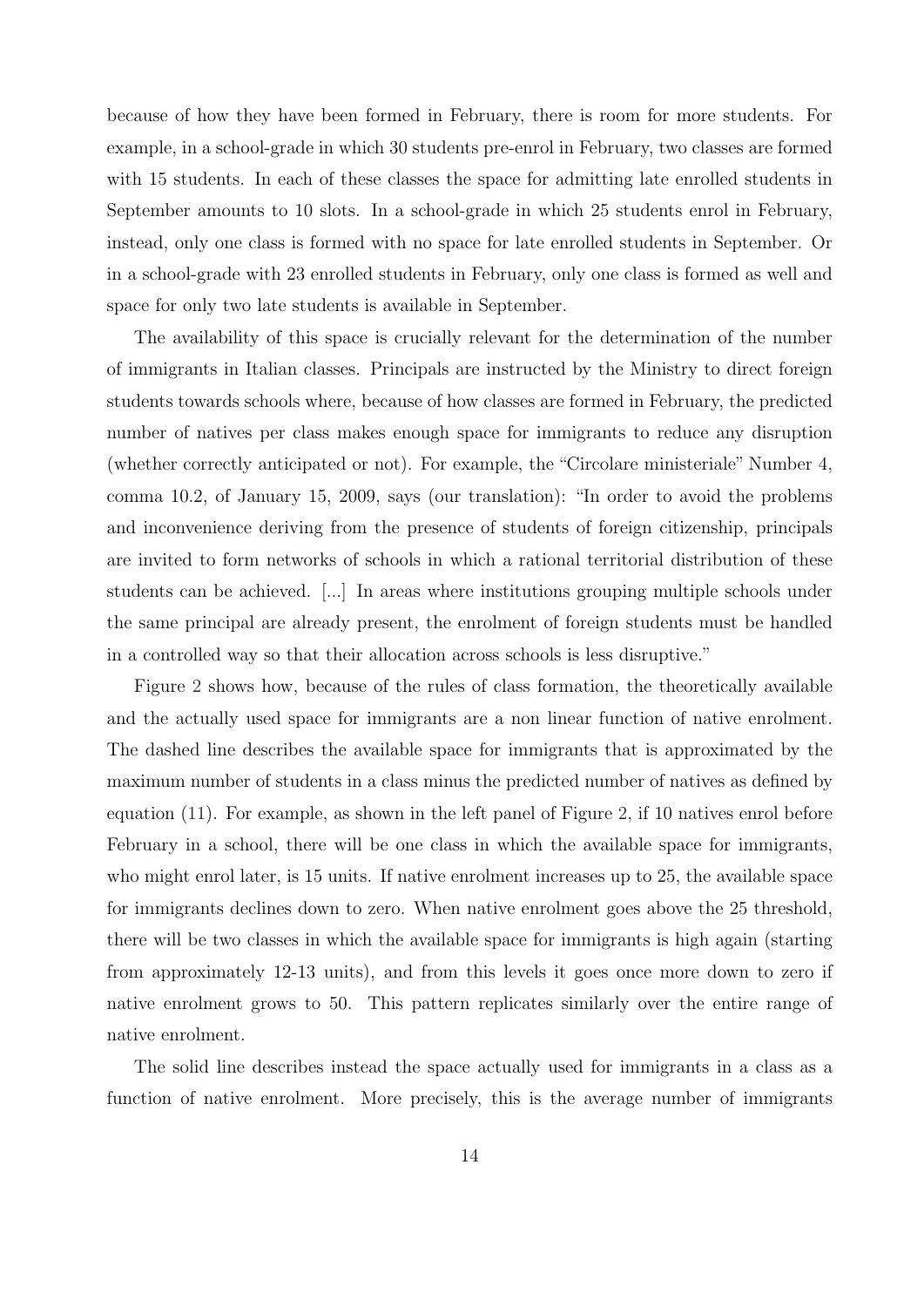actually observed in all the classes corresponding to each level of natives enrolment, net of institution fixed effects.[9](#page--1-0) The reason to partial out the institution fixed effects is that principals have leeway to allocate immigrants according to the available space but only between the schools that they control, i.e. the ones belonging to the institution that they manage. This is the reason why, as anticipated in Section [4,](#page-11-0) we restrict the analysis to institutions comprising more than one school under the same principal. In the left panel of Figure [2,](#page-27-0) the average space that principals actually use for immigrants in the schools that they manage (the solid line) is correlated with the available space predicted according to native enrolment in each school (the dashed line), although the latter is clearly not the only determinant of the former: specifically, both the available and the used space decrease when the predicted number of natives in a class based on native enrolment grows near 25 units, and spike up immediately after each class-splitting threshold. The right panel of Figure [2](#page-27-0) shows however that this pattern weakens at higher enrolment levels, similarly to what happens in Figure [1](#page-26-0) for the predicted and actual number of natives in a class.

It should be clear, from what we said so far, that one single underlying driving force, represented by native enrolment in each school-grade combined with the rules of class formation, is non-linearly generating two sources of variation for the number of immigrants and natives. This feature of the identification strategy may potentially jeopardise the possibility to obtain precise IV estimates. However, in our specific application, likewise in [Angrist](#page-22-1) [and Lang](#page-22-1) [\(2004\)](#page-22-1), the non-linearities of the relationship between the instruments and the numbers of natives and immigrants are sufficient to produce precise estimates that are also not confounded by the endogenous reactions of principals in terms of class size adjustments. This is exactly what we need to identify and estimate the PCE, as the next section shows.

#### <span id="page-17-0"></span>7 New evidence

We apply the identification strategy described in the previous section to this empirical counterpart of equation [\(7\)](#page-8-0)

$$
v_{jskg} = \alpha + \beta N_{jskg} + \gamma I_{jskg} + \mu X_{jskg} + \eta_{kg} + f(N_{sg}) + u_{jskg},\tag{12}
$$

<sup>9</sup>To compute this average number, we have regressed the number of immigrants in a class on a set of dummies for each level of native enrolment, absorbing the institutions fixed effect. The solid line plots the coefficients of the native enrolment dummies in these regressions, rescaled by adding the constant.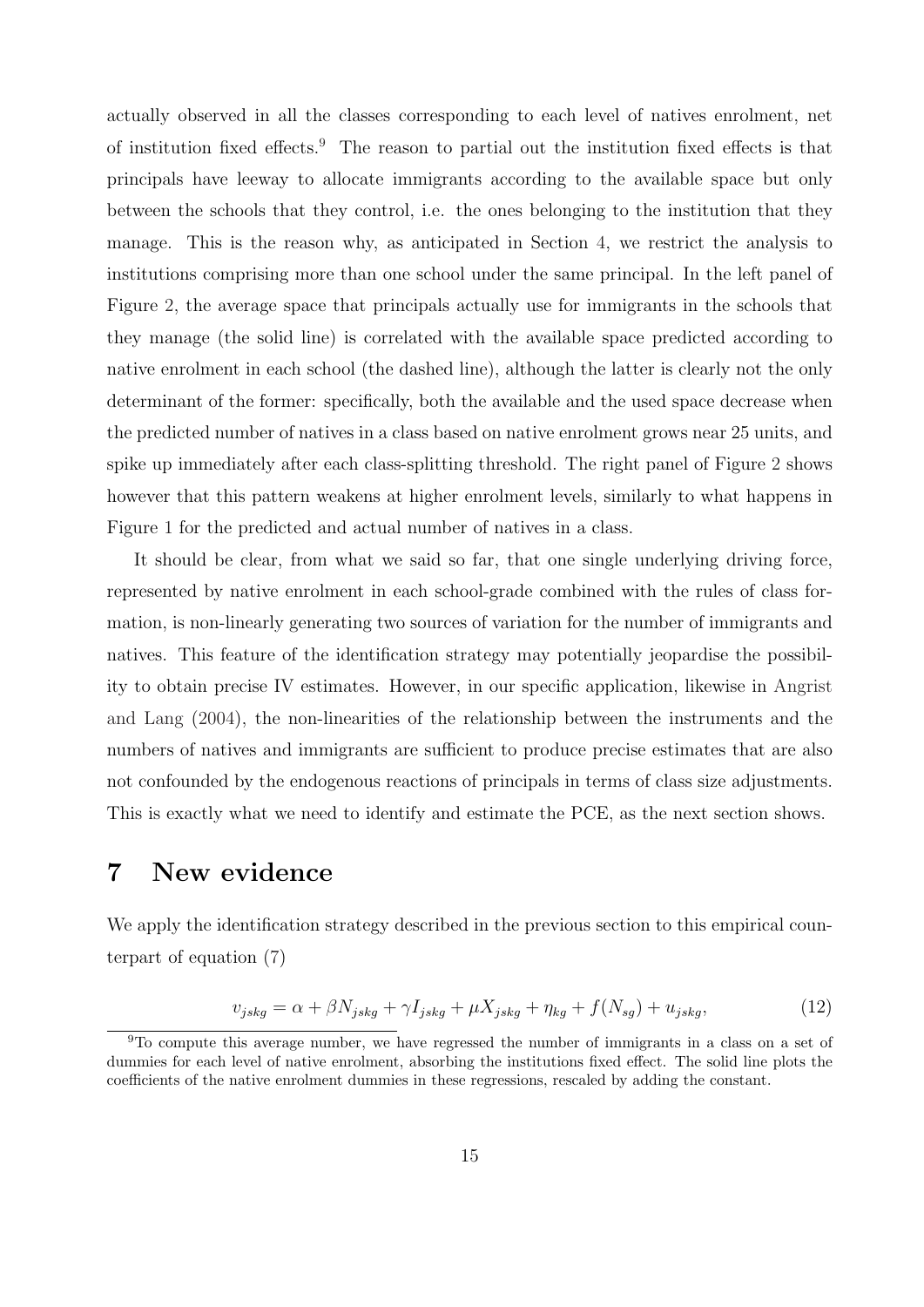which differs from equation  $(10)$  because fixed effects must now be defined at the institution  $\times$  grade level  $(\eta_{kg} \neq \eta_{sg})$  and because a polynomial in native enrolment at the school×grade level is included to control for the systematic and continuous components of the relationship between native enrolment and native performance.

We estimate the above equation by IV using, as in [Angrist and Lang](#page-22-1)  $(2004)$ , the following set of indicator variables as instruments:

$$
\Psi \in \{1(1 \le C_{sg}^N < 2), 1(2 \le C_{sg}^N < 3), \dots, 1(24 \le C_{sg}^N < 25\},\tag{13}
$$

These indicators are defined for each possibile level of the theoretical number of natives in a class,  $C_{sg}^{N}$ , predicted by equation [\(11\)](#page-15-0) according to the rules of class formation as a function of native enrolment at the school×grade level.<sup>[10](#page--1-0)</sup> With this approach, we can capture in the most flexible way the non-linearities and discontinuities generated by the rules of class formation, that relate native enrolment to the numbers of natives and immigrants in a class.

Results are reported in Table [3.](#page-28-0) In the first column the 2nd and 5th grades are pooled together and the outcome is the average language test score. While in the correspondent column of Table [2,](#page-25-0) based on the same sample, the estimate of  $\beta$  obtained without controlling for endogenous class size adjustments was positive but not statistically significant, the IV estimate in Table [3](#page-28-0) is negative and significant for this outcome: keeping constant the number of immigrants, one additional native reduces the language test score of natives by 0.2 percent.

Much larger in size than in Table [2](#page-25-0) and similarly negative is the IV estimate of  $\gamma$ : keeping constant the number of natives, one additional immigrant reduces the language test score of natives by 1.8 percent. This finding is particularly remarkable given that the estimate of Table [2](#page-25-0) is as small as -0.05 percent. As we argued in Section [2,](#page-6-0) the reason of this difference is that the IV estimates of  $\beta$  and  $\gamma$  are not confounded by the endogenous class size adjustments implemented by principals when confronted with immigrant and native inflows.

These estimates imply that the effect on native language test scores induced by *adding* one immigrant to a class while taking away a native, and thus keeping class size constant, is  $-1.6$  percent. This is  $\delta$ : the Pure Composition Effect for the language test score of natives.

<sup>&</sup>lt;sup>10</sup>Note that the number of natives in a class can potentially range between 1 and 25, but the minimum number is actually higher in some of the sub-samples that we use in our analysis. See the footnotes to the Appendix Tables [A-2](#page-25-0) - [A-5.](#page-37-0)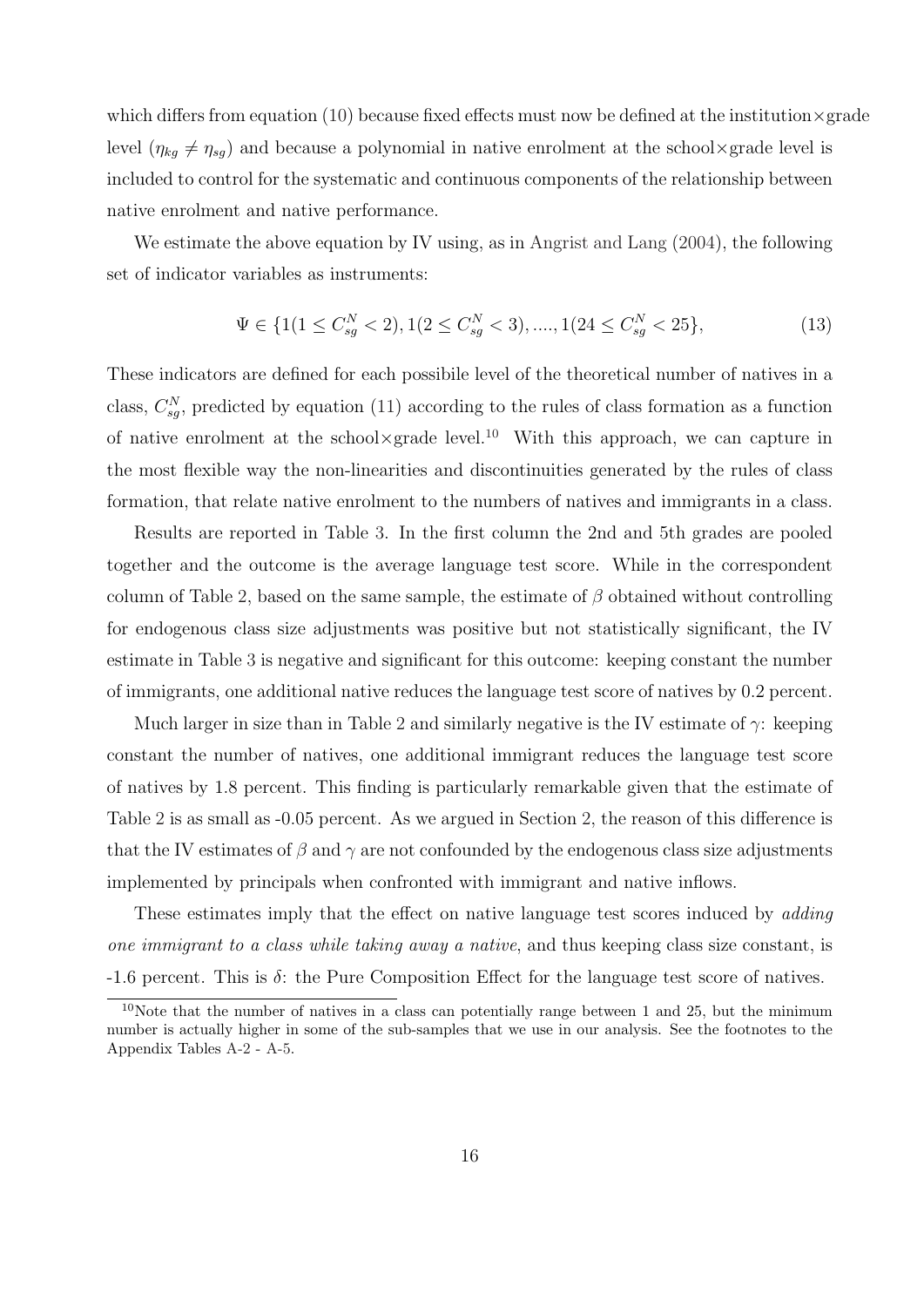When the two grades are analysed separately in columns 2 and 3 of Table [3,](#page-28-0) results are qualitatively similar although in some case less significant. Nevertheless, the estimate for  $\gamma$ continues to be equally negative and significant in grade 5 and even larger than in grade 2. As a result the evidence suggests that the negative Pure Composition Effect of an immigrant inflow does not fade away when kids get older.

In the last three columns of the table the outcome is the math test score of natives. In this case the IV estimate of  $\beta$  is essentially null, but the estimate of  $\gamma$  is again negative, significant and similar in size to the one for language (-1.7 percent). Thus, also in the case of math the PCE is negative and significant (-1.6 percent). Once again, also for this outcome the IV estimates are more negative and significant than the conventional estimates because they are obtained controlling for the endogenous class adjustments operated by principals when confronted with inflows of natives and immigrants.

Table [3](#page-28-0) reports also the p-values of the Hansen J test of over-identifying restrictions, which suggest that we cannot reject the null. The observed value of the F-test on the joint significance of the instruments in the first stage regression is also reported for both endogenous variables (namely the number of natives and immigrants in a class): we never reject the null. First stages are reported in the Appendix Tables [A-2](#page-25-0) and [A-3.](#page-28-0)

It has been recently suggested by [Angrist et al.](#page-22-14) [\(2014\)](#page-22-14) that estimates of class size effects in Italy, based on rules of class formation, are heavily manipulated by teachers in the Southern regions of the country, more as a result of shirking than because of self-interested cheating. These authors explore a variety of institutional and behavioural reasons why such manipulation is inhibited in larger classes in the South, originating the appearance of more negative, but fictitious, effects of class size in that part of the country.

In the light of this evidence it is possible that our estimates of the effects of  $\beta$  and  $\gamma$  (and thus of their difference  $\delta$ ) just capture score manipulation in the South. It is not immediately evident, however, why this manipulation should occur more frequently and intensively when class size changes because of immigrants as opposed to when it changes because of natives: i.e., why  $\gamma < \beta$  (being both negative) if manipulation were the only driving force of class size effects in Italy.

In any case, to address this issue, in Table [4](#page-29-0) we show that our results are essentially unchanged when we restrict the analysis to different sub-samples in which, according to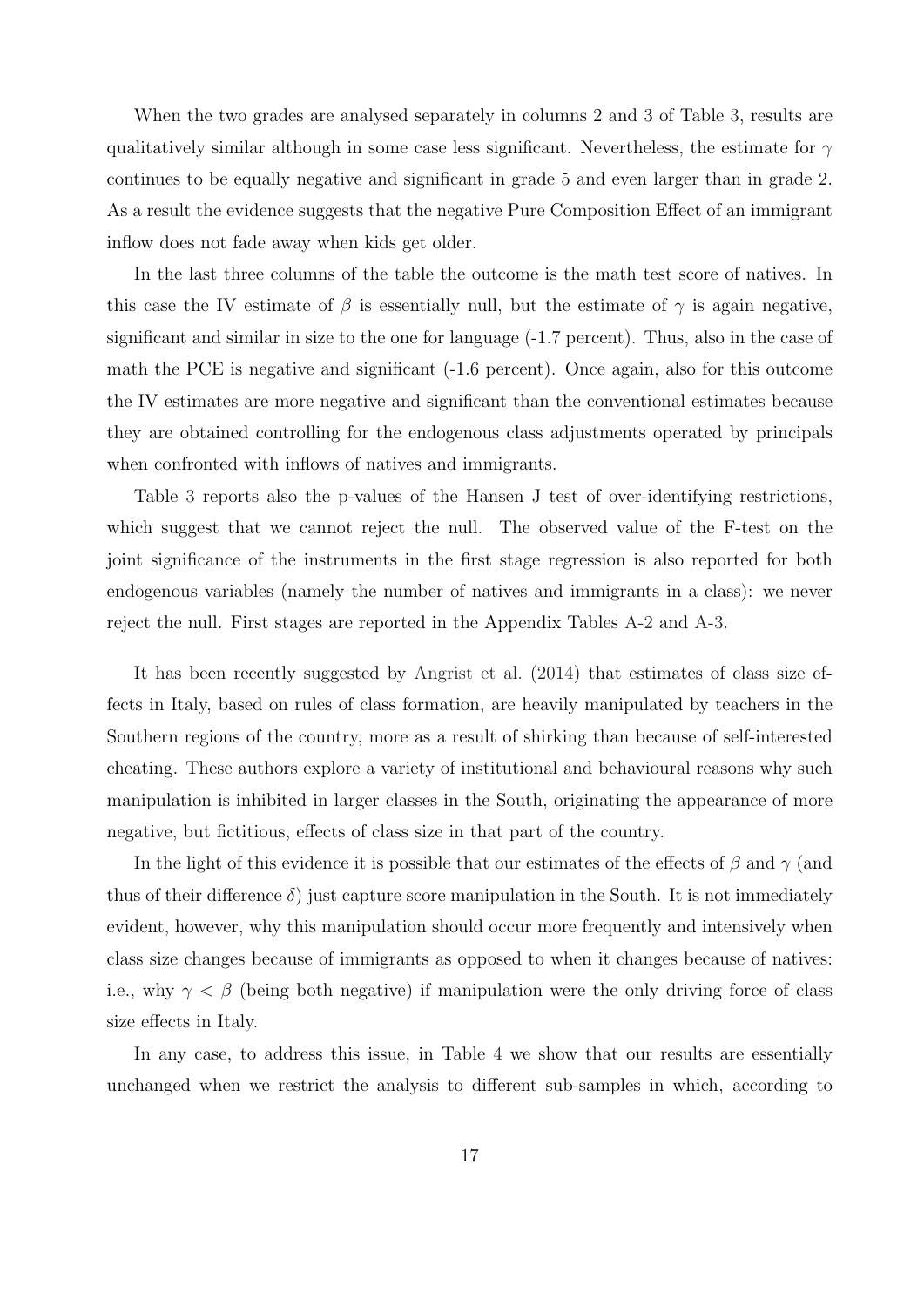[Angrist et al.](#page-22-14) [\(2014\)](#page-22-14), score manipulation is likely to be minimal, if at all present. In columns 1 and 4 the specification pools together the 2nd and 5th grades and is the same as in columns 1 and 4 of Table [3,](#page-28-0) but only schools in the north and centre of the country are considered.<sup>[11](#page--1-0)</sup> The estimates of the Pure Composition Effects are slightly smaller ( $\approx$  -1.2% in both language and math instead of  $-1.6\%$  but still statistically significant.<sup>[12](#page--1-0)</sup>

In columns 2 and 5 of Table [4](#page-29-0) we restrict the sample to classes in the north and centre in which, according to the "cheating indicator" proposed by [Angrist et al.](#page-22-14)  $(2014)^{13}$  $(2014)^{13}$  $(2014)^{13}$  $(2014)^{13}$ , cheating is less likely to have occurred and in this case the estimates of the PCE gain in size and significance with respect to those in columns 1 and 4 (respectively -1.5% and -1.3% in language and math).

Finally, in columns 3 and 6 of Table [4](#page-29-0) we consider only schools belonging to northern and central institutions in which an external monitor was sent by  $INVALS<sup>14</sup>$  $INVALS<sup>14</sup>$  $INVALS<sup>14</sup>$  and again the estimates of the PCE are not smaller and still statistically significant (respectively -1.5% and -1.4% in language and math). We therefore conclude that our analysis of the effect of immigrant inflows has general validity and is largely unaffected, at least in the north, by the score manipulation problem highlighted by [Angrist et al.](#page-22-14) [\(2014\)](#page-22-14) in Southern Italian regions.

#### <span id="page-20-0"></span>8 Conclusions

Anecdotal evidence of class disruption involving immigrants often generates concerns in the public opinion. These concerns, more than convincing estimates of the real dimension of the problem, typically drive educational authorities in the implementation of policies to address this issue. An example is the rule introduced by the Italian Ministry of Education, according

<sup>11</sup>North and centre are defined according to the definition of ISTAT (the Italian central institute for statistics) and include the following Italian regions: Emilia-Romagna, Friuli Venezia Giulia, Lazio, Liguria, Lombardia, Marche, Piemonte, Toscana, Umbria, Valle d'Aosta, Veneto and Trentino Alto Adige.

<sup>&</sup>lt;sup>12</sup>The first stage regressions for these regressions and for the remaining ones commented below, are reported in the Appendix Tables [A-4](#page-29-0) and [A-5.](#page-37-0)

<sup>&</sup>lt;sup>13</sup>This indicator is based on evidence of an abnormally high performance of students in a class, an unusually small dispersion of test scores, an unusually low proportion of missing items and a high concentration in response patterns. It takes value one "for classes where score manipulation seems likely" and 0 otherwise. See [\(Angrist et al.,](#page-22-14) [2014,](#page-22-14) p.47-48) for more details. We thank these authors for having shared with us the information that they constructed.

<sup>&</sup>lt;sup>14</sup>In these institutions external inspectors where randomly assigned to classrooms during the INVALSI test scores (see [Lucifora and Tonello](#page-23-3) [\(2012\)](#page-23-3)) with the following specific tasks: i) invigilate students during the test; ii) provide specific information on the test administration; iii) compute and send results and documentation to INVALSI within a couple of days.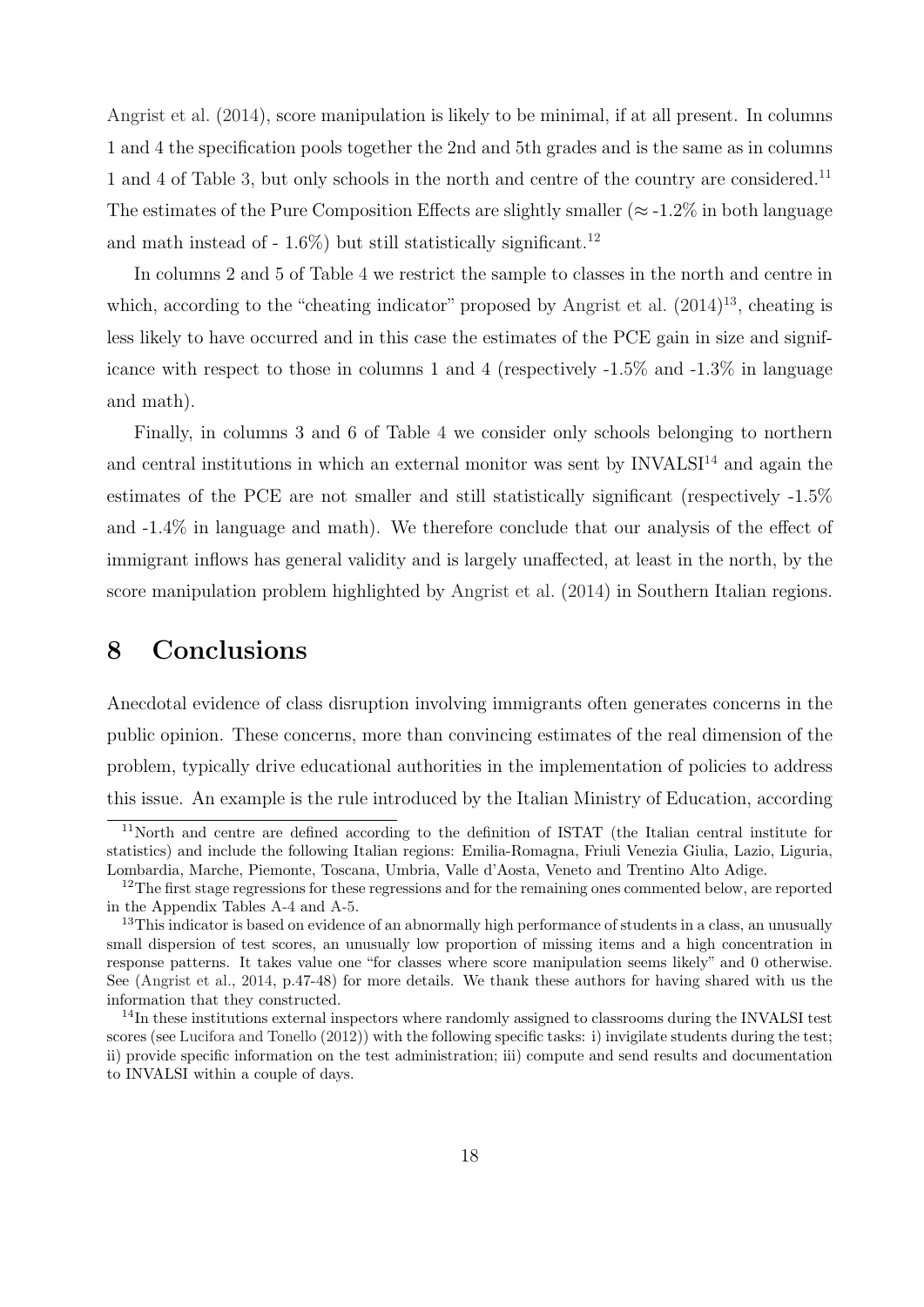to which no class should have more than 30% of immigrants: the reason why this threshold was chosen is unclear and certainly not based on experimental evidence.

The first contribution of our paper is to clarify, using an extended version of [Lazear](#page-22-0) [\(2001\)](#page-22-0) model of the educational production function, that the relevant policy parameter to be estimated should be the causal effect of a change in class composition due to immigrant inflows net of the endogenous class size changes that are typically implemented by principals when confronted with such inflows and net of the mechanical class size effects that these inflows entail. This is what we call a Pure Composition Effect and we show that the existing literature has neglected it. This is not to say that estimates of the overall effect of an immigrant inflow, inclusive of the reactions of principals who adjust class size, are not interesting. Our claim is that estimates of the PCE are necessary to principals if they want to calibrate correctly their reactions to immigrant inflows, specifically but not only in terms of class size adjustments, avoiding waste of resources.

We then propose an empirical strategy to identify and estimate the PCE, borrowed from [Angrist and Lang](#page-22-1) [\(2004\)](#page-22-1). The pre-enrolment of natives in conjunction with the rule imposing a cap of 25 students per class, generate the exogenous sources of variation in the number of natives and in the space for immigrants in a class that we need to estimate the PCE.

Our results suggest that this effect is sizeable: adding one immigrant to a class while taking away one native, reduces native performance in both language and math by approximately 1.6% in 2nd grade and does not fade away in 5th grade. The magnitude of these estimates is larger (in absolute terms) than the one obtained with conventional identification strategies previously exploited in the literature, precisely because these conventional estimates are confounded by the reduction of class size implemented by principals who fear the disruption caused by immigrant inflows.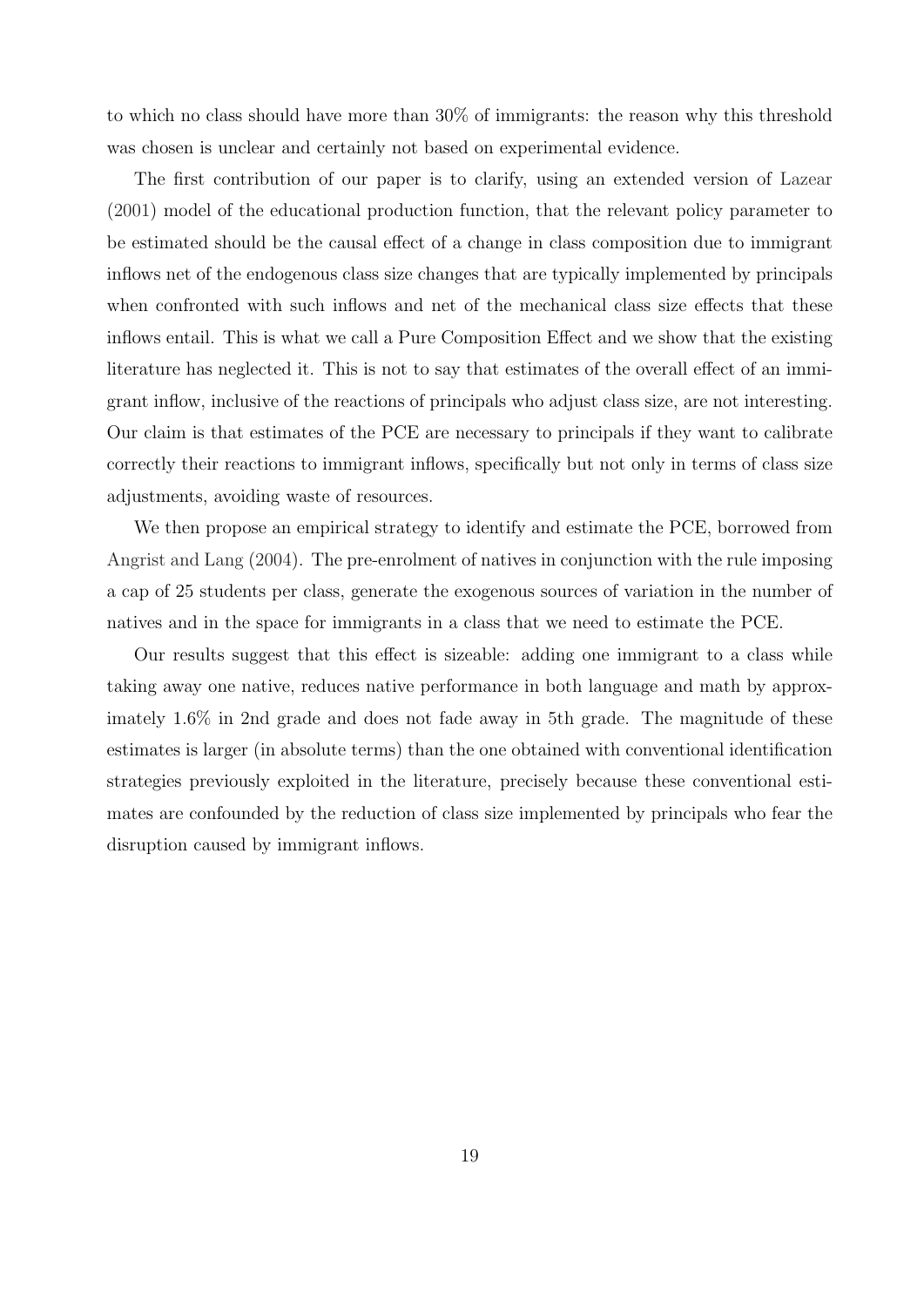### <span id="page-22-15"></span>References

- <span id="page-22-4"></span>Ammermuller, A., Pischke, J.S., 2009. Peer Effects in European Primary Schools: Evidence from PIRLS. Journal of Labour Economics 27, 315–348.
- <span id="page-22-14"></span>Angrist, J., Battistin, E., Vuri, D., 2014. In A Small Moment: Class Size and Moral Hazard in the Mezzogiorno. Working Paper 20173. NBER.
- <span id="page-22-1"></span>Angrist, J., Lang, K., 2004. Does School Integration Generate Peer Effects? Evidence from Boston's Metco Program. American Economic Review 94, 1613–1634.
- <span id="page-22-2"></span>Angrist, J., Lavy, V., 1999. Using Maimonides Rule To Estimate The Effect of Class Size on Scholastic Achievement. The Quarterly Journal of Economics 114, 533–575.
- <span id="page-22-6"></span>Bossavie, L., 2011. Does Immigration Affect the School Performance of Natives? Evidence From Microdata. Mimeo. EUI.
- <span id="page-22-12"></span>Brunello, G., Rocco, L., 2011. The Effect of Immigration on the School Performance of Natives: Cross Country Evidence Using PISA Test Scores. Discussion Papers 5479. IZA.
- <span id="page-22-11"></span>Card, D., Rothstein, J., 2007. Racial Segregation and the Black-White Test Score Gap. Journal of Public Economics 91, 2158–2184.
- <span id="page-22-3"></span>Contini, D., 2011. Immigrant Background Peer Effect in Italian Schools. Working paper. IRVAPP.
- <span id="page-22-9"></span>Geay C., M.T., 2013. Non-Native Speakers of English in the Classroom: What Are the Effects on Pupil Performance. Economic Journal 123, F281–F307.
- <span id="page-22-8"></span>Gould, E.D., Lavy, V., Paserman, M., 2009. Does Immigration Affect the Long-Term Educational Outcomes of Natives? Quasi-Experimental Evidence. Economic Journal 119, 1243–1269.
- <span id="page-22-7"></span>Hanushek, E., Kain, J., Rivkin, S., 2009. New Evidence About Brown V. Board of Education: The Complex Effects of School Racial Composition on Achievement. Journal of Labour Economics 27.
- <span id="page-22-5"></span>Hoxby, 2000. Peer Effect in the Classroom: Learning from Gender and Race Variation. Working paper 7876. NBER.
- <span id="page-22-13"></span>Hunt, J., 2012. The Impact of Immigration on Educational Attainment of Natives. Working paper 18047. NBER.
- <span id="page-22-10"></span>Jensen, P., Rasmussen, A., 2011. The Effect of Immigrant Concentration in Schools on Native and Immigrant Children's Reading and Math Skils. Economics of Education Review , 1503–1515.
- <span id="page-22-0"></span>Lazear, E., 2001. Educational Production. Quarterly Journal of Economics CXVI, 777–803.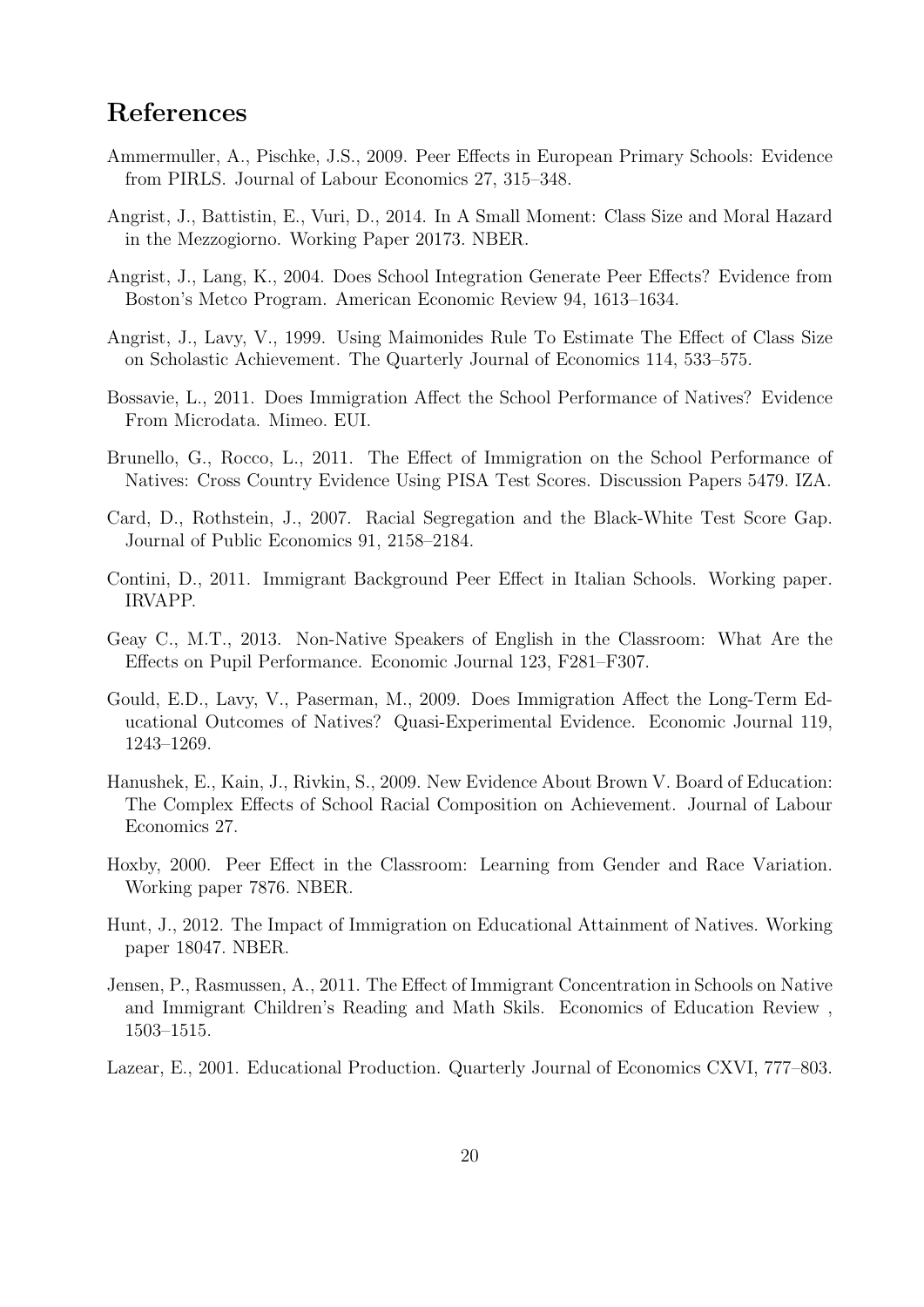- <span id="page-23-3"></span>Lucifora, C., Tonello, M., 2012. Students' Cheating as a Social Interaction: Evidence from a Randomized Experiment in a National Evaluation Program. Working paper 6967. Institute for the Study of Labor (IZA).
- <span id="page-23-0"></span>Ohinata, A., Van Ours, J., 2011. How Immigrant Children Affect the Academic Achievement of Native Duch Children. Discussion Papers 6212. IZA.
- <span id="page-23-2"></span>PISA, 2009. PISA 2006 Technical Report. Technical Report. OECD.
- <span id="page-23-4"></span>Quintano, C., Castellano, R., Longobardi, S., 2009. A Fuzzy Clustering Approach to Improve the Accuracy of Italian Student Data. An Experimental Procedure to Correct the Impact of the Outliers on Assessment Test Scores. Statistica & Applicazioni , 149–171.
- <span id="page-23-1"></span>Tonello, M., 2012. Social Interaction Between Native and Non-Native Students: Mechanisms and Evidence. Working paper 65. Università Cattolica del Sacro Cuore.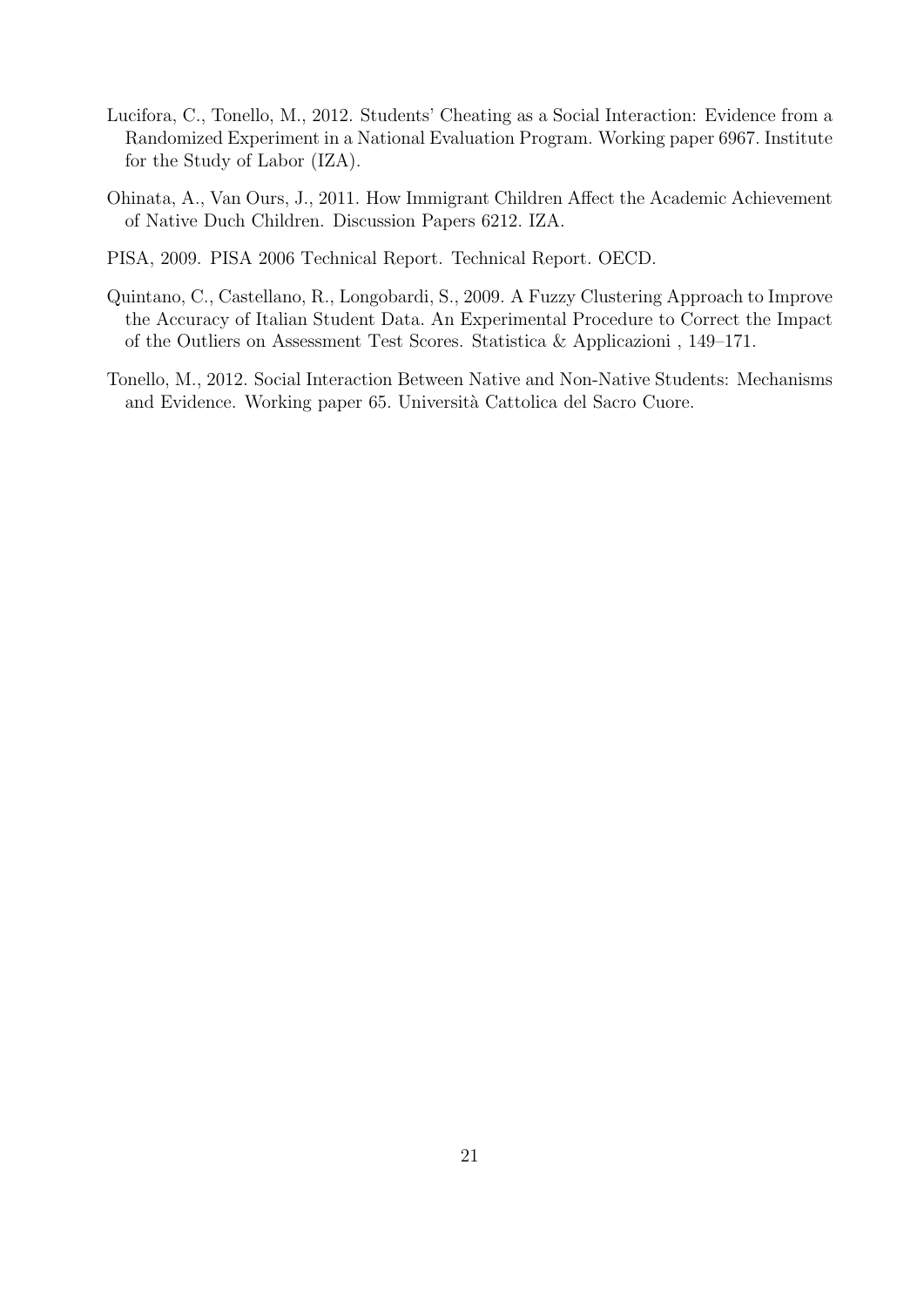<span id="page-24-1"></span><span id="page-24-0"></span>

|                                               |        | 2nd grade | 5th grade                            |        |
|-----------------------------------------------|--------|-----------|--------------------------------------|--------|
|                                               | Mean   | S.D.      | Mean                                 | S.D.   |
|                                               |        |           | Panel A. Class characteristics       |        |
| Percentage $(0-100)$ correct answers in       |        |           |                                      |        |
| test score in language (natives)              | 0.67   | 0.11      | 0.71                                 | 0.08   |
| test score in mathematics (natives)           | 0.61   | 0.11      | 0.65                                 | 0.10   |
| test score in language (immigrants)           | 0.53   | 0.19      | 0.60                                 | 0.15   |
| test score in mathematics (immigrants)        | 0.54   | 0.16      | 0.58                                 | 0.16   |
| Number of natives in class                    | 16.37  | 4.09      | 16.65                                | 4.02   |
| Number of immigrants in class                 | 3.08   | 2.21      | 3.02                                 | 2.17   |
| Class size                                    | 19.44  | 3.84      | 19.67                                | 3.89   |
| Percentage $(0-100)$ of natives in class with |        |           |                                      |        |
| low educated father                           | 0.42   | 0.20      | 0.44                                 | 0.21   |
| low educated mother                           | 0.32   | 0.19      | 0.37                                 | 0.20   |
| employed father                               | 0.97   | 0.07      | 0.96                                 | 0.07   |
| employed mother                               | 0.67   | 0.21      | 0.66                                 | 0.21   |
| Percentage $(0-100)$ of natives in class who  |        |           |                                      |        |
| attended nurseries                            | 0.32   | 0.23      | 0.27                                 | 0.22   |
| attended kindergarten                         | 0.99   | 0.04      | 0.99                                 | 0.04   |
| are male                                      | 0.51   | 0.13      | 0.51                                 | 0.13   |
| Cheating propensity (Quintano et al., 2009)   | 0.03   | 0.11      | 0.03                                 | 0.13   |
| Cheating indicator (Angrist et al., 2014)     | 0.02   | 0.16      | 0.03                                 | 0.17   |
| Sample size (number of classes)               | 12,859 |           |                                      | 13,084 |
|                                               |        |           |                                      |        |
|                                               |        |           | Panel B. School characteristics      |        |
| Enrolment (natives)                           | 30.40  | 19.90     | 30.83                                | 20.09  |
| Enrolment (immigrants)                        | 3.94   | 4.81      | 3.88                                 | 4.56   |
| Enrolment                                     | 34.34  | 21.76     | 34.71                                | 21.96  |
| Average number of classes                     | 1.74   | 0.92      | 1.75                                 | 0.92   |
| Sample size (number of schools)               | 7,387  |           |                                      | 7,496  |
|                                               |        |           |                                      |        |
|                                               |        |           | Panel C. Institution characteristics |        |
| External monitored institutions               | 0.23   | 0.42      | 0.23                                 | 0.42   |
| Average number of classes                     | 4.70   | 1.85      | 4.71                                 | 1.84   |
| Average number of schools                     | 2.70   | 1.05      | 2.70                                 | 1.05   |
| Sample size (number of institutions)          | 2,734  |           |                                      | 2,776  |

Notes: The unit of observation is a class in Panel A, a school in Panel B and an institution in Panel C. Institutions are groups of schools managed by the same principal. The family and individual background characteristics in Panel A are the shares of natives in a class who have that specific characteristic over the total number of natives in the class. Missing values do not contribute to the computation of these shares. All regressions in the following tables include the shares of missing values for each characteristic as an additional control. All these variables come from the school administration through the data file that we received from INVALSI, except for the cheating indicator that was computed by [Angrist et al.](#page-22-14) [\(2014\)](#page-22-14) and kindly given to us by these authors.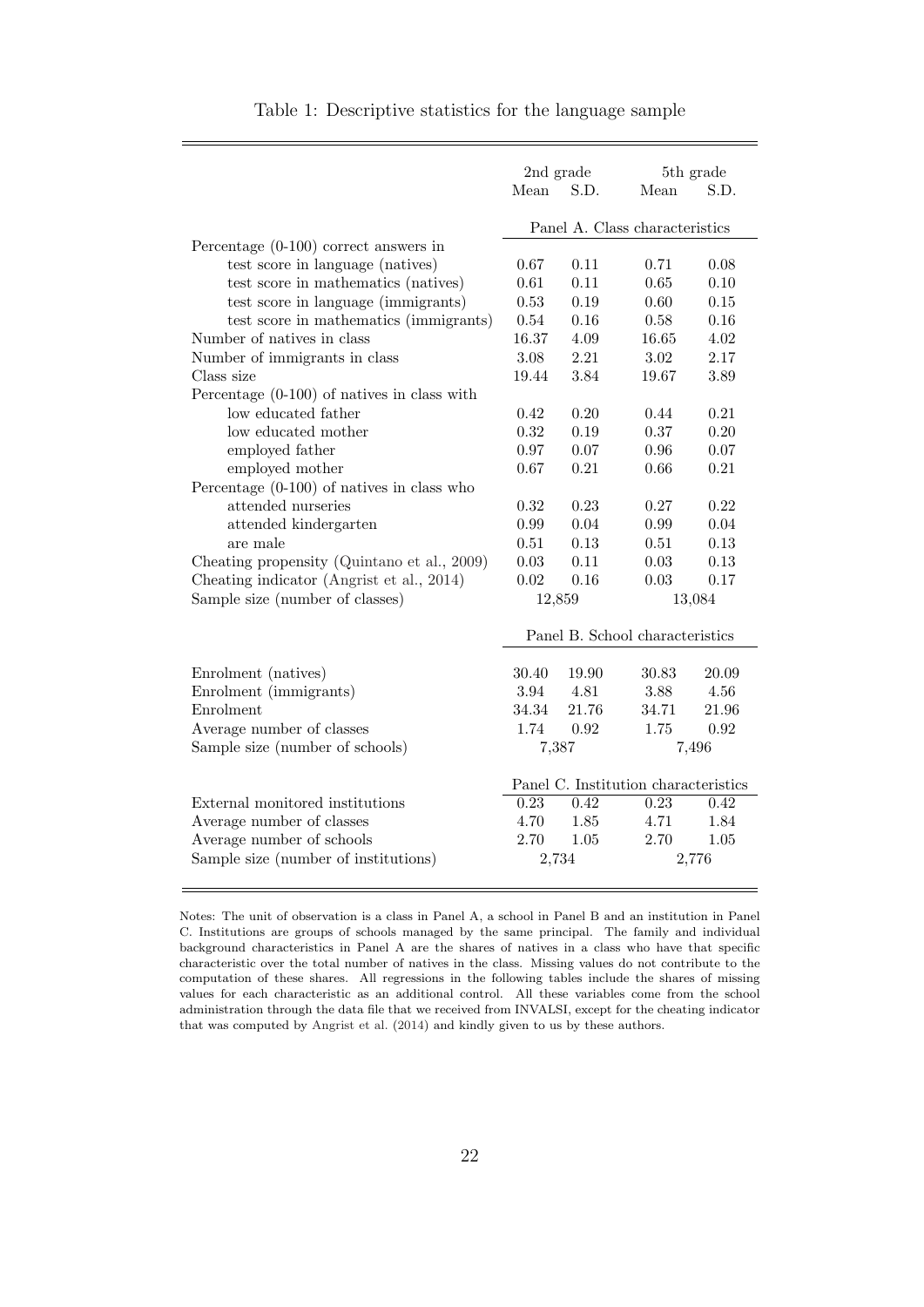|                                           |                   | Language          |              |                   | Mathematics  |              |
|-------------------------------------------|-------------------|-------------------|--------------|-------------------|--------------|--------------|
|                                           | Pooled            | 2nd grade         | 5th grade    | Pooled            | 2nd grade    | 5th grade    |
|                                           | $\left( 1\right)$ | $\left( 2\right)$ | (3)          | $\left( 4\right)$ | (5)          | (6)          |
|                                           |                   |                   |              |                   |              |              |
| Number of natives: $\beta$                | 0.0001            | $-0.0007$         | $0.0009**$   | 0.0002            | $-0.0009$    | $0.0012**$   |
|                                           | (0.0003)          | (0.0005)          | (0.0004)     | (0.0004)          | (0.0006)     | (0.0005)     |
| Number of immigrants: $\hat{\gamma}$      | $-0.0049***$      | $-0.0064***$      | $-0.0034***$ | $-0.0042***$      | $-0.0046***$ | $-0.0039***$ |
|                                           | (0.0006)          | (0.0010)          | (0.0007)     | (0.0007)          | (0.0011)     | (0.0009)     |
| (Confounded) composition effect: $\delta$ | $-0.0050***$      | $-0.0057***$      | $-0.0043***$ | $-0.0044***$      | $-0.0037***$ | $-0.0052***$ |
|                                           | (0.0006)          | (0.0009)          | (0.0006)     | (0.0006)          | (0.0010)     | (0.0008)     |
| Observations                              | 25,943            | 12,859            | 13,084       | 25,936            | 12,854       | 13,082       |
| $School \times grad$ e FE                 | $\checkmark$      | $\checkmark$      |              | $\checkmark$      | $\checkmark$ | $\checkmark$ |
| Class level controls                      |                   |                   |              |                   |              |              |

<span id="page-25-0"></span>Table 2: OLS-FE estimates of the effect of the number of natives and immigrants on the test scores of natives

Notes: The table reports in each column <sup>a</sup> different regression based on the language and maths samples (described respectively in Tables [1](#page-24-1) and [A-1\)](#page-24-1). The unit of observation is <sup>a</sup> class. The dependent variable is the log of test scores in language (math) for natives students. The controls are aggregated at the class level and include the following set of family and individual covariates: the shares natives with mothers and fathers who attended, at most, <sup>a</sup> lower secondary school, the shares of natives with employed mothers and fathers, the share of natives who attended kindergarten (and/or nursery) and the share of male natives in the class. All regressions include also the share of native students who reportmissing values in each of these variables as well as school×grade fixed effects. Standard errors are clustered at school×grade level. A \* denotes significance at 10%; a \*\* denotes significance at 5%; a \*\*\* denotes significance at 1%.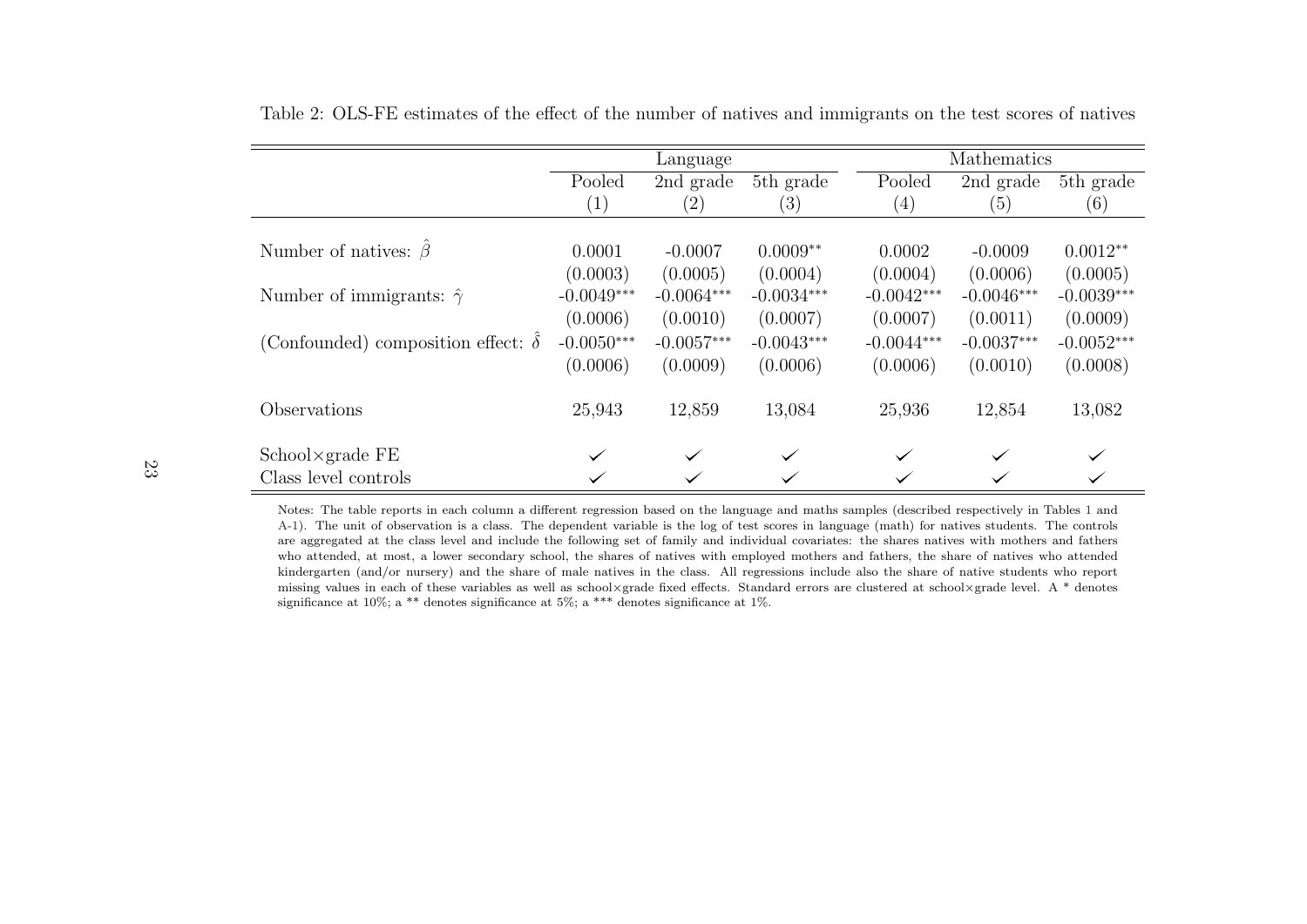Figure 1: Actual and predicted number of natives in <sup>a</sup> class based on native enrolment, pooling grade 2 and 5



<span id="page-26-0"></span>Notes: This figure is based on the language estimation sample described in Table [1,](#page-24-1) pooling together grade <sup>2</sup> and 5. The dashed line <sup>p</sup>lots the theoretical number of natives in <sup>a</sup> class predicted by equation [\(11\)](#page-15-1) according to the rules of class formation as <sup>a</sup> function of native enrolment atthe school×grade level. The dotted line describes instead the actual average number of natives for each level of native enrolment.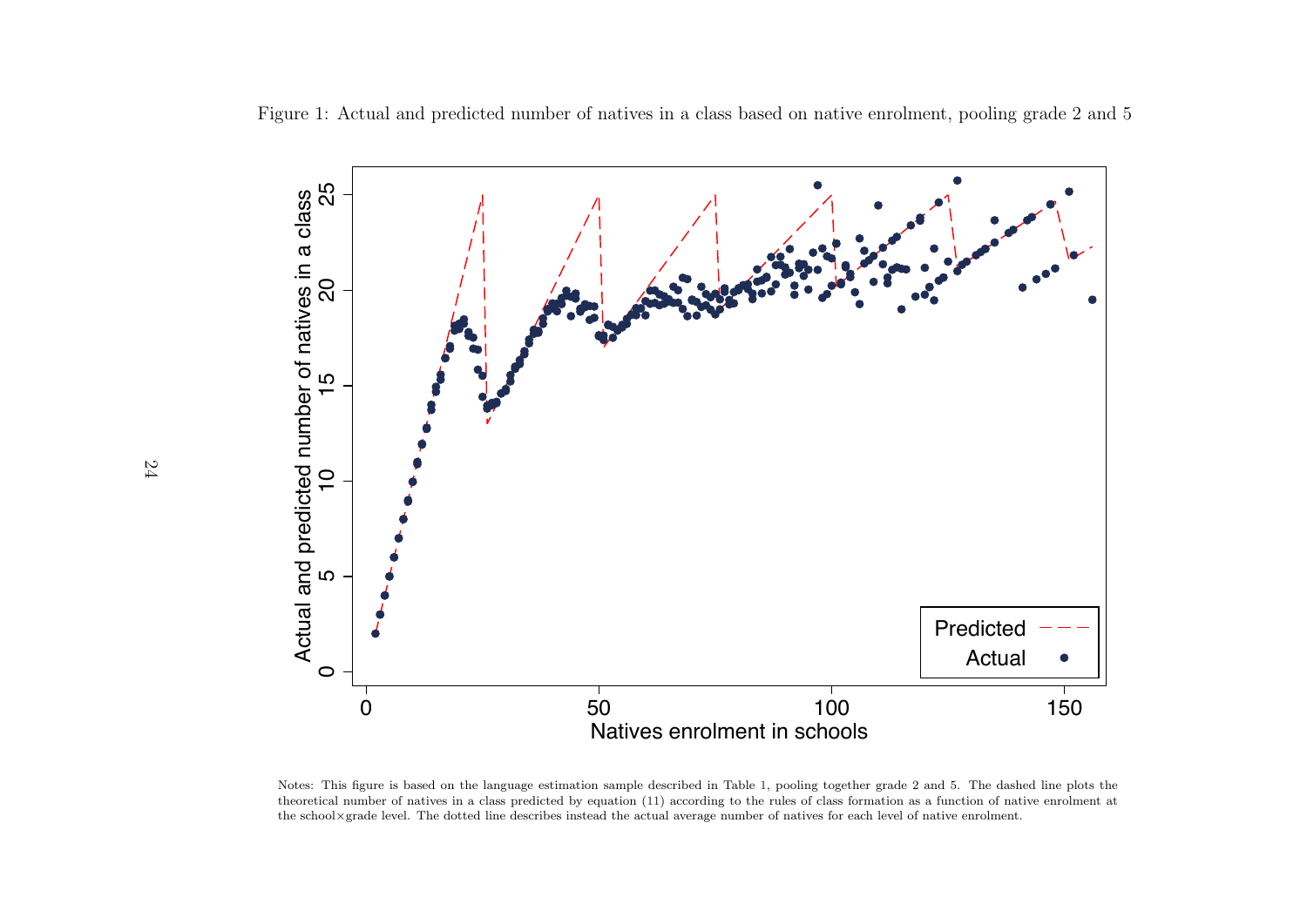

Figure 2: Available and used space for immigrants according to natives enrolment in schools, pooling grade 2 and grade 5

<span id="page-27-0"></span>Notes: This figure is based on the language estimation sample described in Table [1,](#page-24-1) pooling together grade <sup>2</sup> and grade 5. The available space for immigrants, described by the dashed line, is defined as the maximum number of students in <sup>a</sup> class (25) minus the theoretical number of natives in <sup>a</sup> class predicted by equation [\(11\)](#page-15-1) according to the rules of class formation as <sup>a</sup> function of native enrolment at the school×grade level. The used space for immigrants (the solid line) is the average number of immigrants in <sup>a</sup> class by level of native enrolment net of institution fixed effects.More precisely, we regress the number of immigrants in <sup>a</sup> class on <sup>a</sup> set of dummies for each level of native enrolment, absorbing the institutions fixed effects. The solid line <sup>p</sup>lots the coefficients of the native enrolment dummies in these regressions, rescaled by adding the constant. The leftscale reports the range of variation of the available space for immigrants. The right scale refers to the used space for immigrants.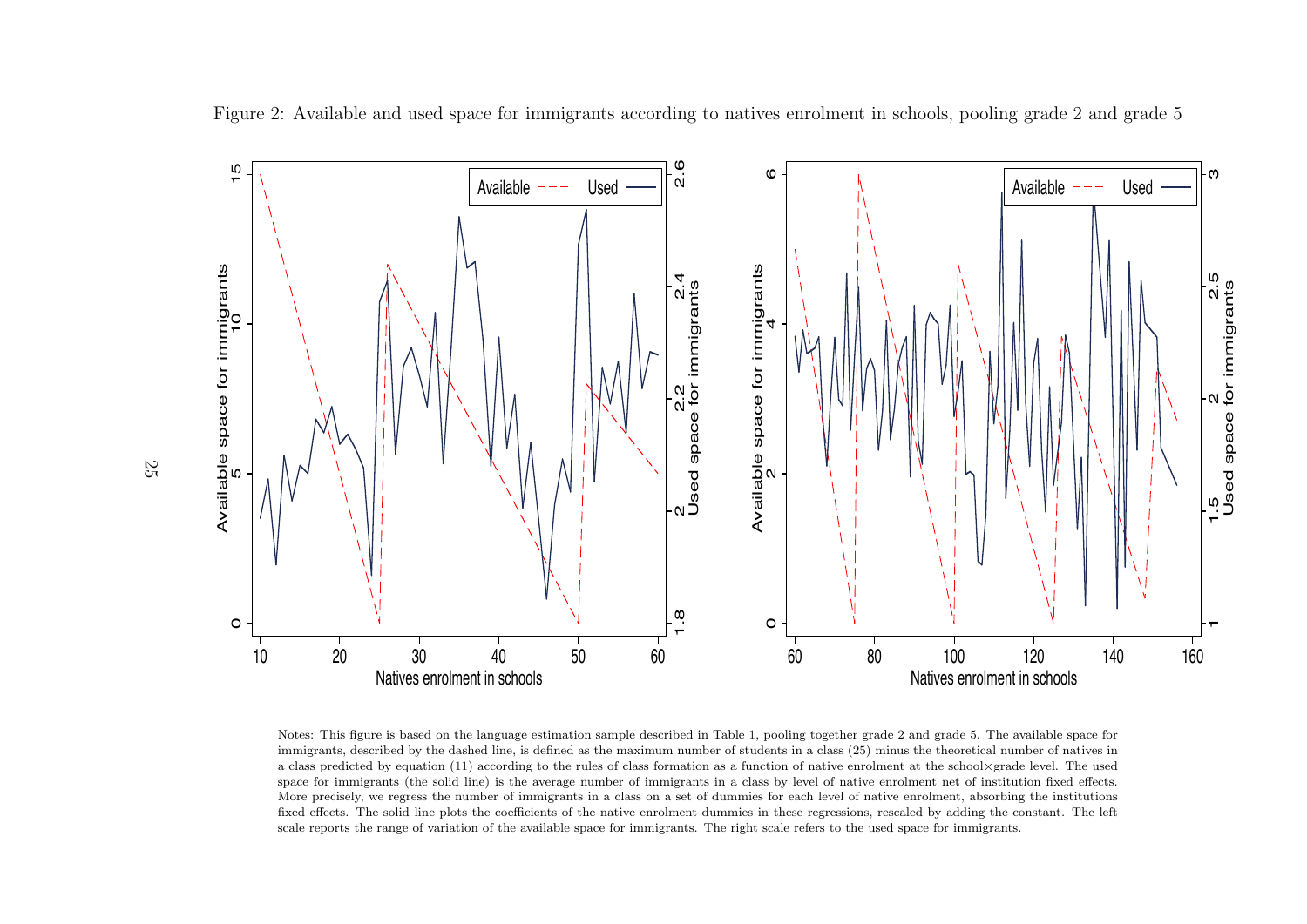|                                           | Language     |             |              | Mathematics  |                                |             |
|-------------------------------------------|--------------|-------------|--------------|--------------|--------------------------------|-------------|
|                                           | Pooled       | 2nd grade   | $5th$ grade  | Pooled       | $\overline{2nd \text{ grade}}$ | 5th grade   |
|                                           | (1)          | (2)         | (3)          | (4)          | (5)                            | (6)         |
|                                           |              |             |              |              |                                |             |
| Number of natives: $\hat{\beta}$          | $-0.0019**$  | $-0.0025**$ | $-0.0011$    | $-0.0010$    | $-0.0013$                      | $-0.0005$   |
|                                           | (0.001)      | (0.001)     | (0.001)      | (0.001)      | (0.001)                        | (0.001)     |
| Number of immigrants: $\hat{\gamma}$      | $-0.0177***$ | $-0.0150*$  | $-0.0182***$ | $-0.0168***$ | $-0.0134$                      | $-0.0174**$ |
|                                           | (0.005)      | (0.008)     | (0.006)      | (0.006)      | (0.008)                        | (0.007)     |
| (Pure) composition effect: $\hat{\delta}$ | $-0.0158***$ | $-0.0125$   | $-0.0171**$  | $-0.0158***$ | $-0.0121$                      | $-0.0169**$ |
|                                           | (0.005)      | (0.008)     | (0.006)      | (0.005)      | (0.008)                        | (0.007)     |
| Observations                              | 25,943       | 12,859      | 13,084       | 25,936       | 12,854                         | 13,082      |
| Institution $\times$ grade FE             |              |             |              |              |                                |             |
| Polynomial in natives enrolment           |              |             |              |              |                                |             |
| Class level controls                      |              |             |              |              |                                |             |
| Hansen (p-value)                          | 0.716        | 0.717       | 0.718        | 0.972        | 0.778                          | 0.866       |
| F test (excluded instruments)             |              |             |              |              |                                |             |
| <b>Natives</b>                            | 382.52       | 185.09      | 231.93       | 221.76       | 141.52                         | 194.88      |
| Immigrants                                | 299.19       | 90.97       | 86.91        | 46.46        | 48.59                          | 76.97       |

Table 3: IV-FE estimates of the effect of the number of natives and immigrants on native test scores

<span id="page-28-0"></span>Notes: The table reports in each column <sup>a</sup> different regression based on the language and maths samples (described respectively in Tables [1](#page-24-1) and [A-1\)](#page-24-1). The unit of observation is <sup>a</sup> class. The dependent variable is the log of test scores in language (math) for native students. All regressions include <sup>a</sup> 2nd order polynomial of natives enrolment at the school×grade level. The controls are aggregated at the class level and include the following set of family and individual covariates: the shares natives with mothers and fathers who attended, at most, <sup>a</sup> lower secondary school, the shares of natives with employed mothers and fathers, the share of natives who attended kindergarten (and/or nursery) and the share of male natives in the class. All regressions include also the share of native students who report missing values in each of these variables as well as institution×grade fixed effects. Standard errors are clusteredat the institution×grade level. A \* denotes significance at 10%; <sup>a</sup> \*\* denotes significance at 5%; <sup>a</sup> \*\*\* denotes significance at 1%.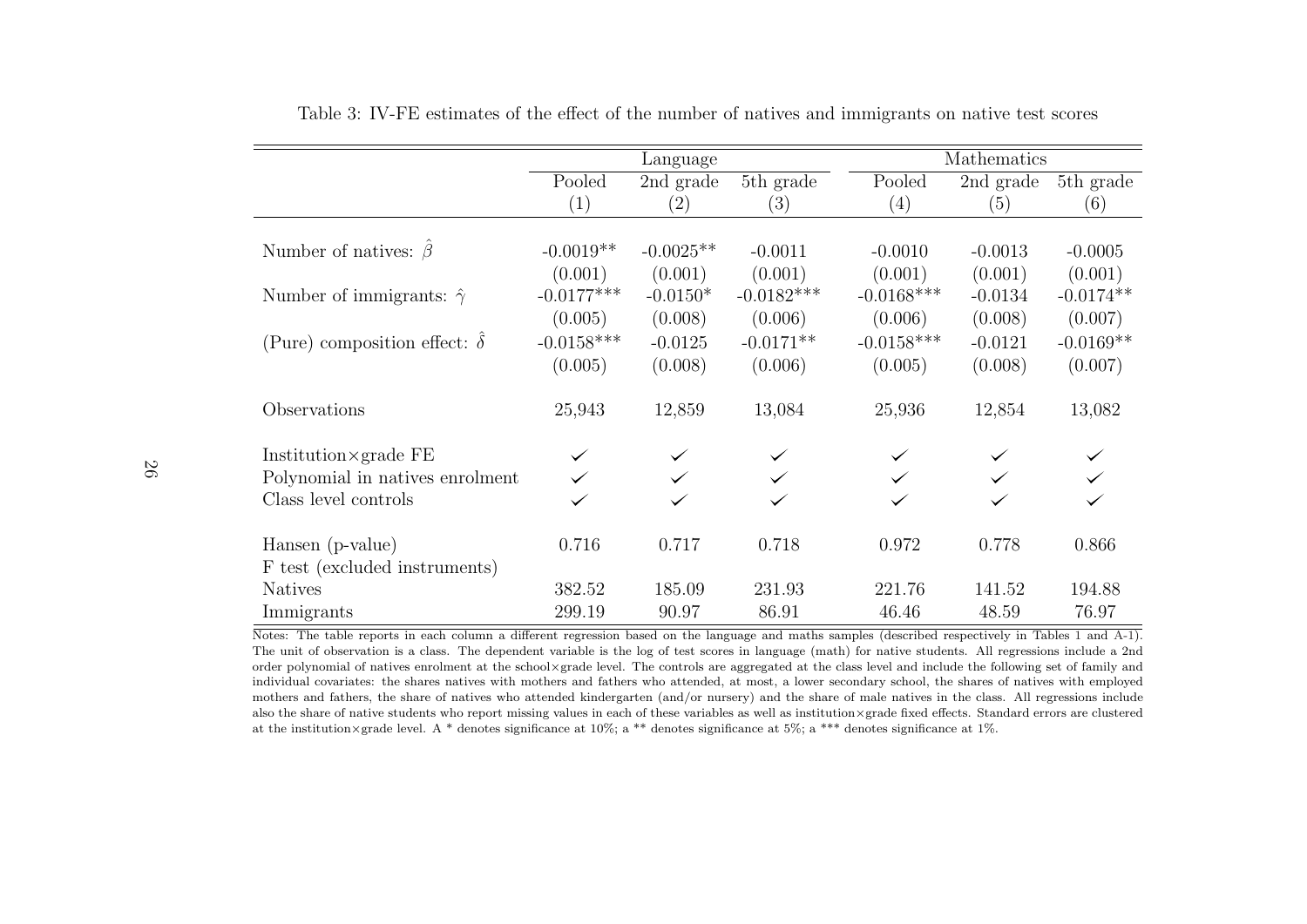|                                           | Language        |                   |              |                 | Mathematics     |              |  |  |
|-------------------------------------------|-----------------|-------------------|--------------|-----------------|-----------------|--------------|--|--|
|                                           | <b>Baseline</b> | Classes with      | Externally   | <b>Baseline</b> | Classes with    | Externally   |  |  |
|                                           | specification   | cheating          | monitored    | specification   | cheating        | monitored    |  |  |
|                                           |                 | indicator $= 0$   | institutions |                 | indicator $= 0$ | institutions |  |  |
|                                           | (1)             | $\left( 2\right)$ | (3)          | (4)             | (5)             | (6)          |  |  |
|                                           |                 |                   |              |                 |                 |              |  |  |
| Number of natives: $\hat{\beta}$          | $-0.0026***$    | $-0.0022***$      | $-0.0033**$  | $-0.0008$       | $-0.0006$       | $-0.0019$    |  |  |
|                                           | (0.001)         | (0.001)           | (0.001)      | (0.001)         | (0.001)         | (0.002)      |  |  |
| Number of immigrants: $\hat{\gamma}$      | $-0.0155***$    | $-0.0172***$      | $-0.0180**$  | $-0.0129**$     | $-0.0136**$     | $0.0160*$    |  |  |
|                                           | (0.005)         | (0.005)           | (0.008)      | (0.005)         | (0.006)         | (0.008)      |  |  |
| (Pure) composition effect: $\hat{\delta}$ | $-0.0129**$     | $-0.0149***$      | $-0.0147**$  | $-0.0121**$     | $-0.0130**$     | $0.0141*$    |  |  |
|                                           | (0.005)         | (0.005)           | (0.007)      | (0.005)         | (0.005)         | (0.008)      |  |  |
| Observations                              | 19,001          | 18,636            | 4,730        | 19,005          | 18,630          | 4,733        |  |  |
| Institution $\times$ grade FE             |                 |                   |              |                 |                 |              |  |  |
| Polynomial in natives enrolment           |                 |                   |              |                 |                 |              |  |  |
| Class level controls                      |                 |                   |              |                 |                 |              |  |  |
| Hansen (p-value)                          | 0.373           | 0.197             | 0.475        | 0.878           | 0.592           | 0.694        |  |  |
| F test (excluded instruments)             |                 |                   |              |                 |                 |              |  |  |
| <b>Natives</b>                            | 243.61          | 230.40            | 92.58        | 165.09          | 156.13          | 103.9        |  |  |
| Immigrants                                | 159.90          | 156.49            | 13.17        | 39.65           | 40.14           | 14.35        |  |  |

Table 4: IV-FE estimates of the effect of the number of natives and immigrants on native test scores; schools in the north&centre

<span id="page-29-0"></span>Notes: The table reports in each column a different regression for schools in the north and centre of the country. The unit of observation is a class and the dependent variable is the log of test scores in language (math) for natives students. Columns (1) and (4) report results for the baseline specification and sample. Columns (2) and (5) report results using only classes where the cheating indicator computed by [Angrist](#page-22-15) et al. [\(2014\)](#page-22-15) signals no cheating (institutions where we do not have at least two classes that meet this condition are also dropped). Columns (3) and (6) display estimates for the sub-sample of institutions in which INVALSI sent an external monitor.All regressions include <sup>a</sup> 2nd order polynomial of natives enrolment at the school×grade level. The controls are aggregated at the class level and include the following set offamily and individual covariates: the shares natives with mothers and fathers who attended, at most, a lower secondary school, the shares of natives with employed mothers and fathers, the share of natives who attended kindergarten (and/or nursery) and the share of male natives in the class. All regressions include also the share of native students who report missing values in each of these variables as well as institution×grade fixed effects. Standard errors are clustered at the institution×grade level. A \* denotes significance at 10%; a \*\* denotes significance at 5%; a \*\*\* denotes significance at 1%.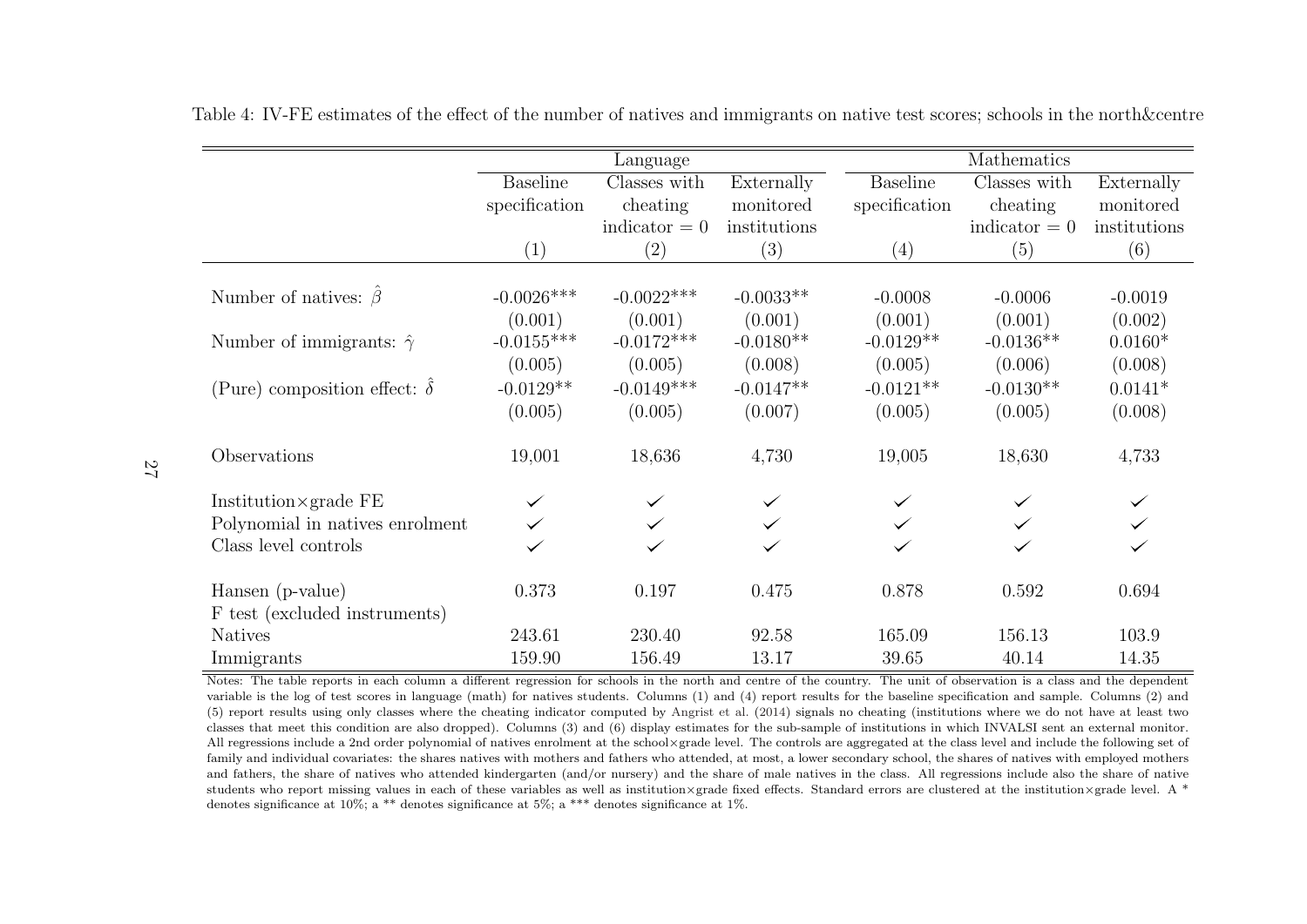# 9 Appendix for online publication

|                                               | 2nd grade<br>5th grade               |          |                                 |          |
|-----------------------------------------------|--------------------------------------|----------|---------------------------------|----------|
|                                               | Mean                                 | S.D.     | Mean                            | S.D.     |
|                                               |                                      |          | Panel A. Class characteristics  |          |
| Percentage $(0-100)$ correct answers in       |                                      |          |                                 |          |
| test score in language (natives)              | 0.67                                 | 0.11     | 0.71                            | 0.08     |
| test score in mathematics (natives)           | 0.61                                 | 0.11     | $0.65\,$                        | 0.10     |
| test score in language (immigrants)           | 0.53                                 | 0.19     | 0.61                            | $0.15\,$ |
| test score in mathematics (immigrants)        | 0.54                                 | 0.16     | 0.58                            | $0.15\,$ |
| Number of natives in class                    | 16.37                                | 4.09     | 16.65                           | 4.02     |
| Number of immigrants in class                 | 3.07                                 | 2.21     | 3.02                            | 2.17     |
| Class size                                    | 19.44                                | 3.84     | 19.67                           | 3.89     |
| Percentage $(0-100)$ of natives in class with |                                      |          |                                 |          |
| low educated father                           | 0.42                                 | 0.20     | 0.44                            | 0.21     |
| low educated mother                           | 0.32                                 | $0.19\,$ | 0.37                            | 0.20     |
| employed father                               | 0.97                                 | 0.07     | 0.96                            | 0.07     |
| employed mother                               | 0.67                                 | 0.21     | 0.66                            | 0.21     |
| Percentage $(0-100)$ of natives in class who  |                                      |          |                                 |          |
| attended nurseries                            | 0.32                                 | 0.23     | 0.27                            | 0.22     |
| attended kindergarten                         | 0.99                                 | 0.04     | 0.99                            | 0.04     |
| are male                                      | 0.51                                 | 0.13     | 0.51                            | 0.13     |
| Cheating propensity (Quintano et al., 2009)   | 0.03                                 | 0.12     | 0.03                            | 0.12     |
| Cheating indicator (Angrist et al., 2014)     | 0.03                                 | 0.16     | $\,0.03\,$                      | 0.18     |
| Sample size (number of classes)               | 12,854                               |          |                                 | 13,082   |
|                                               |                                      |          | Panel B. School characteristics |          |
|                                               |                                      |          |                                 |          |
| Enrolment (natives)                           | 30.38                                | 19.89    | 30.81                           | 20.05    |
| Enrolment (immigrants)                        | 3.93                                 | 4.81     | 3.88                            | 4.55     |
| Enrolment                                     | 34.34                                | 21.75    | 34.68                           | 21.92    |
| Average number of classes                     | 1.74                                 | 0.92     | 1.74                            | 0.92     |
| Sample size (number of schools)               | 7,386                                |          |                                 | 7,497    |
|                                               | Panel C. Institution characteristics |          |                                 |          |
| External monitored institutions               | 0.23                                 | 0.42     | 0.23                            | 0.42     |
| Average number of classes                     | 4.70                                 | 1.85     | 4.72                            | 1.84     |
| Average number of schools                     | 2.70                                 | 1.05     | 2.70                            | 1.06     |
| Sample size (number of institutions)          | 2,733                                |          |                                 | 2,776    |

Table A-1: Descriptive statistics for the maths sample

Notes: The unit of observation is a class in Panel A, a school in Panel B and an institution in Panel C. Institutions are groups of schools managed by the same principal. The family and individual background characteristics in Panel A are the shares of natives in a class who have that specific characteristic over the total number of natives in the class. Missing values do not contribute to the computation of these shares. All regressions in the following tables include the shares of missing values for each characteristic as an additional control. All these variables come from the school administration through the data file that we received from INVALSI, except for the cheating indicator that was computed by [Angrist et al.](#page-22-14) [\(2014\)](#page-22-14) and kindly given to us by these authors.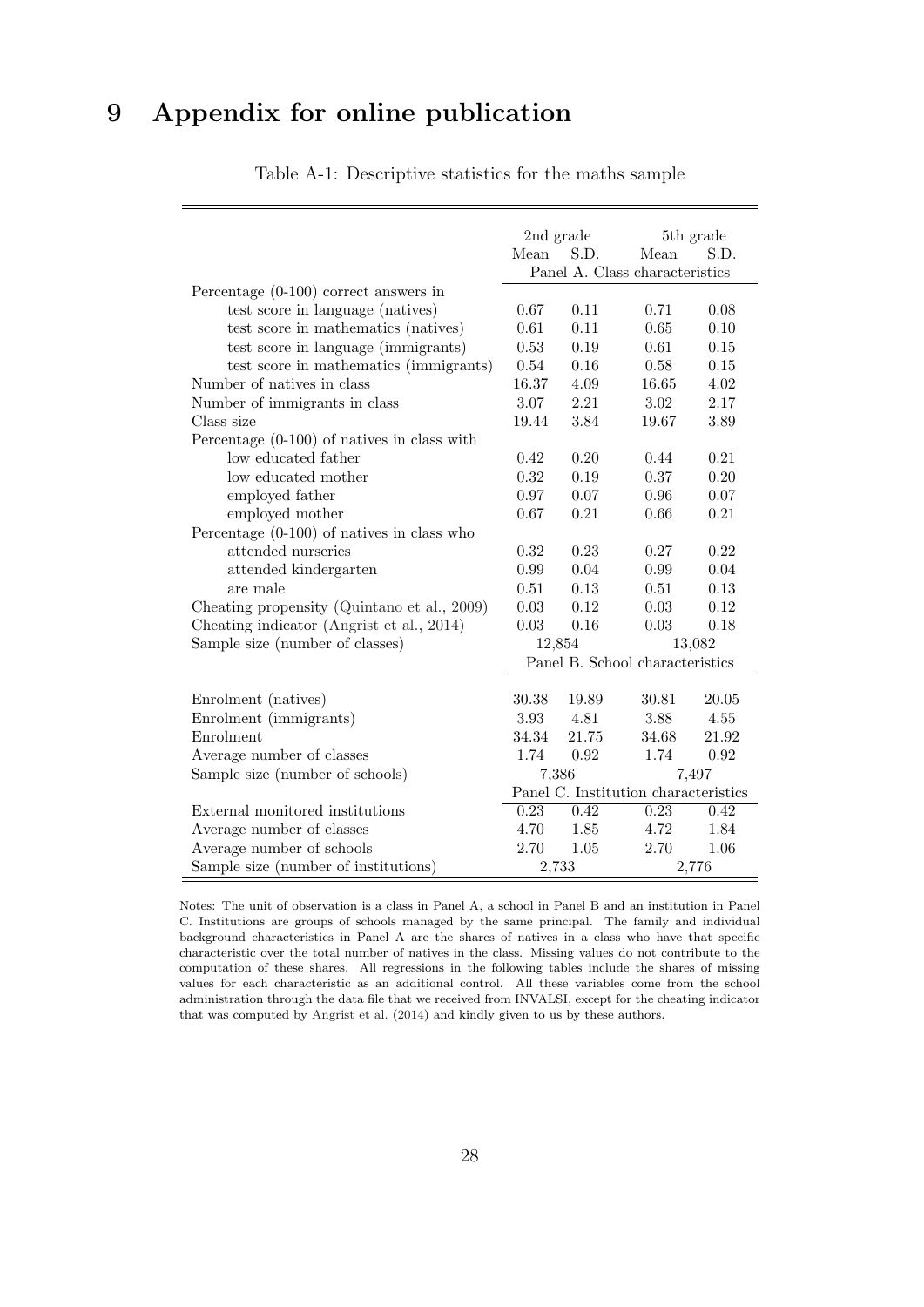



Notes: These figures are based on the language estimation sample described in Table [1,](#page-24-1) for grade <sup>2</sup> and 5. The dashed line <sup>p</sup>lots the theoretical number of natives in <sup>a</sup>class predicted by equation [\(11\)](#page-15-1) according to the rules of class formation as a function of native enrolment at the school×grade level. The dotted line describes instead the actual average number of natives in <sup>a</sup> class for each level of native enrolment.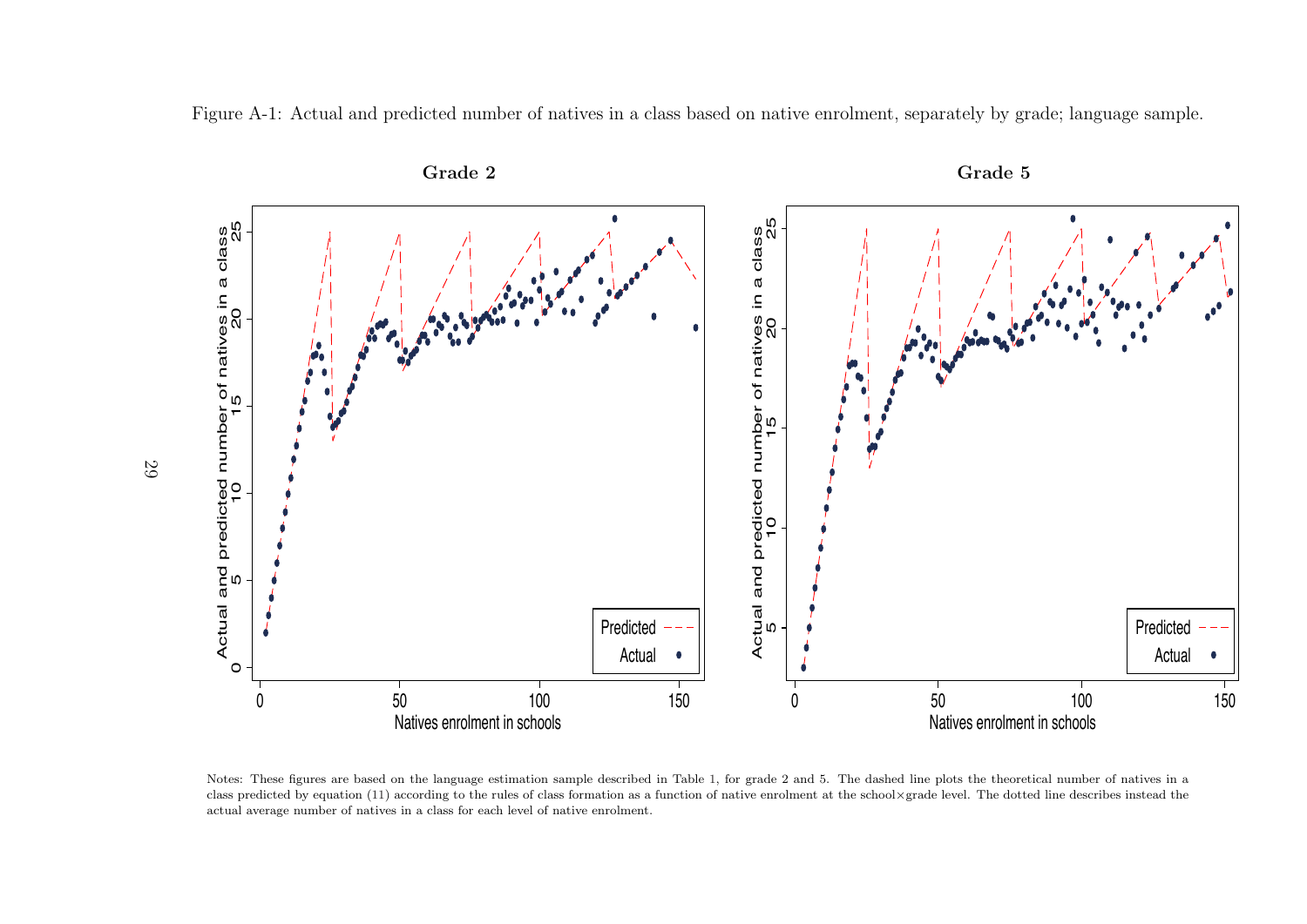

Figure A-2: Available and used space for immigrants according to natives enrolment in schools of grade 2; language sample

Notes: This figure is based on the language estimation sample described in Table [1,](#page-24-1) for grade 2. The available space for immigrants, described by the dashed line, is defined as the maximum number of students in <sup>a</sup> class (25) minus the theoretical number of natives in <sup>a</sup> class predicted byequation [\(11\)](#page-15-1) according to the rules of class formation as a function of native enrolment at the school×grade level. The used space for immigrants (the solid line) is the average number of immigrants in <sup>a</sup> class by level of native enrolment net of institution fixed effects. More precisely, we regress the number of immigrants in <sup>a</sup> class on <sup>a</sup> set of dummies for each level of native enrolment, absorbing the institutions fixed effects. The solid line <sup>p</sup>lots the coefficients of the native enrolment dummies in these regressions, rescaled by adding the constant. The left scale reports the range ofvariation of the available space for immigrants. The right scale refers to the used space for immigrants.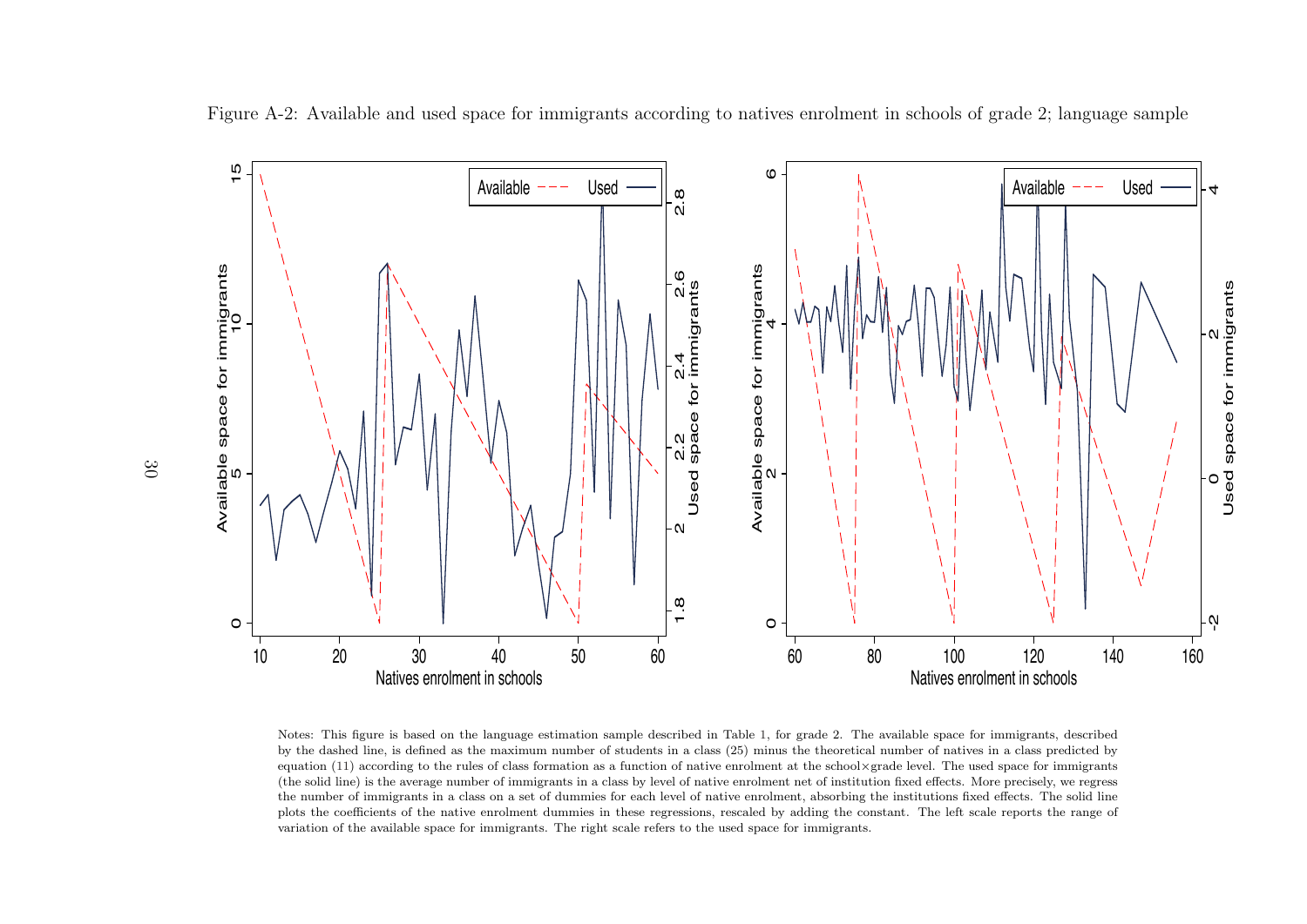

Figure A-3: Available and used space for immigrants according to natives enrolment in schools of grade 5; language sample

Notes: This figure is based on the language estimation sample described in Table [1,](#page-24-1) for grade 5. The available space for immigrants, described by the dashed line, is defined as the maximum number of students in <sup>a</sup> class (25) minus the theoretical number of natives in <sup>a</sup> class predicted byequation [\(11\)](#page-15-1) according to the rules of class formation as a function of native enrolment at the school×grade level. The used space for immigrants (the solid line) is the average number of immigrants in <sup>a</sup> class by level of native enrolment net of institution fixed effects. More precisely, we regress the number of immigrants in <sup>a</sup> class on <sup>a</sup> set of dummies for each level of native enrolment, absorbing the institutions fixed effects. The solid line <sup>p</sup>lots the coefficients of the native enrolment dummies in these regressions, rescaled by adding the constant. The left scale reports the range ofvariation of the available space for immigrants. The right scale refers to the used space for immigrants.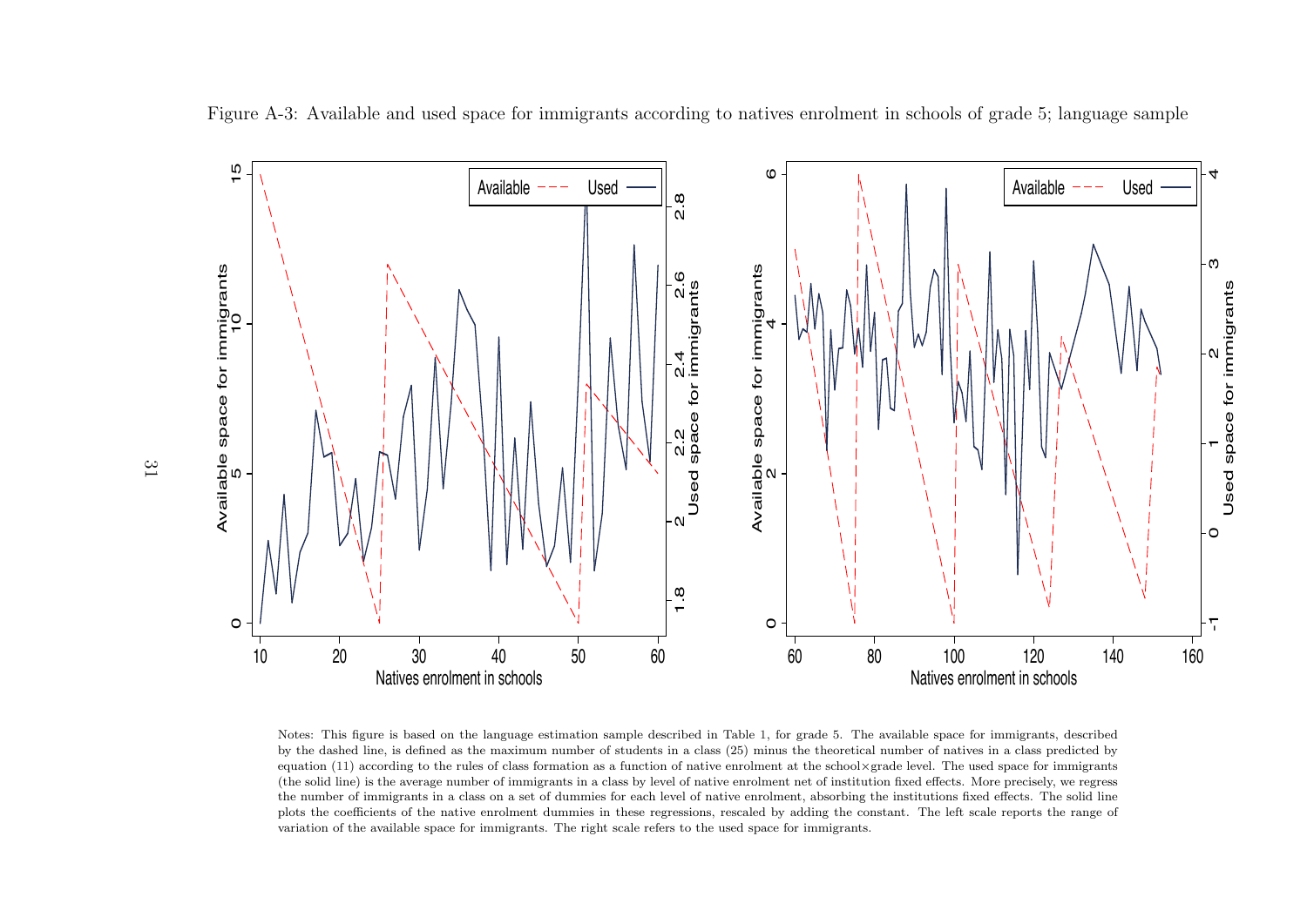|                                 | Pooled                  |              |               |              | 5th grade               |             |
|---------------------------------|-------------------------|--------------|---------------|--------------|-------------------------|-------------|
|                                 |                         |              |               | 2nd grade    |                         |             |
|                                 | <b>Natives</b>          | Immigrants   | Natives       | Immigrants   | Natives                 | Immigrants  |
|                                 | (1)                     | (2)          | (3)           | (4)          | (5)                     | (6)         |
| $1(2 \leq C_{sg}^{N} < 3)$      | $-9.7728***$            | $4.5959***$  | $-9.4634***$  | $4.3086***$  |                         |             |
|                                 | (0.248)                 | (0.332)      | (0.358)       | (0.289)      | $(-)$                   | $(-)$       |
| $1(3 \leq C_{sg}^{N} < 4)$      | $-11.3015***$           | $6.6418***$  | $-12.1403***$ | $6.4990***$  | $\textbf{-}10.3415***$  | $6.8028***$ |
|                                 | (0.732)                 | (0.285)      | (0.482)       | (0.292)      | (0.903)                 | (0.636)     |
| $1(4 \leq C_{sg}^{N} < 5)$      | $-8.9129***$            | 3.7710***    | $-8.8308***$  | 3.6492***    | $-9.1321***$            | $4.0337***$ |
|                                 | (0.299)                 | (0.133)      | (0.420)       | (0.221)      | (0.427)                 | (0.187)     |
| $1(5 \leq C_{sg}^{N} < 6)$      | $-9.4750***$            | 5.1826***    | $-8.5172***$  | 4.3619***    | $-10.5157***$           | $6.1653***$ |
|                                 | (0.521)                 | (0.939)      | (0.751)       | (0.728)      | (0.529)                 | (1.814)     |
| $1(6\leq C_{sg}^{N}<7)$         | $-8.1358***$            | $3.8279***$  | $-7.6242***$  | $3.6089***$  | $-8.7490***$            | 4.0409***   |
|                                 | (0.634)                 | (0.668)      | (0.718)       | (0.726)      | (1.115)                 | (1.257)     |
| $1(7 \leq C_{sg}^{N} < 8)$      | $-7.9428***$            | 2.2046***    | $-7.4625***$  | 2.0695***    | $-8.3415***$            | 2.3725***   |
|                                 | (0.364)                 | (0.417)      | (0.583)       | (0.703)      | (0.478)                 | (0.512)     |
| $1(8 \leq C_{sg}^N < 9)$        | $-6.8997***$            | 1.2292***    | $-6.7443***$  | $0.9765***$  | $-6.9976***$            | $1.5179***$ |
|                                 | (0.319)                 | (0.234)      | (0.424)       | (0.298)      | (0.494)                 | (0.381)     |
| $1(9 \leq C_{sg}^{N} < 10)$     | $-6.1386***$            | $0.3754*$    | $-5.8431***$  | 0.0998       | $-6.4250***$            | $0.6408**$  |
|                                 | (0.296)                 | (0.201)      | (0.414)       | (0.285)      | (0.428)                 | (0.283)     |
| $1(10 \leq C_{sg}^{N} < 11)$    | $-5.3021***$            | $-0.3148**$  | $-4.9503***$  | $-0.3994*$   | $-5.6720***$            | $-0.2453$   |
|                                 | (0.281)                 | (0.159)      | (0.388)       | (0.224)      | (0.410)                 | (0.226)     |
| $1(11 \leq C_{sg}^{N} < 12)$    | $-4.3410***$            | $-0.1975$    | $-4.0613***$  | $-0.3376$    | $-4.6567***$            | $-0.0452$   |
|                                 |                         | (0.156)      |               | (0.225)      |                         | (0.213)     |
|                                 | (0.279)<br>$-3.2113***$ |              | (0.387)       | $-0.5226**$  | (0.404)<br>$-3.4547***$ |             |
| $1(12 \leq C_{sg}^{N} < 13)$    |                         | $-0.3530**$  | $-2.9692***$  |              |                         | $-0.1731$   |
|                                 | (0.277)                 | (0.156)      | (0.385)       | (0.228)      | (0.402)                 | (0.211)     |
| $1(13 \leq C_{sg}^{N} < 14)$    | $-2.0246***$            | -0.1174      | $-1.7690***$  | $-0.2365$    | $-2.2774***$            | 0.0006      |
|                                 | (0.272)                 | (0.134)      | (0.378)       | (0.196)      | (0.392)                 | (0.179)     |
| $1(14 \leq C_{sg}^N < 15)$      | $-1.4913***$            | $-0.1831$    | $-1.3577***$  | $-0.3503*$   | $-1.6269***$            | $-0.0117$   |
|                                 | (0.263)                 | (0.129)      | (0.366)       | (0.189)      | (0.382)                 | (0.173)     |
| $1(15 \leq C_{sg}^{N} < 16)$    | $-0.7717***$            | $-0.2249*$   | $-0.6748*$    | $-0.3379*$   | $-0.8669**$             | $-0.1137$   |
|                                 | (0.264)                 | (0.132)      | (0.364)       | (0.194)      | (0.384)                 | (0.178)     |
| $1(16 \leq C_{sg}^{N} < 17)$    | $-0.0025$               | $-0.2393*$   | 0.0473        | $-0.4562**$  | $-0.0540$               | $-0.0224$   |
|                                 | (0.259)                 | (0.128)      | (0.360)       | (0.190)      | (0.375)                 | (0.171)     |
| $1(17 \leq C_{sg}^{N} < 18)$    | $0.9159***$             | $-0.0518$    | $1.0483***$   | $-0.2924$    | $0.7807**$              | 0.1855      |
|                                 | (0.259)                 | (0.124)      | (0.359)       | (0.181)      | (0.375)                 | (0.170)     |
| $1(18 \leq C_{sg}^{N} < 19)$    | 1.5276***               | $-0.0700$    | $1.5993***$   | $-0.2985$    | $1.4533***$             | 0.1608      |
|                                 | (0.262)                 | (0.126)      | (0.365)       | (0.185)      | (0.376)                 | (0.171)     |
| $1(19 \leq C_{sg}^{N} < 20)$    | 2.1222***               | $-0.1628$    | $2.2547***$   | $-0.3435*$   | 2.0055***               | 0.0250      |
|                                 | (0.261)                 | (0.123)      | (0.365)       | (0.183)      | (0.376)                 | (0.163)     |
| $1(20 \leq C_{sg}^{N} < 21)$    | 2.5660***               | $-0.2096*$   | $2.6524***$   | $-0.3254*$   | $2.4742***$             | $-0.0842$   |
|                                 | (0.265)                 | (0.124)      | (0.373)       | (0.181)      | (0.379)                 | (0.167)     |
| $1(21 \leq C_{sg}^{N} < 22)$    | $3.0235***$             | $-0.3201**$  | 3.0399***     | $-0.5385***$ | $3.0074***$             | $-0.1042$   |
|                                 | (0.275)                 | (0.128)      | (0.386)       | (0.189)      | (0.394)                 | (0.172)     |
| $1(22 \leq C_{sg}^{N} < 23)$    | $2.8241***$             | $-0.2892**$  | $3.1854***$   | $-0.5215***$ | $2.4525***$             | $-0.0472$   |
|                                 | (0.286)                 | (0.131)      | (0.395)       | (0.189)      | (0.415)                 | (0.181)     |
| $1(23 \leq C_{sg}^{N} < 24)$    | $2.4659***$             | $-0.3643***$ | $2.3499***$   | $-0.4768**$  | $2.5863***$             | $-0.2462$   |
|                                 | (0.303)                 | (0.133)      | (0.434)       | (0.191)      | (0.424)                 | (0.182)     |
| $1(24 \leq C_{sg}^{N} < 25)$    | $1.9103***$             | $-0.4099***$ | 1.9594***     | $-0.6682***$ | 1.8686***               | $-0.1432$   |
|                                 | (0.301)                 | (0.135)      | (0.421)       | (0.197)      | (0.431)                 | (0.185)     |
|                                 |                         |              |               |              |                         |             |
| Observations                    | 25,943                  | 25,943       | 12,859        | 12,859       | 13,084                  | 13,084      |
|                                 |                         | 299.2        |               | 90.97        | 231.9                   | $86.91\,$   |
| F test                          | 382.5                   |              | 185.1         |              |                         |             |
|                                 |                         |              |               |              |                         |             |
| Institution×grade FE            |                         |              |               |              |                         |             |
| Polynomial in natives enrolment |                         |              |               |              |                         |             |
| Class level controls            |                         |              |               |              |                         |             |

Table A-2: First Stage for the number natives and immigrants; language sample

Notes: The table reports in each column a different first stage regression correspondent to the IV estimates in columns  $(1)$ , (2), (3) of Table [3.](#page-28-0) The unit of observation is a class. The dependent variable is the number of natives (immigrants) in a class. The instruments are a set of 25 dummies, one for each level of the theoretical number of natives in a class predicted by equation [\(11\)](#page-15-0) according to the rules of class formation as a function of native enrolment at the school×grade level. The omitted category corresponds to a number of natives in a class equal to 25. There are no schools in which the number of natives in a class is equal to 1 in both grades and less than 3 in grade 5. All regressions include a 2nd order polynomial of natives enrolment at the school×grade level. The controls are aggregated at the class level and include the following set of family and individual covariates: the shares natives with mothers and fathers who attended, at most, a lower secondary school, the shares of natives with employed mothers and fathers, the share of natives who attended kindergarten (and/or nursery) and the share of male natives in the class. All regressions include also the share of native students who report missing values in each of these variables as well as institution×grade fixed effects. Standard errors are clustered at the institution-grade level. A \* denotes significance at 10%; a \*\* denotes significance at 5%; a \*\*\* denotes significance at 1%.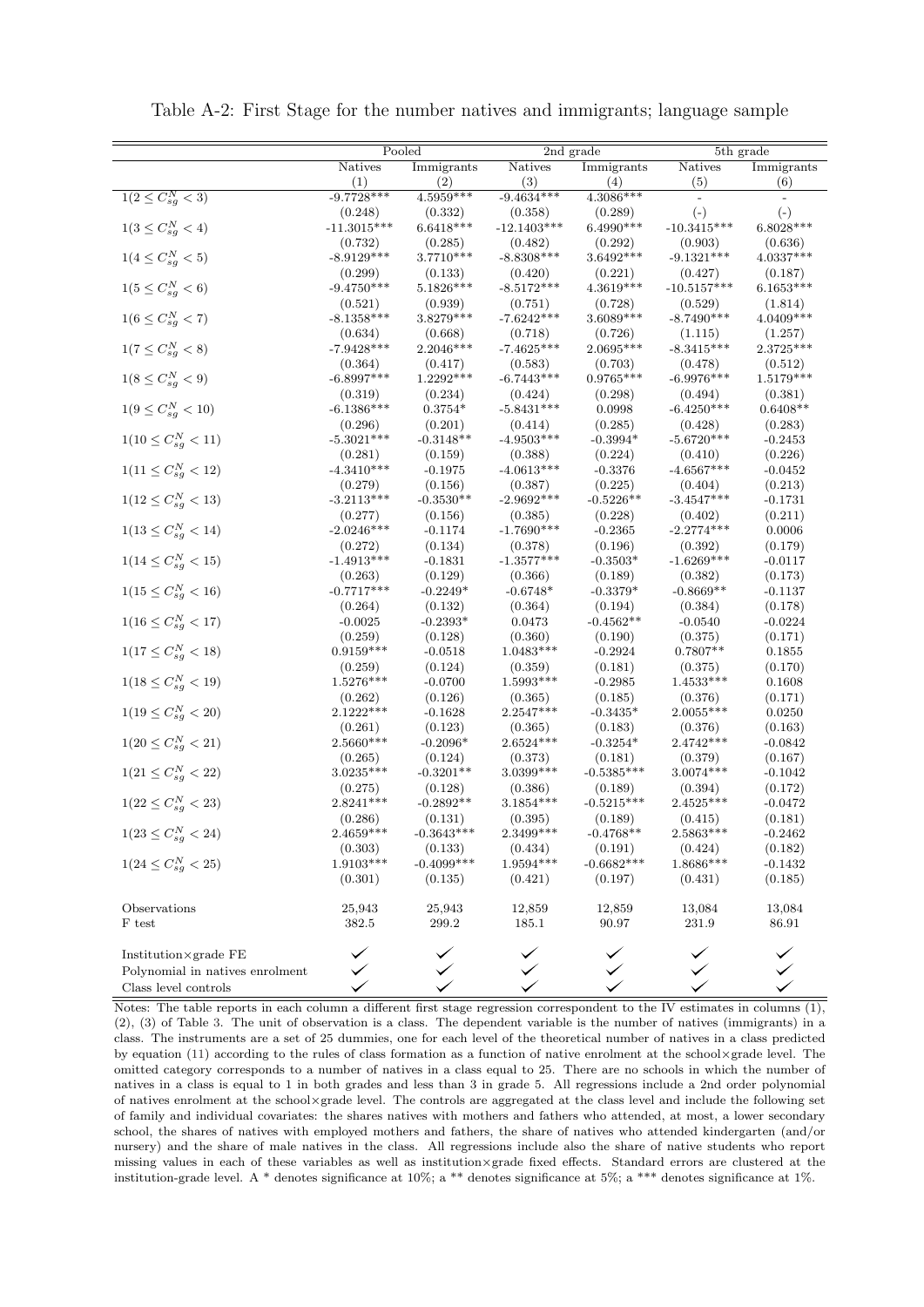|                                 | Pooled                  |                        | $\overline{2nd}$ grade  |                        | 5th grade               |                      |
|---------------------------------|-------------------------|------------------------|-------------------------|------------------------|-------------------------|----------------------|
|                                 | Natives                 | Immigrants             | Natives                 | Immigrants             | Natives                 | Immigrants           |
|                                 | (1)                     | (2)                    | (3)                     | (4)                    | (5)                     | (6)                  |
| $1(3 \leq C_{sg}^N < 4)$        | $-11.3807***$           | $6.7143***$            | $-12.1536***$           | $6.5457***$            | $-10.5265***$           | 6.9302***            |
|                                 | (0.726)                 | (0.277)                | (0.472)                 | (0.293)                | (0.985)                 | (0.603)              |
| $1(4\leq C_{sg}^{N}<5)$         | $-9.1258***$            | $4.4309***$            | $-9.4266***$            | $4.5873***$            | $-8.4256***$            | $4.1289***$          |
|                                 | (0.597)                 | (0.551)                | (0.596)                 | (0.707)                | (0.427)                 | (0.193)              |
| $1(5 \leq C_{sg}^{N} < 6)$      | $-9.3532***$            | $5.1456***$            | $-8.4459***$            | 4.3962***              | $-10.3433***$           | $6.0883***$          |
|                                 | (0.483)                 | (0.949)                | (0.683)                 | (0.752)                | (0.506)                 | (1.829)              |
| $1(6 \leq C_{sg}^{N} < 7)$      | $-8.1968***$            | 3.8229***              | $-7.8720***$            | $3.6559***$            | $-8.5680***$            | 3.9841***            |
|                                 | (0.632)                 | (0.674)                | (0.738)                 | (0.727)                | (1.103)                 | (1.269)              |
| $1(7\leq C_{sg}^N < 8)$         | $-7.9340***$            | 2.2149***              | $-7.4544***$            | 2.0862***              | $-8.3256***$            | $2.3645***$          |
|                                 | (0.372)                 | (0.416)                | (0.597)                 | (0.704)                | (0.486)                 | (0.510)              |
| $1(8 \leq C_{sg}^{N} < 9)$      | $-6.8945***$            | $1.2364***$            | $-6.7649***$            | $1.0000***$            | $-6.9849***$            | 1.5197***            |
|                                 | (0.319)                 | (0.234)                | (0.424)                 | (0.298)                | (0.493)                 | (0.382)              |
| $1(9\leq C_{sg}^N < 10)$        | $-6.1565***$            | $0.3921*$              | $-5.8534***$            | 0.1253                 | $-6.4460***$            | $0.6458**$           |
|                                 | (0.296)                 | (0.201)                | (0.412)                 | (0.283)                | (0.428)                 | (0.284)              |
| $1(10 \leq C_{sg}^{N} < 11)$    | $-5.3192***$            | $-0.2942*$             | $-4.9980***$            | $-0.3529$              | $-5.6563***$            | $-0.2507$            |
|                                 | (0.281)                 | (0.159)                | (0.388)                 | (0.223)                | (0.411)                 | (0.226)              |
| $1(11 \leq C_{sg}^{N} < 12)$    | $-4.3480***$            | $-0.1901$              | $-4.0907***$<br>(0.387) | $-0.3120$              | $-4.6428***$            | $-0.0524$            |
|                                 | (0.279)<br>$-3.2119***$ | (0.156)<br>$-0.3428**$ | $-2.9831***$            | (0.224)<br>$-0.4973**$ | (0.404)<br>$-3.4468***$ | (0.214)<br>$-0.1749$ |
| $1(12 \leq C_{sg}^{N} < 13)$    |                         | (0.156)                |                         |                        |                         | (0.211)              |
| $1(13 \leq C_{sg}^{N} < 14)$    | (0.278)<br>$-2.0155***$ | $-0.1075$              | (0.385)<br>$-1.7803***$ | (0.228)<br>$-0.2197$   | (0.403)<br>$-2.2519***$ | 0.0055               |
|                                 | (0.272)                 | (0.134)                | (0.378)                 | (0.196)                | (0.393)                 | (0.180)              |
| $1(14 \leq C_{sg}^{N} < 15)$    | $-1.5003***$            | $-0.1669$              | $-1.3767***$            | $-0.3202*$             | $-1.6309***$            | $-0.0088$            |
|                                 | (0.264)                 | (0.129)                | (0.366)                 | (0.188)                | (0.383)                 | (0.174)              |
| $1(15 \leq C_{sg}^{N} < 16)$    | $-0.7625***$            | $-0.2184*$             | $-0.6734*$              | $-0.3183*$             | $-0.8541**$             | $-0.1181$            |
|                                 | (0.264)                 | (0.132)                | (0.363)                 | (0.193)                | (0.385)                 | (0.179)              |
| $1(16 \leq C_{sg}^{N} < 17)$    | $-0.0010$               | $-0.2339*$             | 0.0360                  | $-0.4410**$            | $-0.0475$               | $-0.0254$            |
|                                 | (0.260)                 | (0.128)                | (0.360)                 | (0.189)                | (0.376)                 | (0.172)              |
| $1(17 \leq C_{sg}^{N} < 18)$    | $0.9200***$             | $-0.0439$              | $1.0490***$             | $-0.2771$              | $0.7853**$              | 0.1868               |
|                                 | (0.259)                 | (0.124)                | (0.359)                 | (0.181)                | (0.376)                 | (0.170)              |
| $1(18 \leq C_{sg}^{N} < 19)$    | 1.5302***               | $-0.0663$              | $1.5875***$             | $-0.2831$              | $1.4643***$             | 0.1554               |
|                                 | (0.262)                 | (0.126)                | (0.364)                 | (0.185)                | (0.377)                 | (0.172)              |
| $1(19 \leq C_{sg}^{N} < 20)$    | 2.1299***               | $-0.1586$              | $2.2481***$             | $-0.3330*$             | $2.0224***$             | 0.0246               |
|                                 | (0.261)                 | (0.123)                | (0.365)                 | (0.182)                | (0.377)                 | (0.164)              |
| $1(20 \leq C_{sg}^{N} < 21)$    | 2.5703***               | $-0.2094*$             | $2.6464***$             | $-0.3184*$             | 2.4827***               | $-0.0873$            |
|                                 | (0.265)                 | (0.123)                | (0.372)                 | (0.181)                | (0.380)                 | (0.167)              |
| $1(21 \leq C_{sg}^{N} < 22)$    | 3.0258***               | $-0.3182**$            | 3.0381 ***              | $-0.5379***$           | 3.0082***               | $-0.0994$            |
|                                 | (0.275)                 | (0.128)                | (0.386)                 | (0.188)                | (0.394)                 | (0.172)              |
| $1(22 \leq C_{sg}^{N} < 23)$    | 2.8402***               | $-0.2841**$            | 3.2012 ***              | $-0.5098***$           | $2.4681***$             | $-0.0493$            |
|                                 | (0.286)                 | (0.131)                | (0.395)                 | (0.188)                | (0.416)                 | (0.181)              |
| $1(23 \leq C_{sg}^{N} < 24)$    | 2.4756***               | $-0.3614***$           | 2.3459***               | $-0.4708**$            | $2.6015***$             | $-0.2419$            |
|                                 | (0.303)                 | (0.132)                | (0.434)                 | (0.191)                | (0.424)                 | (0.182)              |
| $1(24 \leq C_{sg}^{N} < 25)$    | $1.9202***$             | $-0.4035***$           | $1.9279***$             | $-0.6482***$           | $1.9152***$             | $-0.1467$            |
|                                 | (0.301)                 | (0.136)                | (0.420)                 | (0.197)                | (0.433)                 | (0.185)              |
| Observations                    | 25,936                  | 25,936                 | 12,854                  | 12,854                 | 13,082                  | 13,082               |
| F test                          | 221.8                   | 46.46                  | 141.5                   | 48.59                  | 194.9                   | 76.96                |
|                                 |                         |                        |                         |                        |                         |                      |
| Institution×grade FE            |                         |                        |                         |                        |                         |                      |
|                                 |                         |                        |                         |                        |                         |                      |
| Polynomial in natives enrolment |                         |                        |                         |                        |                         |                      |

Table A-3: First Stage for the number natives and immigrants; math sample

Notes: The table reports in each column a different first stage regression correspondent to the IV estimates in columns  $(4)$ , (5), (6) of Table [3.](#page-28-0) The unit of observation is a class. The dependent variable is the number of natives (immigrants) in a class. The instruments are a set of 25 dummies, one for each level of the theoretical number of natives in a class predicted by equation [\(11\)](#page-15-0) according to the rules of class formation as a function of native enrolment at the school×grade level. The omitted category corresponds to a number of natives in a class equal to 25. There are no school-grades in which the number of natives in a class is less than 3. All regressions include a 2nd order polynomial of natives enrolment at the school×grade level. The controls are aggregated at the class level and include the following set of family and individual covariates: the shares natives with mothers and fathers who attended, at most, a lower secondary school, the shares of natives with employed mothers and fathers, the share of natives who attended kindergarten (and/or nursery) and the share of male natives in the class. All regressions include also the share of native students who report missing values in each of these variables as well as institution×grade fixed effects. Standard errors are clustered at the institution-grade level. A \* denotes significance at 10%; a \*\* denotes significance at 5%; a \*\*\* denotes significance at 1%.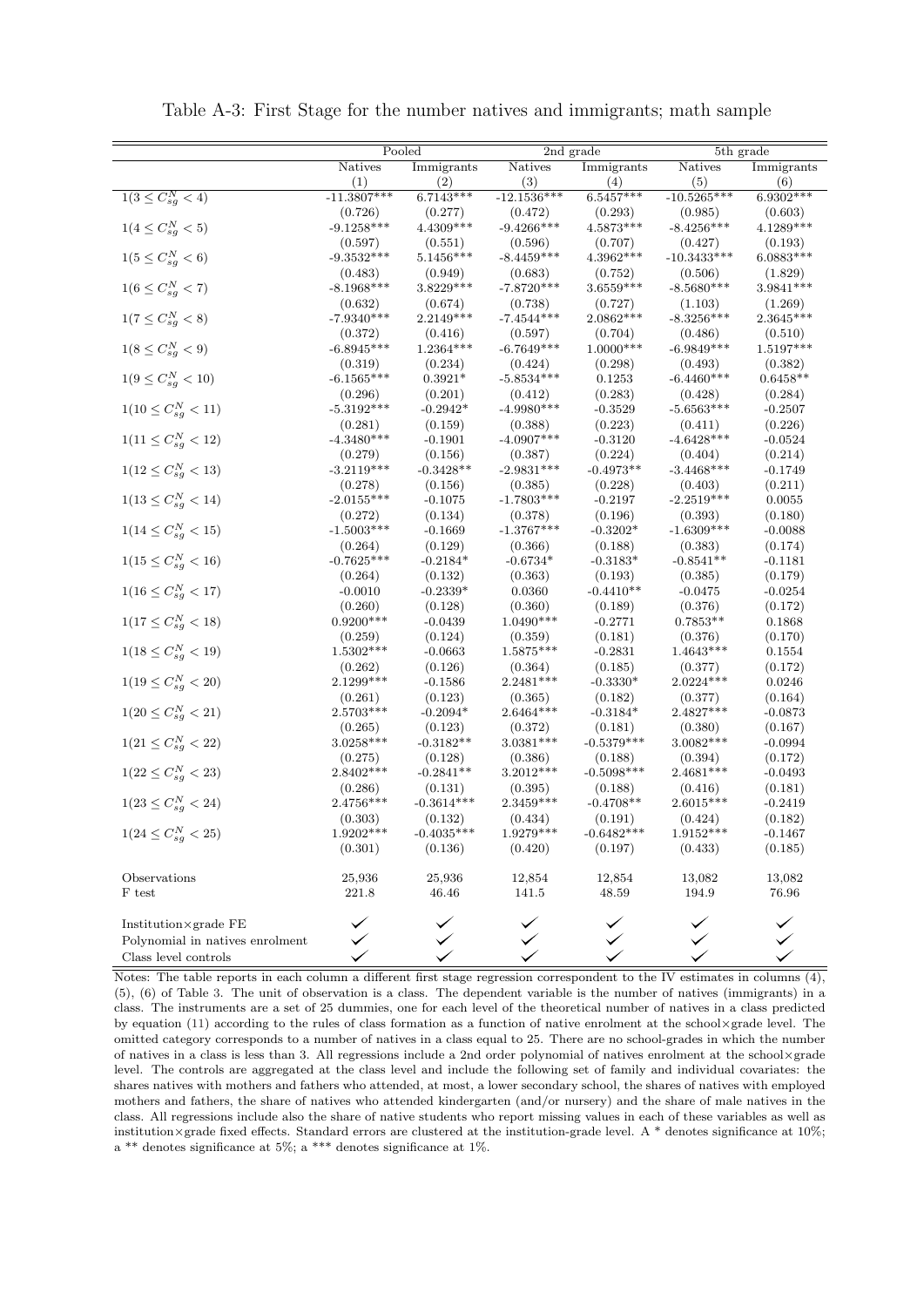|                                 | <b>Baseline</b>        |                         | Classes with           |                  | Externally            |              |
|---------------------------------|------------------------|-------------------------|------------------------|------------------|-----------------------|--------------|
|                                 |                        |                         |                        |                  |                       |              |
|                                 |                        |                         |                        | cheating         |                       | monitored    |
|                                 |                        |                         |                        | $indication = 0$ |                       | institutions |
|                                 | <b>Natives</b>         | Immigrants              | Natives                | Immigrants       | Natives               | Immigrants   |
|                                 | (1)                    | (2)                     | (3)                    | (4)              | (5)                   | (6)          |
| $1(2 \leq C_{sg}^{N} < 3)$      | $-9.8401***$           | $4.6018***$             | $-9.8554***$           | 4.6955***        |                       |              |
|                                 | (0.289)                | (0.357)                 | (0.301)                | (0.383)          |                       |              |
| $1(3 \leq C_{sg}^{N} < 4)$      | $-10.9353***$          | $6.5424***$             | $-10.9615***$          | $6.5554***$      |                       |              |
|                                 | (0.752)                | (0.321)                 | (0.749)                | (0.321)          |                       |              |
| $1(4 \leq C_{sg}^{N} < 5)$      | $-8.6161***$           | $3.9571***$             | $-8.6632***$           | $3.9563***$      | $-10.0269***$         | $3.6548***$  |
|                                 | (0.348)                | (0.180)                 | (0.352)                | (0.180)          | (0.660)               | (0.451)      |
| $1(5 \leq C_{sg}^{N} < 6)$      | $-9.1070***$           | $5.2356***$             | $-9.1793***$           | $5.4499***$      | $-10.6714***$         | $4.8695**$   |
|                                 | (0.527)                | (0.961)                 | (0.565)                | (1.040)          | (0.948)               | (2.403)      |
| $1(6 \leq C_{sg}^{N} < 7)$      | $-7.5338***$           | 4.0760***               | $-7.5566***$           | 4.0981***        | $-9.4911***$          | 3.8589***    |
|                                 | (0.685)                | (0.764)                 | (0.700)                | (0.802)          | (0.628)               | (1.045)      |
| $1(7 \leq C_{sg}^{N} < 8)$      | $-7.5887***$           | 2.2712***               | $-7.6561***$           | $2.2477***$      | $-8.4602***$          | 2.7099***    |
|                                 | (0.395)                | (0.454)                 | (0.403)                | (0.464)          | (0.717)               | (0.883)      |
| $1(8 \leq C_{sg}^{N} < 9)$      | $-6.5802***$           | $1.2365^{***}\;$        | $-6.5460***$           | $1.1803***$      | $-7.5287***$          | 0.3313       |
|                                 | (0.353)                | (0.267)                 | (0.362)                | (0.275)          | (0.608)               | (0.473)      |
| $1(9 \leq C_{sg}^{N} < 10)$     | $-5.7260***$           | 0.4008                  | $-5.7336***$           | 0.4149           | $-6.5653***$          | 0.9445       |
|                                 | (0.331)                | (0.248)                 | (0.335)                | (0.254)          | (0.602)               | (0.586)      |
| $1(10 \leq C_{sg}^{N} < 11)$    | $-4.8709***$           | $-0.3461*$              | $-4.8807***$           | $-0.3410*$       | $-5.7939***$          | $-0.5055$    |
|                                 | (0.318)                | (0.202)                 | (0.320)                | (0.204)          | (0.570)               | (0.413)      |
| $1(11 \leq C_{sg}^{N} < 12)$    | $-3.9728***$           | $-0.2173$               | $-4.0060***$           | $-0.2048$        | $-4.2706***$          | $-0.7077*$   |
|                                 | (0.316)                | (0.201)                 | (0.319)                | (0.202)          | (0.607)               | (0.418)      |
| $1(12 \leq C_{sg}^{N} < 13)$    | $-2.7097***$           | $-0.3803*$              | $-2.7596***$           | $-0.3986**$      | $-3.2830***$          | $-0.7245**$  |
|                                 | (0.312)                | (0.196)                 | (0.314)                | (0.197)          | (0.592)               | (0.364)      |
| $1(13 \leq C_{sq}^{N} < 14)$    | $-1.7310***$           | $-0.1541$               | $-1.7935***$           | $-0.1343$        | $-2.3612***$          | $-0.3837$    |
|                                 | (0.301)                | (0.168)                 | (0.302)                | (0.169)          | (0.568)               | (0.354)      |
| $1(14 \leq C_{sq}^{N} < 15)$    | $-1.1977***$           | $-0.2324$               | $-1.2306***$           | $-0.2245$        | $-1.8125***$          | $-0.4806$    |
|                                 | (0.292)                | (0.164)                 | (0.293)                | (0.164)          | (0.553)               | (0.364)      |
| $1(15 \leq C_{sg}^{N} < 16)$    | $-0.3421$              | $-0.2769$               | $-0.3580$              | $-0.3028*$       | $-1.3786**$           | $-0.6094*$   |
|                                 | (0.296)                | (0.169)                 | (0.297)                | (0.170)          | (0.558)               | (0.361)      |
| $1(16 \leq C_{sg}^{N} < 17)$    | 0.3862                 | $-0.3320**$             | 0.3480                 | $-0.3291**$      | $-0.3708$             | $-0.2110$    |
|                                 | (0.289)                | (0.163)                 | (0.291)                | (0.163)          | (0.550)               | (0.337)      |
| $1(17 \leq C_{sg}^{N} < 18)$    | 1.2305***              | $-0.0964$               | $1.1852***$            | $-0.0845$        | 0.6734                | $-0.2468$    |
|                                 | (0.286)                | (0.158)                 | (0.286)                | (0.157)          | (0.526)               | (0.328)      |
| $1(18 \leq C_{sg}^{N} < 19)$    | 1.8816***              | $-0.1011$               | 1.8660***              | $-0.1098$        | $1.4049***$           | $-0.2210$    |
|                                 |                        | (0.161)                 |                        | (0.160)          |                       | (0.329)      |
| $1(19 \leq C_{sg}^{N} < 20)$    | (0.292)<br>$2.4841***$ | $-0.2432$               | (0.293)<br>$2.4440***$ | $-0.2467$        | (0.532)<br>$1.3253**$ | $-0.2480$    |
|                                 | (0.291)                | (0.156)                 | (0.291)                | (0.156)          | (0.548)               | (0.327)      |
|                                 | 2.8728 ***             |                         | 2.8607***              |                  |                       |              |
| $1(20 \leq C_{sg}^{N} < 21)$    |                        | $-0.2558$               |                        | $-0.2754*$       | 1.9106***             | $-0.3368$    |
|                                 | (0.298)<br>$3.3136***$ | (0.159)<br>$-0.4454***$ | (0.298)<br>3.2350***   | (0.158)          | (0.563)<br>3.2753***  | (0.319)      |
| $1(21 \leq C_{sg}^{N} < 22)$    |                        |                         |                        | $-0.4061**$      |                       | $-0.8437**$  |
|                                 | (0.312)                | (0.164)                 | (0.313)                | (0.163)          | (0.579)               | (0.340)      |
| $1(22 \leq C_{sg}^{N} < 23)$    | 2.8697***              | $-0.3806**$             | $2.8202***$            | $-0.3703**$      | $2.3477***$           | $-0.4726$    |
|                                 | (0.323)                | (0.170)                 | (0.325)                | (0.169)          | (0.598)               | (0.349)      |
| $1(23 \leq C_{sq}^{N} < 24)$    | 2.5866***              | $-0.5195***$            | $2.5487***$            | $-0.5206***$     | $1.3195**$            | $-0.5474$    |
|                                 | (0.347)                | (0.171)                 | (0.347)                | (0.171)          | (0.622)               | (0.335)      |
| $1(24 \leq C_{sg}^{N} < 25)$    | 2.0317***              | $-0.4925***$            | 2.0309***              | $-0.5056***$     | $1.4960**$            | $-0.5141$    |
|                                 | (0.344)                | (0.178)                 | (0.346)                | (0.177)          | (0.622)               | (0.363)      |
|                                 |                        |                         |                        |                  |                       |              |
| Observations                    | 19,001                 | 19,001                  | 18,636                 | 18,636           | 4,730                 | 4,730        |
| F test                          | 243.6                  | 159.9                   | 230.4                  | 156.5            | 92.58                 | 13.17        |
| Institution×grade FE            |                        |                         |                        | ✓                |                       | $\checkmark$ |
| Polynomial in natives enrolment |                        |                         |                        |                  |                       |              |
| Class level controls            |                        |                         |                        |                  |                       |              |

Table A-4: First stage for the number of natives and immigrants; north&centre, language sample

Notes: The table reports in each column a different first stage regression correspondent to the IV estimates in columns in columns (1), (2), (3) of Table [4.](#page-29-0) The unit of observation is a class. The dependent variable is the number of natives (immigrants) in a class. The instruments are a set of 25 dummies, one for each level of the theoretical number of natives in a class predicted by equation [\(11\)](#page-15-0) according to the rules of class formation as a function of native enrolment at the school×grade level. The omitted category corresponds to a number of natives in a class equal to 25. There are no schools in which the number of natives in a class is equal to 1 in both grades and less than 4 in grade 5 The omitted category corresponds to a predicted class size equal to 25.There are no classes with only one native. Missing coefficients in one or more of the dummy variables indicate that there are no schools with the corresponding level of predicted class size. All regressions include a 2nd order polynomial of natives enrolment at the school×grade level. The controls are aggregated at the class level and include the following set of family and individual covariates: the shares natives with mothers and fathers who attended, at most, a lower secondary school, the shares of natives with employed mothers and fathers, the share of natives who attended kindergarten (and/or nursery) and the share of male natives in the class. All regressions include also the share of native students who report missing values in each of these variables as well as institution×grade fixed effects. In columns (3) and (4) the analysis is restricted to classes in which the cheating indicator constructed by [Angrist and Lang](#page-22-1) [\(2004\)](#page-22-1) is equal to zero. In columns (5) and (6) it is instead restricted to classes in institutions in which INVALSI sent an external monitor. Standard errors are clustered at the institution×grade level. A \* denotes significance at 10%; a \*\* denotes significance at 5%; a \*\*\* denotes significance at 1%.